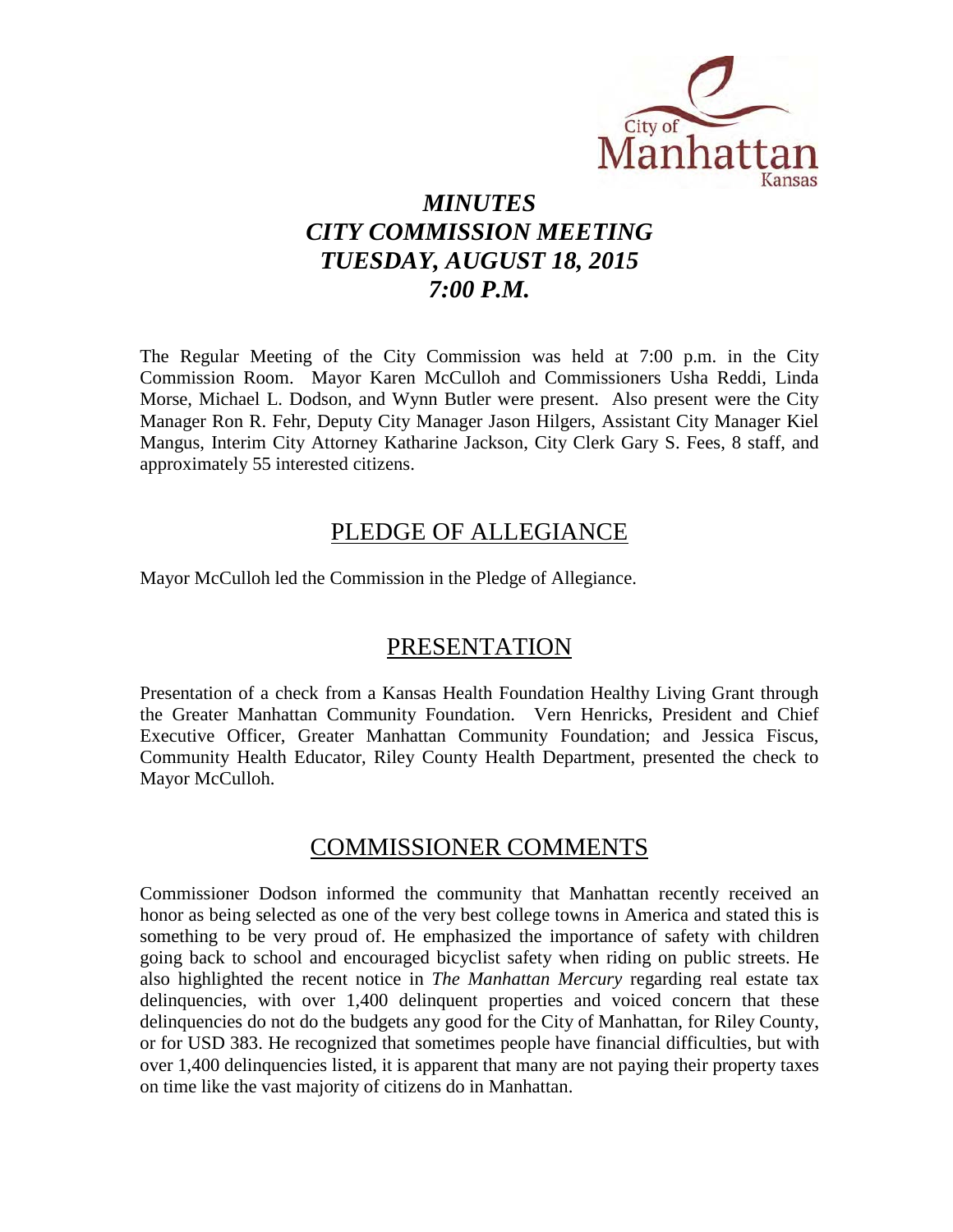# COMMISSIONER COMMENTS *(CONTINUED)*

Commissioner Morse agreed with Commissioner Dodson and stated that the appropriate thing to do is to pay your property taxes and to find ways that motivate people to pay on a timely basis. She provided information on the upcoming events associated with Purple Power Play on Poyntz, to be held on September 3 and 4, 2015, at City Park, and encouraged the community to enjoy the event. She also announced the Sunflower Fair in Salina on September 22, 2015, at the Bicentennial Center. She stated that the Sunflower Fair is sponsored by the North Central Flint Hills Area Agency on Aging and includes workshops, exhibitors and something for everyone, and encouraged anyone interested to register and attend.

Commissioner Reddi voiced her concerns with several local businesses that are going out of business and encouraged citizens to support the local businesses that contribute to the community. She reminded citizens that City Pool would be open until Labor Day and to enjoy the pool with twilight hours available from 6:00 p.m. to 8:00 p.m. during the week and from 1:00 p.m. to 5:00 p.m. on weekends. She also highlighted two informational meetings focused on the Wildcat Creek Watershed Resiliency Project, with meetings to be held on August 26, 2015, at Riley County and on August 27, 2015, in the City Commission Room at City Hall. She informed the community that additional information can be found on the City's website. Finally, she stated that today was the first day of school for USD 383 and wished everyone a great school year.

Mayor McCulloh encouraged citizens to drive carefully with children going back to school. She expressed her appreciation to Commissioners Dodson and Morse for highlighting the tax delinquencies recently listed in the newspaper. She stated that the delinquencies have created budgeting issues by those that have not paid their property taxes in a timely manner. She informed the community that the pools are open and to get out and swim.

## CONSENT AGENDA

(\* denotes those items discussed)

## **MINUTES**

The Commission approved the minutes of the Regular City Commission Meeting held Tuesday, August 4, 2015.

## **CLAIMS REGISTER NO. 2798**

The Commission approved Claims Register No. 2798 authorizing and approving the payment of claims from July 29, 2015, to August 11, 2015, in the amount of \$4,041,418.92.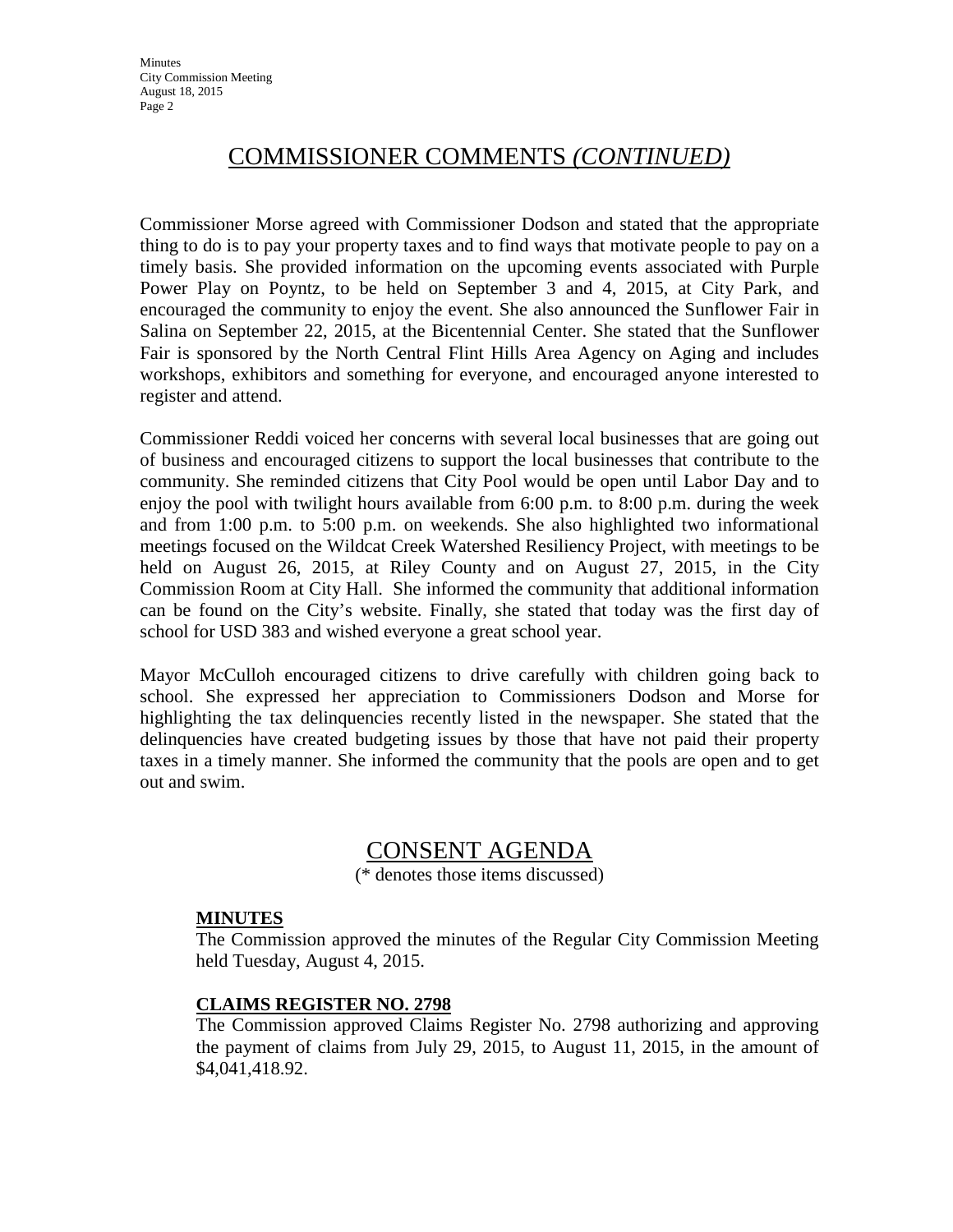**Minutes** City Commission Meeting August 18, 2015 Page 3

# CONSENT AGENDA (*CONTINUED*)

#### **LICENSE**

The Commission approved an annual Cereal Malt Beverages Off-Premises License for Short Stop #26, 8207 Southport Drive.

## **FINAL PLAT - LEE MILL HEIGHTS, UNIT TEN**

The Commission accepted the easements and rights-of-way, as shown on the Final Plat of Lee Mill Heights, Unit Ten, generally located to the west of the dead-end of Miller Parkway on the south side of the arterial roadway, based on conformance with the Manhattan Urban Area Subdivision Regulations.

## **FINAL PLAT - WOODLAND HILLS ADDITION, UNIT EIGHT**

The Commission accepted the easements and rights-of-way, as shown on the Final Plat of Woodland Hills Addition, Unit Eight, generally located to the north of the intersection of Bentwood Drive and Kingwood Drive, based on conformance with the Manhattan Urban Area Subdivision Regulations.

#### **\* ORDINANCE NO. 7154 - ADOPT - 2016 BUDGET**

Commissioner Butler requested that this item be moved to the end of the General Agenda.

Tim Davenport, President, Manhattan Kansas Firefighters, Local 2275, inquired about the City Budget and asked if he can provide his comments now or wait until later.

Mayor McCulloh asked that his comments wait until the item is discussed.

**\* RESOLUTION NO. 081815-A - APPROVE - 2016-2021 CAPITAL IMPROVEMENT PROGRAM**

Commissioner Butler requested that this item be moved to the end of the General Agenda.

## **\* ORDINANCE NO 7155 - AMEND - 2015 CITY-UNIVERSITY FUND BUDGET**

Commissioner Butler requested that this item be moved to the end of the General Agenda.

**\* RESOLUTION NO. 081815-B - RENTAL FEES - FLINT HILLS DISCOVERY CENTER**

Commissioner Butler requested that this item be moved to the end of the General Agenda.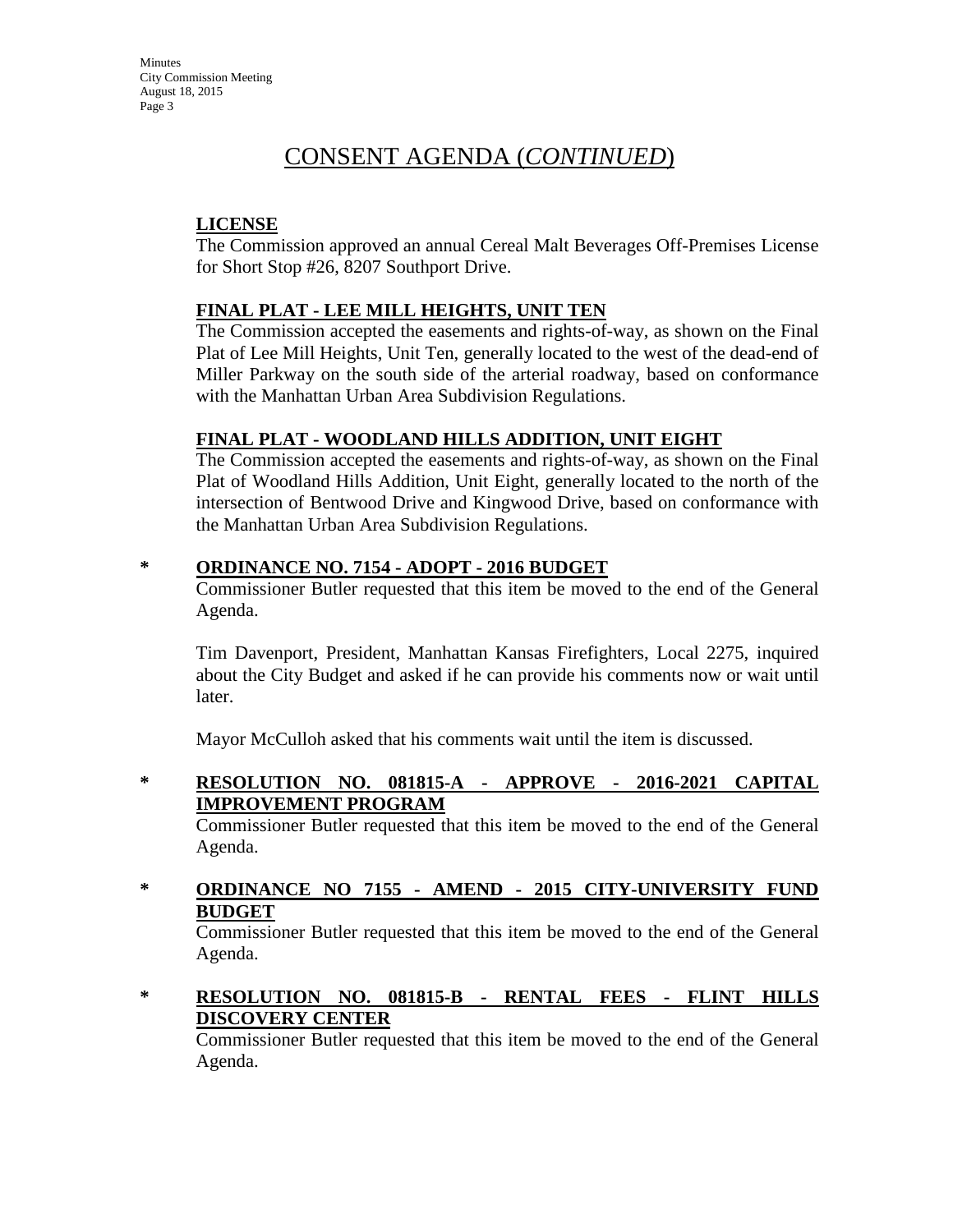# CONSENT AGENDA (*CONTINUED*)

#### **\* FIRST READING - 2016 SALARY ORDINANCE**

Commissioner Butler requested that this item be moved to the end of the General Agenda.

#### **ORDINANCE NO. 7156 - INSTALL YIELD SIGNS - FIRETHORN DRIVE/FIRETHORN COURT AT SILVERLEAF DRIVE/SILVERLEAF CIRCLE**

The Commission approved Ordinance No. 7156 authorizing the installation of yield signs on Firethorn Drive/Court at the east and westbound intersection of Silverleaf Drive/Circle.

#### **ORDINANCE NO. 7157 - INSTALL STOP SIGN - KEEN STREET AT BLUEHILLS ROAD**

The Commission approved Ordinance No. 7157 authorizing the installation of a stop sign on Keen Street at the eastbound intersection of Bluehills Road.

#### **\* PUBLIC HEARING - VACATE EASEMENTS - LOTS 57-58, STONE POINTE ADDITION**

Mayor McCulloh opened the public hearing.

Ron Fehr, City Manager, highlighted the item and provided additional detail on the ordinance vacating portions of the drainage and conservation easement.

Hearing no comments, Mayor McCulloh closed the public hearing.

## **\* FIRST READING - VACATE EASEMENT - LOTS 57-58, STONE POINTE ADDITION**

The Commission found that based upon stated reasons supported by testimony presented during the public hearing including reasons as stated in the ordinance and Commission memo:

- no private rights will be injured or endangered by the vacation of the portions of the drainage and conservation easement,
- the public will suffer no loss or inconvenience by the vacation of the portions of the drainage and conservation easement, and
- in justice to the petitioners the request of the petitioners ought to be granted;

and approved first reading of an ordinance vacating portions of the drainage and conservation easement on Lots 57 and 58 in Stone Pointe Addition.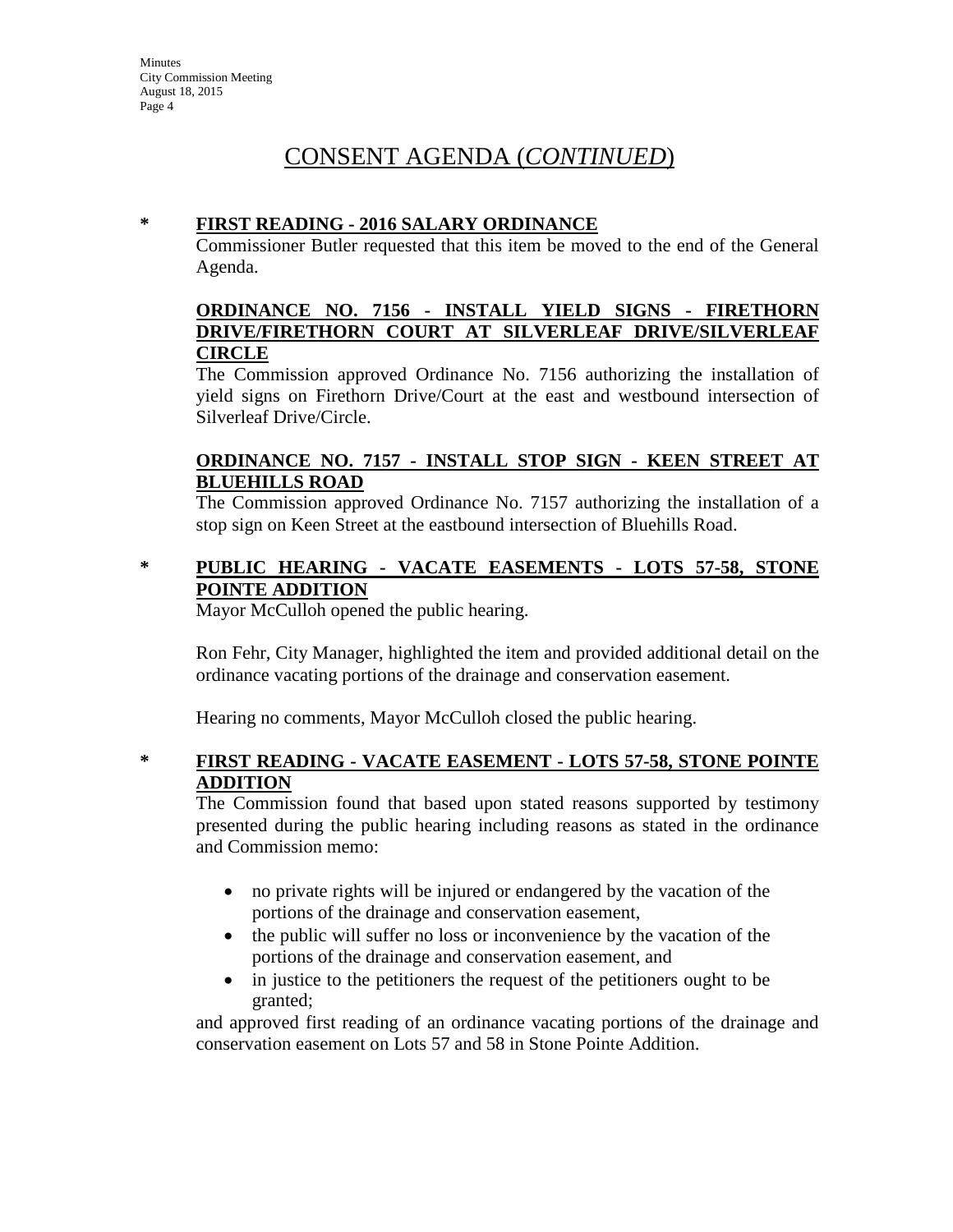# CONSENT AGENDA (*CONTINUED*)

#### **\* RESOLUTION NO. 081815-C - ISSUE - TEMPORARY NOTE SERIES 2015-03**

Ron Fehr, City Manager, presented the results of the temporary note sale and bond ratings.

The Commission approved accepting the best bid from Hutchinson, Shockey, Erley & Co., of Chicago, Illinois, for selling the notes, and approved Resolution No. 081815-C issuing Temporary Note Series No. 2015-03 in the amount of \$6,875,000.00 to finance: *Grand Estates Addition – Sanitary Sewer (SS1508), Street (ST1508), and Water (WA1508); Olympic Addition– Sanitary Sewer (SS1415), Street (ST1418), and Water (WA1413); Denison Avenue and Anderson Avenue Sewer Improvements (Central Basin) – Sanitary Sewer (SS1509); 14th Street Sewer Improvements (Central Basin) – Sanitary Sewer (SS1510); and Anneberg Park Improvements Project (CP1405)*.

#### **\* RESOLUTION NO. 081815-D - ISSUE - TEMPORARY NOTE SERIES 2015-04**

Ron Fehr, City Manager, presented the results of the temporary note sale and bond ratings.

The Commission approved accepting the best bid from Hutchinson, Shockey, Erley & Co., of Chicago, Illinois, and approved Resolution No. 081815-D issuing Temporary Note Series No. 2015-04 in the amount of \$3,735,000.00 to finance the Airport Terminal Building Expansion Project – Phase 2 (AIP46).

## **RESOLUTION NO. 081815-E - ISSUE TEMPORARY NOTES - FIXED BASE OPERATOR FACILITY (AP1501)**

The Commission approved Resolution No. 081815-E authorizing financing in an amount not to exceed \$1,196,016.00 for the Fixed Base Operator Facility at the Manhattan Regional Airport (AP1501).

## **RESOLUTION NO. 081815-F - PETITION - LEE MILL HEIGHTS, UNIT TEN - STREET IMPROVEMENTS (ST1509)**

The Commission found the petition sufficient and approved Resolution No. 081815-F finding the project advisable and authorizing construction for Lee Mill Heights Addition, Unit 10, Street Improvements (ST1509).

## **RESOLUTION NO. 081815-G - PETITION - LEE MILL HEIGHTS, UNIT TEN - SANITARY SEWER IMPROVEMENTS (SS1512)**

The Commission found the petition sufficient and approved Resolution No. 081815-G finding the project advisable and authorizing construction for Lee Mill Heights Addition, Unit 10, Sanitary Sewer Improvements (SS1512).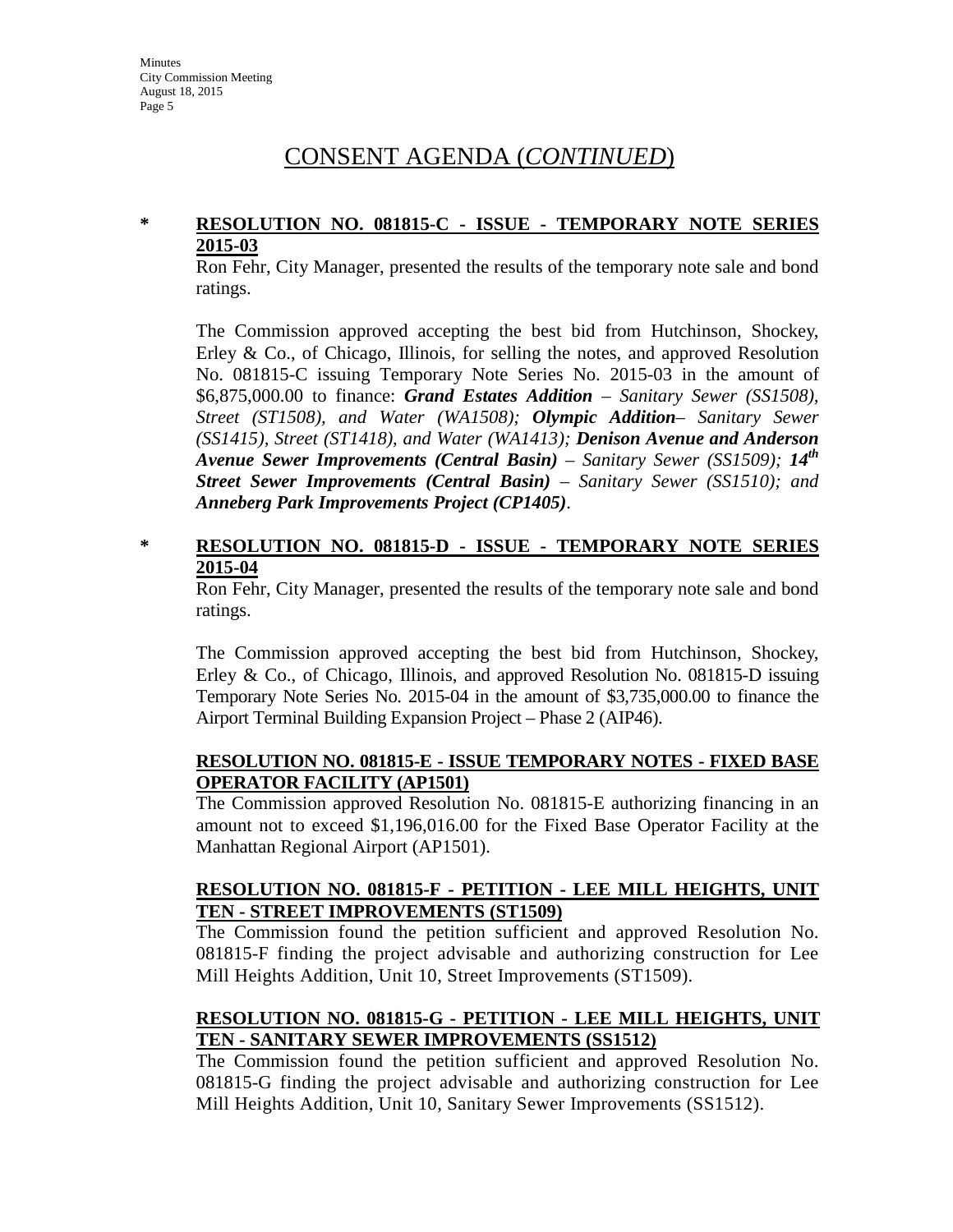# CONSENT AGENDA (*CONTINUED*)

## **RESOLUTION NO. 081815-H - PETITION - LEE MILL HEIGHTS, UNIT 10 - WATER IMPROVEMENTS (WA1512)**

The Commission found the petition sufficient and approved Resolution No. 081815-H finding the project advisable and authorizing construction for Lee Mill Heights Addition, Unit 10, Water Improvements (WA1512).

#### **AGREEMENT - ENGINEERING SERVICES - LEE MILL HEIGHTS, UNIT 10, IMPROVEMENTS (ST1509, SS1512, WA1512)**

The Commission authorized the Mayor and City Clerk to execute an agreement in an amount not to exceed \$75,639.00 with Schwab-Eaton, of Manhattan, Kansas, to perform professional services for the Lee Mill Heights Addition, Unit 10, Street (ST1509), Sanitary Sewer (SS1512), and Water (WA1512) Improvements project.

## **AGREEMENT - DESIGN-BUILD, PHASE 2 SERVICES - WATER AND SEWER MAINTENANCE FACILITY GARAGE (SS1419)**

The Commission authorized City Administration to accept the Guaranteed Maximum Price of \$284,340.00 and authorized the Mayor and City Clerk to execute an Agreement with Schultz Construction, Inc., of Manhattan, Kansas, for the Phase 2 Design-Build Services for the Water and Sewer Maintenance Facility Garage (SS1419).

## **RESOLUTION NO. 081815-I - ISSUE TEMPORARY NOTES - WATER AND SEWER MAINTENANCE FACILITY GARAGE (SS1419)**

The Commission approved Resolution No. 081815-I issuing temporary notes for the Water and Sewer Maintenance Facility Garage (SS1419).

**\* CHANGE ORDER NO. 25 - 2012 AND 2013 WATER SYSTEMS IMPROVEMENTS (WA1308)**

Ron Fehr, City Manager, provided additional information on the item and need for the change order.

The Commission approved As-Built Change Order No. 25, resulting in a net increase in the amount of  $$68,437.20$  (+3.7%) to the contract with J&K Contracting, LC, of Junction City, Kansas, for the 2012 and 2013 Water System Improvements (WA1308).

## **\* RESOLUTION NO. 081815-J - AMEND BONDS - 2012 AND 2013 WATER SYSTEMS (WA1202, WA1308, WA1309)**

Ron Fehr, City Manager, provided additional information on the item.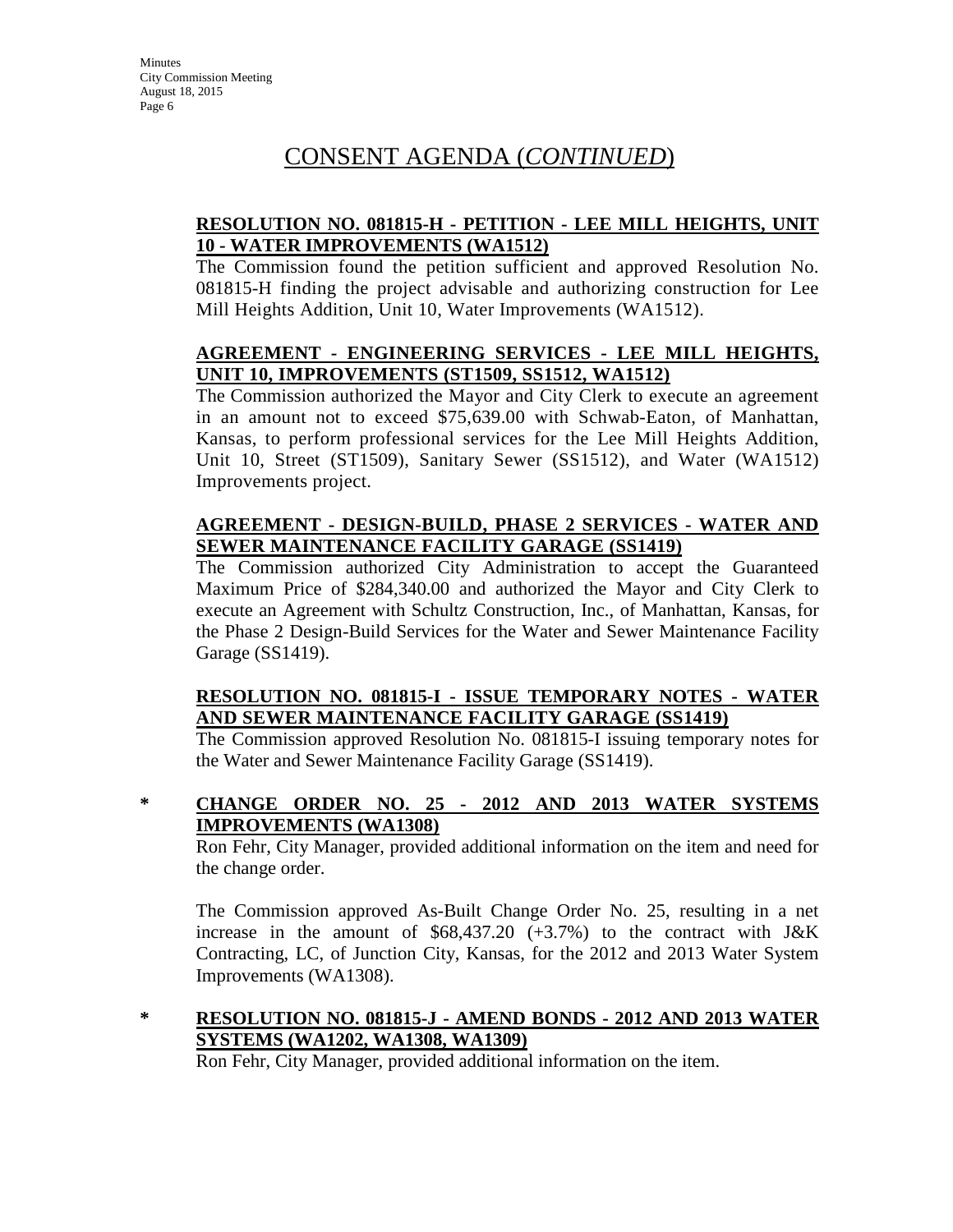**Minutes** City Commission Meeting August 18, 2015 Page 7

# CONSENT AGENDA (*CONTINUED*)

#### **\* RESOLUTION NO. 081815-J - AMEND BONDS - 2012 AND 2013 WATER SYSTEMS (WA1202, WA1308, WA1309)** *(CONTINUED)*

The Commission approved Resolution No. 081815-J amending Resolution No. 032514-A, increasing the amount of bonds to be issued to pay for the 2012 and 2013 Water System Improvements (WA1202, WA1308, WA1309).

#### **AWARD CONTRACT - DOUGLASS CENTER PARKING LOT (CD1414)**

The Commission accepted the Engineer's Opinion of Probable Cost in the amount of \$22,610.00 for the Base Bid and \$31,895.00 for Bid Alternate No. 2 for a total of \$62,200.00; awarded a construction contract in the amount of \$15,467.52 for the Base Bid and \$39,541.61 for Bid Alternate No. 2, for a total contract amount of \$55,009.13 to Creed Construction, Inc., of Manhattan, Kansas; and authorized the Mayor and City Clerk to execute the construction contract for the Douglass Center Parking Lot project (CD1414).

#### **\* GRANT/AGREEMENTS – 2015 EMERGENCY SOLUTIONS**

The Commission accepted the award of a 2015 Emergency Solutions Grant, and authorized the Mayor and City Clerk to execute contracts with the Kansas Housing Resources Corporation for allocation of the grant and the Manhattan Emergency Shelter, Inc., and The Crisis Center for distribution of the funds.

#### **BOARD APPOINTMENTS**

The Commission approved the following appointments by Mayor McCulloh to various boards and committees of the City.

#### *Corporate Technology Park Architectural Review Committee*

Re-appointment of Stacy Kohlmeier, 3446 Vanesta Drive, to a three-year term. Ms. Kohlmeier's term begins immediately, and will expire August 15, 2018.

#### *Parks and Recreation Advisory Board*

Re-appointment of Patricia Hudgins, 3416 Westbaker Street, to a four-year USD 383 term. Ms. Hudgins' term begins immediately, and will expire June 30, 2019.

After discussion, Commissioner Reddi moved to approve the consent agenda and to move Item F, ORDINANCE NO. 7154 – ADOPT – 2016 BUDGET; RESOLUTION NO. 081815-A – APPROVE – 2016-2021 CAPITAL IMPROVEMENT PROGRAM; ORDINANCE NO 7155 – AMEND – 2015 CITY-UNIVERSITY FUND BUDGET; RESOLUTION NO. 081815-B – RENTAL FEES – FLINT HILLS DISCOVERY CENTER; AND FIRST READING – 2016 SALARY ORDINANCE, to the end of the General Agenda. Commissioner Morse seconded the motion. On a roll call vote, motion carried 5-0.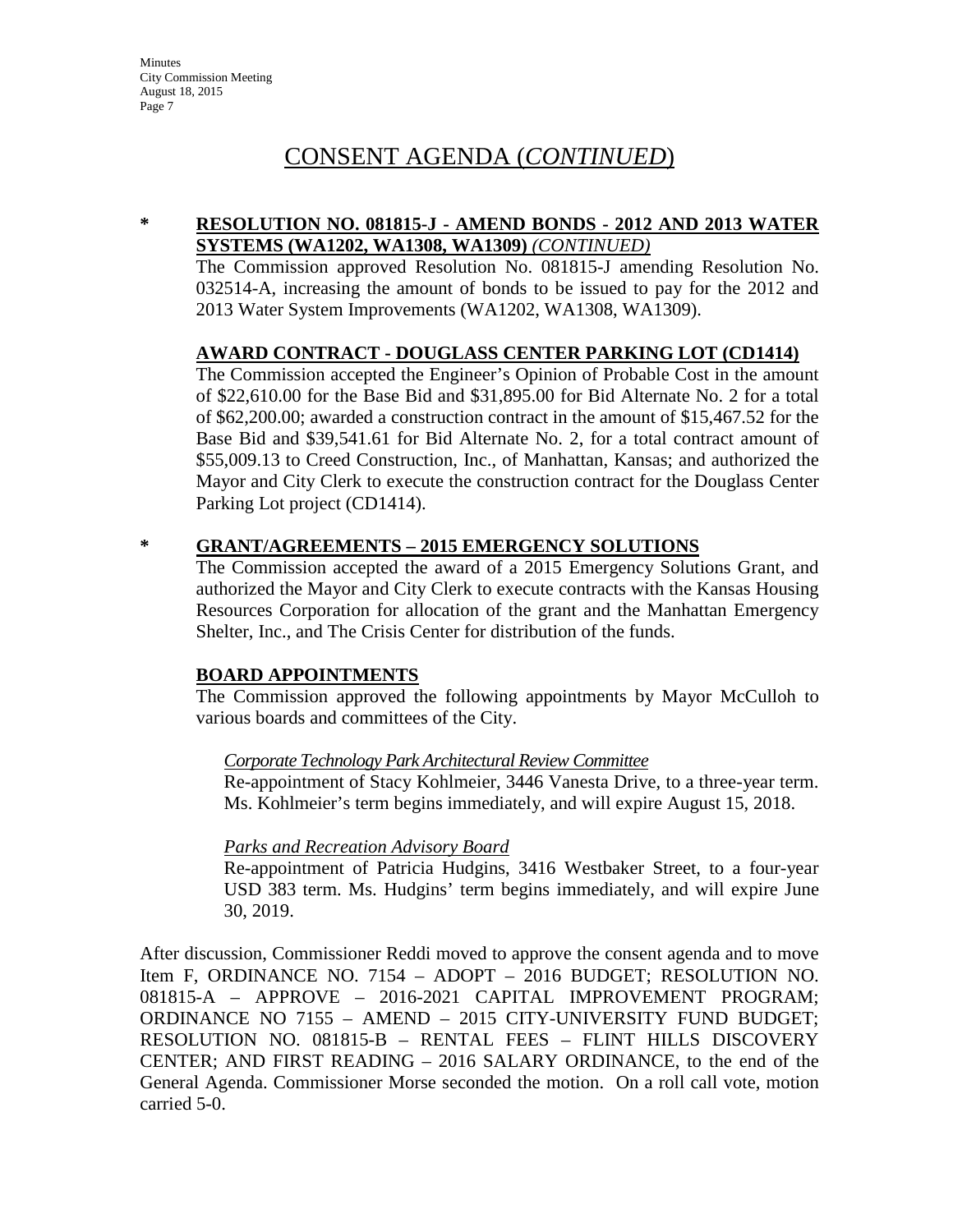**Minutes** City Commission Meeting August 18, 2015 Page 8

# GENERAL AGENDA

#### **FIRST READING - REZONE - SCENIC CROSSING DEVELOPMENT**

Eric Cattell, Assistant Director for Planning, presented an overview of the item and an aerial of the subject property. He informed the Commission that the Manhattan Urban Area Planning Board recommended approval as well as City Administration. He then responded to questions from the Commission regarding the easement and necessary intersection improvements.

Rob Ott, Director of Public Works, responded to questions from the Commission and provided clarification on the proposed intersection improvements.

Jason Hilgers, Deputy City Manager, informed the Commission that there is a predevelopment agreement in place and that both the developer and the City have committed a willingness to provide this property as part of the project. He stated that the City will need to enter into a final development agreement.

Rob Ott, Director of Public Works, provided additional information on the intersection improvements and responded to additional questions from the Commission. He stated that he was certain there would be adequate space to give up the proposed right-of-way property.

Ron Fehr, City Manager, provided clarification on the rezoning and the process regarding the final plat.

Eric Cattell, Assistant Director for Planning, provided additional information on the second reading of the rezoning and timeline of the final plat.

Rob Ott, Director of Public Works, responded to questions from the Commission regarding sidewalk connectivity and pedestrian expectations.

Mayor McCulloh opened the public comments.

Jeff Levine, Owner, Varney's Bookstore, informed the Commission that it came to his attention that a comment was made that Varney's Bookstore was closing. He stated that was not true. He reiterated and clarified that they plan to lease a small portion of their building, but do not plan to sell their business nor are they shutting down.

Eileen Hayden, 3833 Kate's Court, urged the Commission to go to Anneberg Park between 5:00 p.m. and 7:00 p.m. to see the heavy traffic and the danger with children trying to cross the street. She stated that it is difficult to cross Anderson Avenue and with the proposed development, there will be additional traffic and a greater need to address pedestrian safety at this dangerous intersection.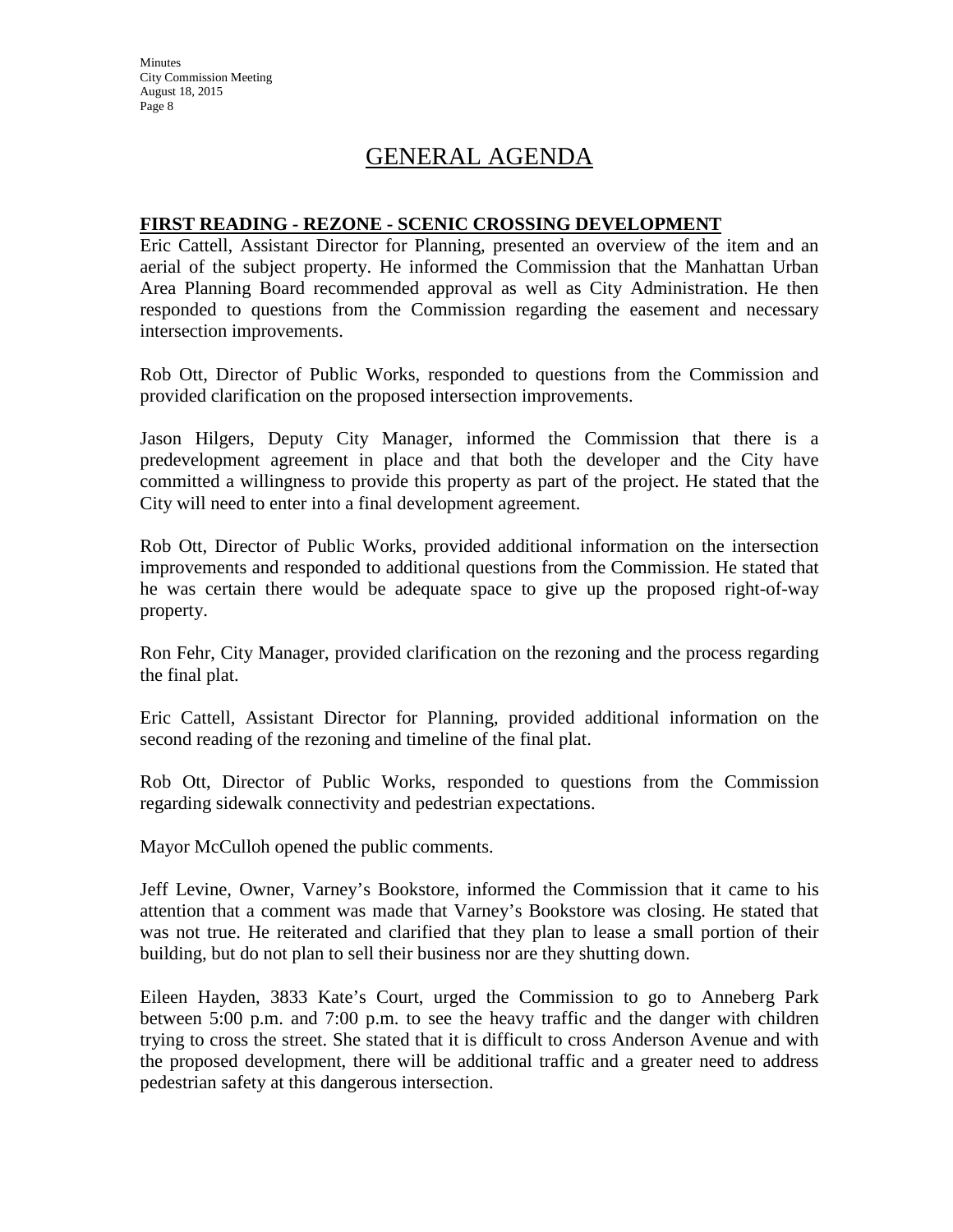#### **FIRST READING - REZONE - SCENIC CROSSING DEVELOPMENT** *(CONTINUED)*

Rich Seidler, Commercial Real Estate Services, provided additional information on the project and expressed his excitement to put a valuable piece of property on the tax rolls in its highest and best use. He stated they are actually downzoning the property from its current zoning and from its first concept. He asked the Commission to follow the recommendation of professional staff and the Manhattan Urban Area Planning Board and to approve this project.

Neil Horton, representing Scenic Crossing Development, informed the Commission that they are ready to move forward and follow through with the predevelopment agreement. He stated that they are ready to proceed with the final plat and start the project in the fall.

Hearing no other comments, Mayor McCulloh closed the public comments.

After further discussion and comments from the Commission, Commissioner Dodson moved to approve first reading of an ordinance rezoning the proposed Scenic Crossing, generally located northeast of the intersection of Kimball Avenue/Scenic Drive and Anderson Avenue, from I-5, Business Park District, to: (Tract 1) R-1, Single-Family Residential District *(See Attachment No. 1)*; (Tract 2) R-2, Two-Family Residential District *(See Attachment No. 2)*; and (Tract 3) C-2, Neighborhood Shopping District *(See Attachment No. 3)* based on the findings in the Staff Reports, as recommended by the Manhattan Urban Area Planning Board. Commissioner Reddi and Butler seconded the motion. On a roll call vote, motion carried 5-0.

## **FIRST READING - AMEND PRELIMINARY DEVELOPMENT PLAN - LOT 2, MERCY REGIONAL HEALTH CENTER**

Eric Cattell, Assistant Director for Planning, presented an overview of the item. He responded to questions from the Commission regarding set-backs, considerations regarding traffic, and potential improvements needed for Kimball Avenue.

Leon Brown, Schwab-Eaton, representing the applicant, responded to questions from the Commission regarding the proposed parking ratio and payment of property taxes that would be paid on the proposed office building.

Mayor McCulloh opened the public comments.

Hearing no comments, Mayor McCulloh closed the public comments.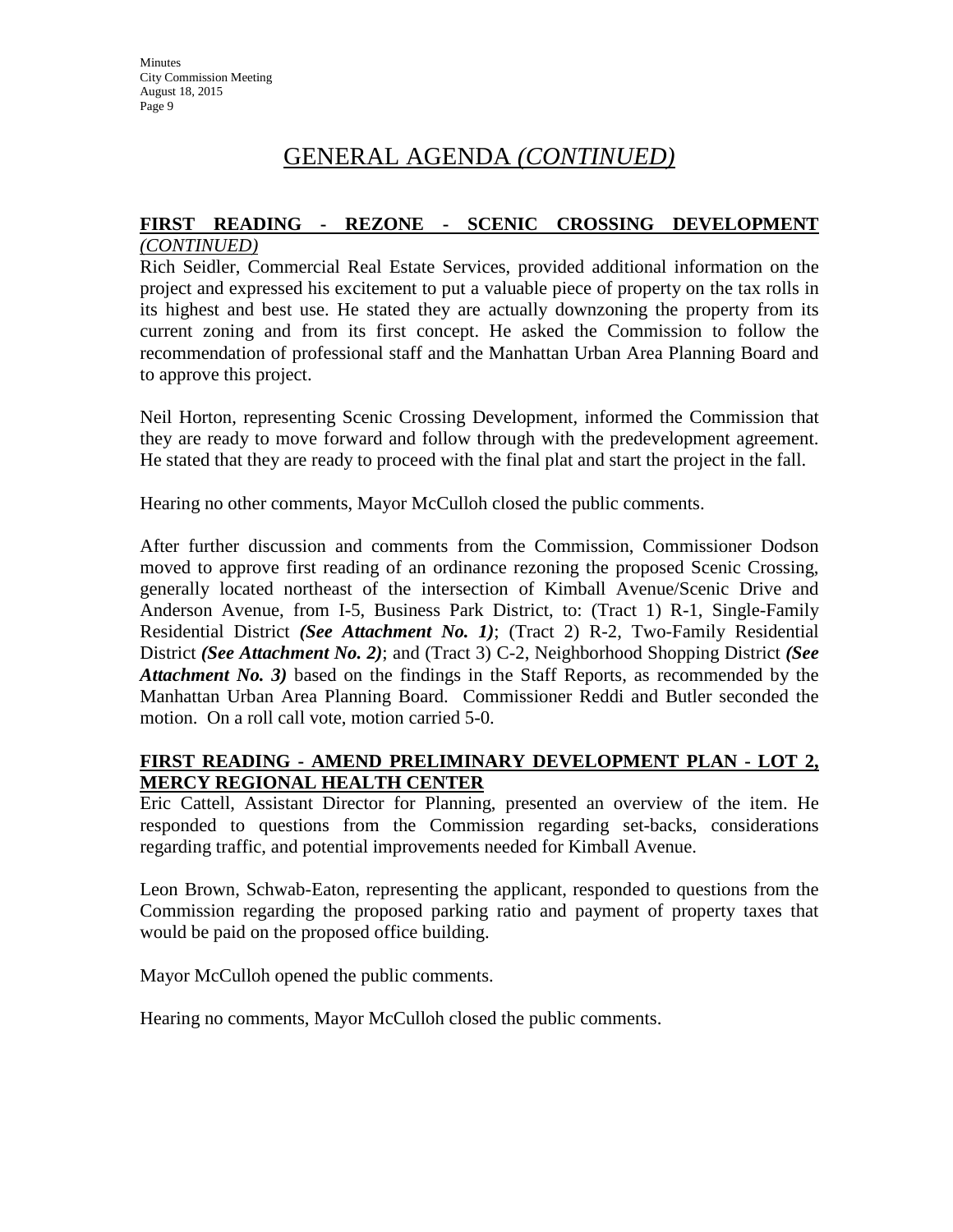## **FIRST READING - AMEND PRELIMINARY DEVELOPMENT PLAN - LOT 2, MERCY REGIONAL HEALTH CENTER** *(CONTINUED)*

After discussion, Commissioner Reddi moved to approve first reading of an ordinance amending Ordinance Nos. 7097 and 7124 and the Preliminary Development Plan of Lot 2, Mercy Regional Health Center PUD, to be known as the Final Development Plan of Lot 2, Via Christi Health Center, generally located southwest of Kimball Avenue and College Avenue, based on the findings in the Staff Report *(See Attachment No. 4)*, subject to the three (3) conditions of approval recommended by the Planning Board. Commissioner Morse seconded the motion. On a roll call vote, motion carried 5-0.

## **FIRST READING - AMEND FINAL DEVELOPMENT PLAN - STONE POINTE TOWNHOMES, RESIDENTIAL PUD**

Eric Cattell, Assistant Director for Planning, presented an overview of the item. He then responded to questions from the Commission regarding the size and location of the playground area for children and the amount of greenspace.

Mayor McCulloh opened the public comments.

Tim Schultz, Schultz Construction, provided additional information about the project and plans for greenspace utilizing native grasses.

Hearing no other comments, Mayor McCulloh closed the public comments.

After comments from the Commission expressing their support of the project and appreciation to Tim Schultz and his company for building affordable housing, Commissioner Morse moved to approve first reading of an ordinance amending Ordinance Nos. 6693 and 7049 and a portion of the Final Development Plan of Stone Pointe Townhomes Residential PUD, to be known as the Final Development Plan of Willow Ridge Apartment PUD, generally located at the east end of Stone Crest Court, based on the findings in the Staff Report *(See Attachment No. 5)*, subject to the two (2) conditions of approval as recommended by the Planning Board. Commissioner Reddi seconded the motion. On a roll call vote, motion carried 5-0.

## **RESOLUTION NO. 081815-K - CONCUR WITH SALE OF MANHATTAN TOWN CENTER; AMEND - LEASES**

Jason Hilgers, Deputy City Manager, presented an overview of the item. He highlighted the proposed mall sale; the lease amendment; the net proceeds realized and not realized in prior years; the parking agreements; the proposed movie theatre construction and outlot improvements; and the potential plans for Urban Retail Properties, LLC, to pursue a future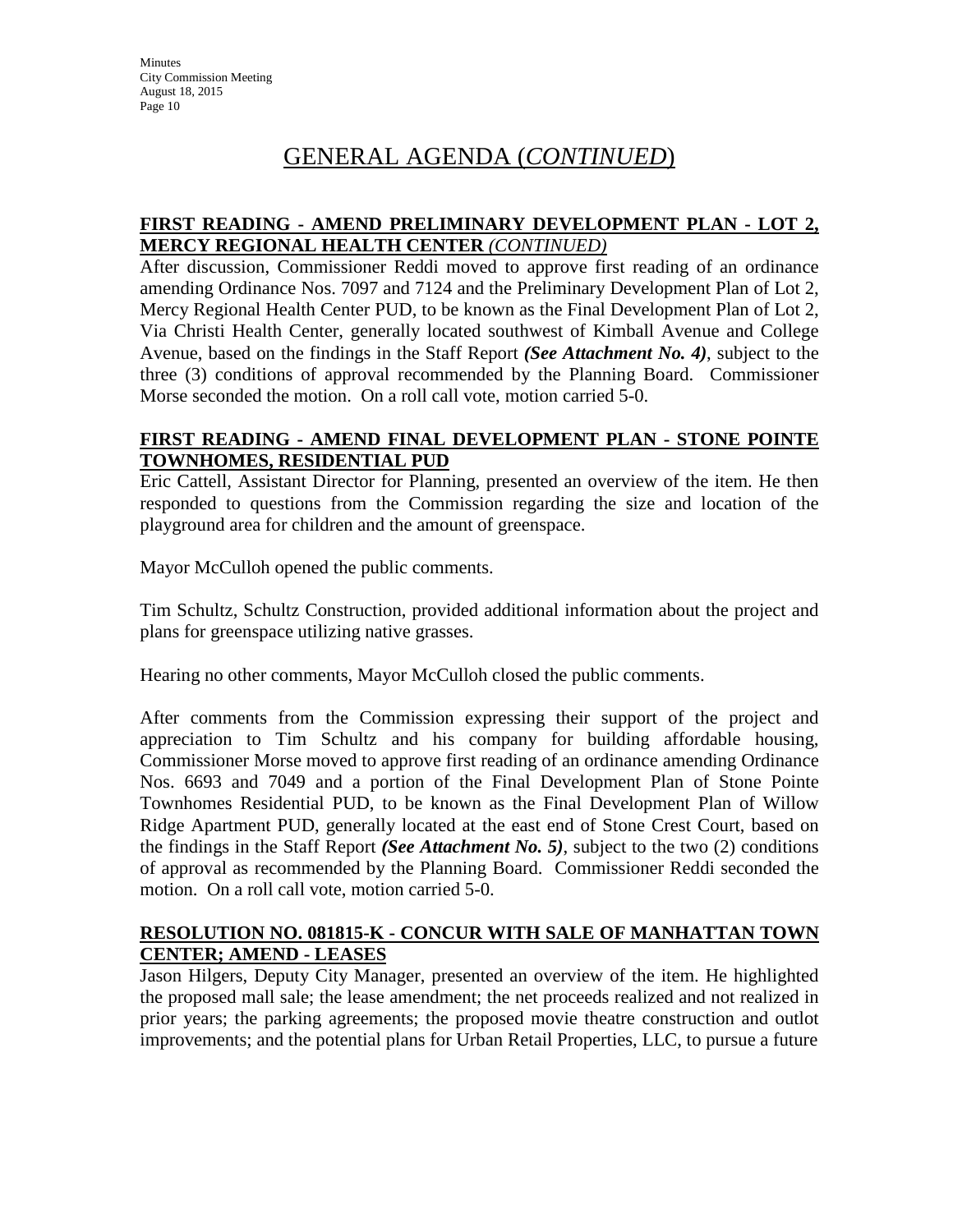#### **RESOLUTION NO. 081815-K - CONCUR WITH SALE OF MANHATTAN TOWN CENTER; AMEND - LEASES** *(CONTINUED)*

Transportation Development District to assist with infrastructure improvements and a parking garage. He also provided a summary of the incentives being offered, the return on those incentives, and provided an update on the downtown redevelopment. He then responded to questions from the Commission regarding plans for the outlot improvement and plans and timeline for the deconstruction of the former Sears building.

Paul Motta, Chief Operating Officer, Urban Retail Properties, LLC, provided additional information on the item and request to the City. He also discussed the plans with Carmike Cinema building a new facility in the area of the former Sears building, with 13 screens, including dine-in opportunities and an IMAX. He stated that the IMAX is a game changer for the Manhattan Town Center and will drive traffic from the region to Manhattan. He informed the Commission that Urban Retail Properties, LLC, are committed to this investment and plan to proceed forward in an expedited manner as well as work to ensure their occupancy levels are closer to 100 percent.

Jason Hilgers, Deputy City Manager, responded to questions from the Commission and highlighted the calculations to determine net proceeds.

Paul Motta, Chief Operating Officer, Urban Retail Properties, LLC, responded to additional questions from the Commission regarding the significant investment that will be made for the movie theatres at the Manhattan Town Center and highlighted the proposed amended lease agreement. He stated that a joint public announcement with Carmike was done over the weekend. He provided additional information on the new dine-in offerings that will be available beyond the traditional popcorn and soda.

Allen Raynor, General Manager, Manhattan Town Center, responded to questions from the Commission regarding property taxes and the amended lease request. He stated that the new theater is projecting greater sales than the former Sears store and real estate taxes will increase with the new improvements that are being proposed.

Paul Motta, Chief Operating Officer, Urban Retail Properties, LLC, informed the Commission that Manhattan's continued growth, including federal government investment and the presence of Kansas State University and Fort Riley, gives Manhattan Town Center what it needs to sustain itself. He responded to questions from the Commission and stated that Manhattan Town Center is not going away in his lifetime.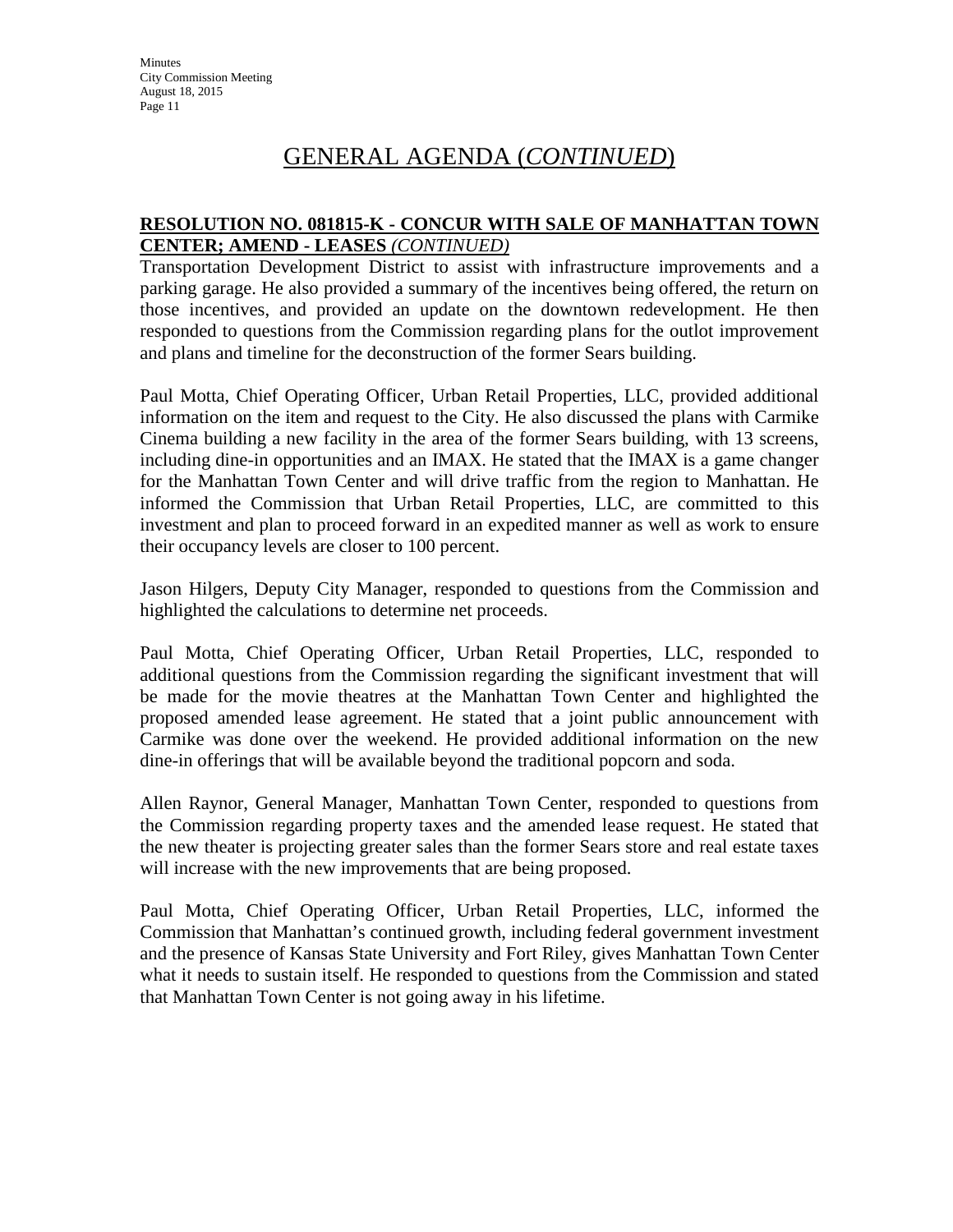## **RESOLUTION NO. 081815-K - CONCUR WITH SALE OF MANHATTAN TOWN CENTER; AMEND - LEASES** *(CONTINUED)*

Allen Raynor, General Manager, Manhattan Town Center, and Paul Motta, Chief Operating Officer, Urban Retail Properties, LLC, responded to additional questions from the Commission regarding the ability for individuals and groups to have events at the Mall and the need to pay for liability insurance.

Mayor McCulloh opened the public comments.

Hearing no comments, Mayor McCulloh closed the public comments.

After discussion and comments from the Commission, Commissioner Butler moved to approve Resolution No. 081815-K, consenting to the sale of Manhattan Town Center, and authorizing the Mayor and City Clerk to execute all documents necessary to facilitate such sale; and approve and authorize the Mayor and City Clerk to execute the Lease Amendment for Manhattan Town Center. Commissioner Dodson seconded the motion. On a roll call vote, motion carried 5-0.

At 8:45 p.m., the Commission took a brief recess.

## **ACCEPT - PARKS AND RECREATION STRATEGIC FACILITY IMPROVEMENT PLAN**

Eddie Eastes, Director of Parks and Recreation, introduced the item. He acknowledged and introduced Bruce Snead, Chair, Strategic Improvements Facility Steering Committee, and Ed Klimek, Chair, Parks and Recreation Advisory Board, for their efforts.

Bruce Snead, 810 Pierre Street, Chair, Strategic Improvements Facility Steering Committee, recognized those that served on the Steering Committee and presented an overview of the process, public involvement and needed next steps.

Ed Klimek, Chair, Parks and Recreation Advisory Board, congratulated the Commission on their action of the Manhattan Town Center item and stated that the community is fortunate to have a Mall that works well. He recognized the Parks and Recreation Advisory Board members in attendance and highlighted the recommendations and priorities in the Strategic Facility Improvement Plan. He informed the Commission that representatives from Genesis Health Clubs were present to share what a private organization can do in Manhattan and to consider public-private opportunities. He also stated that City Park needs to be protected and enhanced, and provided the recommendation from the Parks and Recreation Advisory Board that the Commission consider the Strategic Facility Improvement Plan.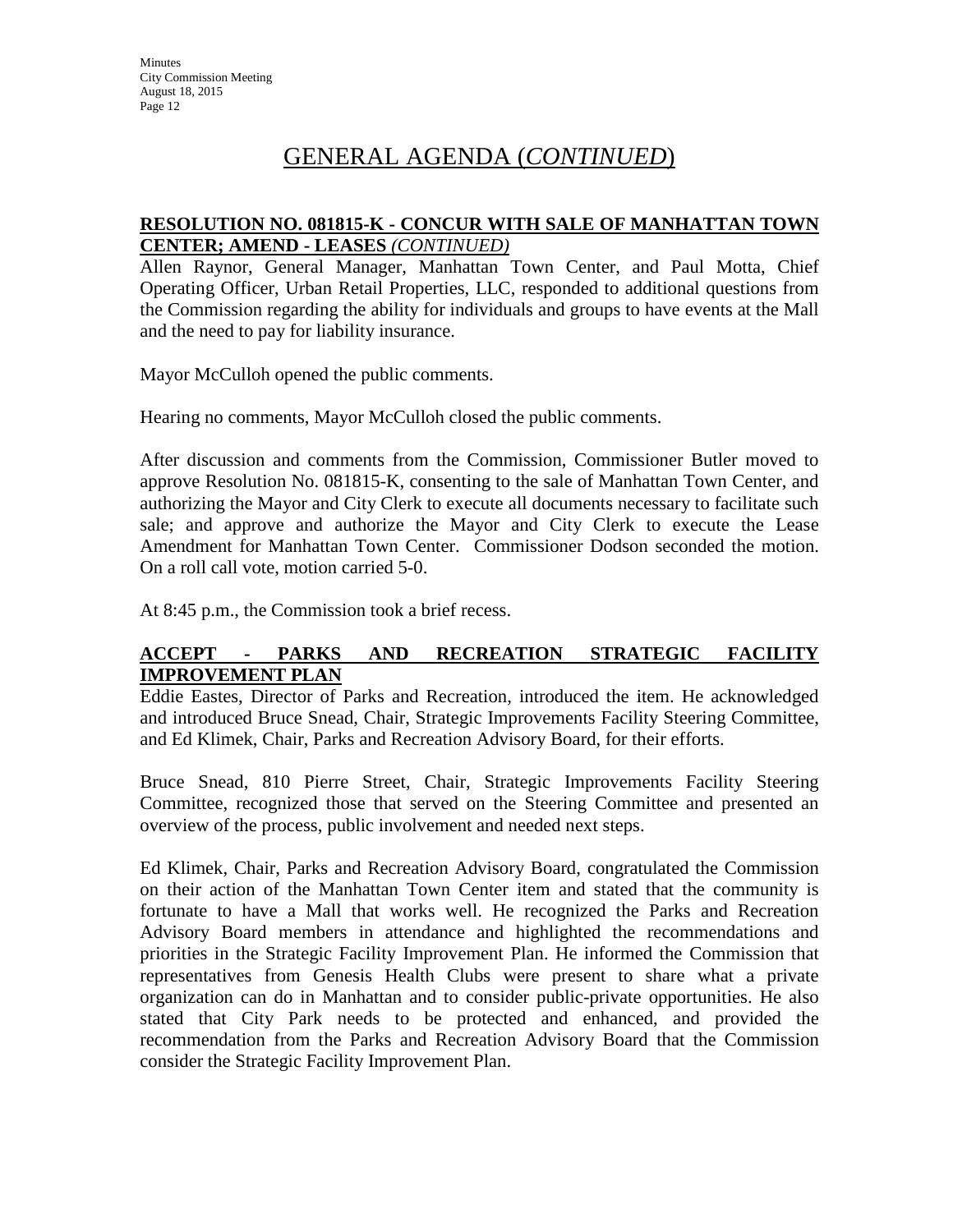#### **ACCEPT - PARKS AND RECREATION STRATEGIC FACILITY IMPROVEMENT PLAN** *(CONTINUED)*

Eddie Eastes, Director, Parks and Recreation Department, introduced Scott Crawford with RDG Planning and Design.

Scott Crawford, RDG Planning and Design, presented a summary of the Plan and process; provided an overview of the Plan report; highlighted the focus groups sessions, public meetings, and steering committee meetings; reviewed the implementation priorities; discussed the assessment of the current Parks and Recreation facilities; highlighted the statistically valid community survey and key findings; and responded to questions from the Commission. He stated that the Strategic Facility Improvement Plan identified community priorities for future improvements to Manhattan Parks and Recreation facilities. The priorities included 1) the creation of indoor space geographically located to meet unmet needs in the community; 2) improvements to safety and playability of existing field playing surfaces; 3) improve the availability and condition of community parks, trails and neighborhood parks; and 4) the development of new indoor aquatic facilities. He also provided implementation and potential funding strategies.

Eddie Eastes, Director, Parks and Recreation, responded to questions from the Commission about incorporating past planning documents and the need for a feasibility study. He stated that the cost recovery on pools is difficult and the construction and operation of an indoor pool facility would be expensive.

Scott Crawford, RDG Planning and Design, responded to questions from the Commission regarding irrigation systems, synthetic turf versus compacted natural turf, fencing and lighting systems, and expressed concerns with items not meeting ADA (Americans with Disabilities Act) Codes.

After further discussion and comments from the Commission, Eddie Eastes, Director of Parks and Recreation, stated that City Administration can work through the Parks and Recreation Advisory Board to develop a feasibility study proposal and bring to the Commission for approval.

Scott Crawford, RDG Planning and Design, informed the Commission that a feasibility study must be developed with a detailed business plan too. He stated that the overall cost and how to pay for operational costs and address long term maintenance costs are very important considerations.

Mayor McCulloh opened the public comments.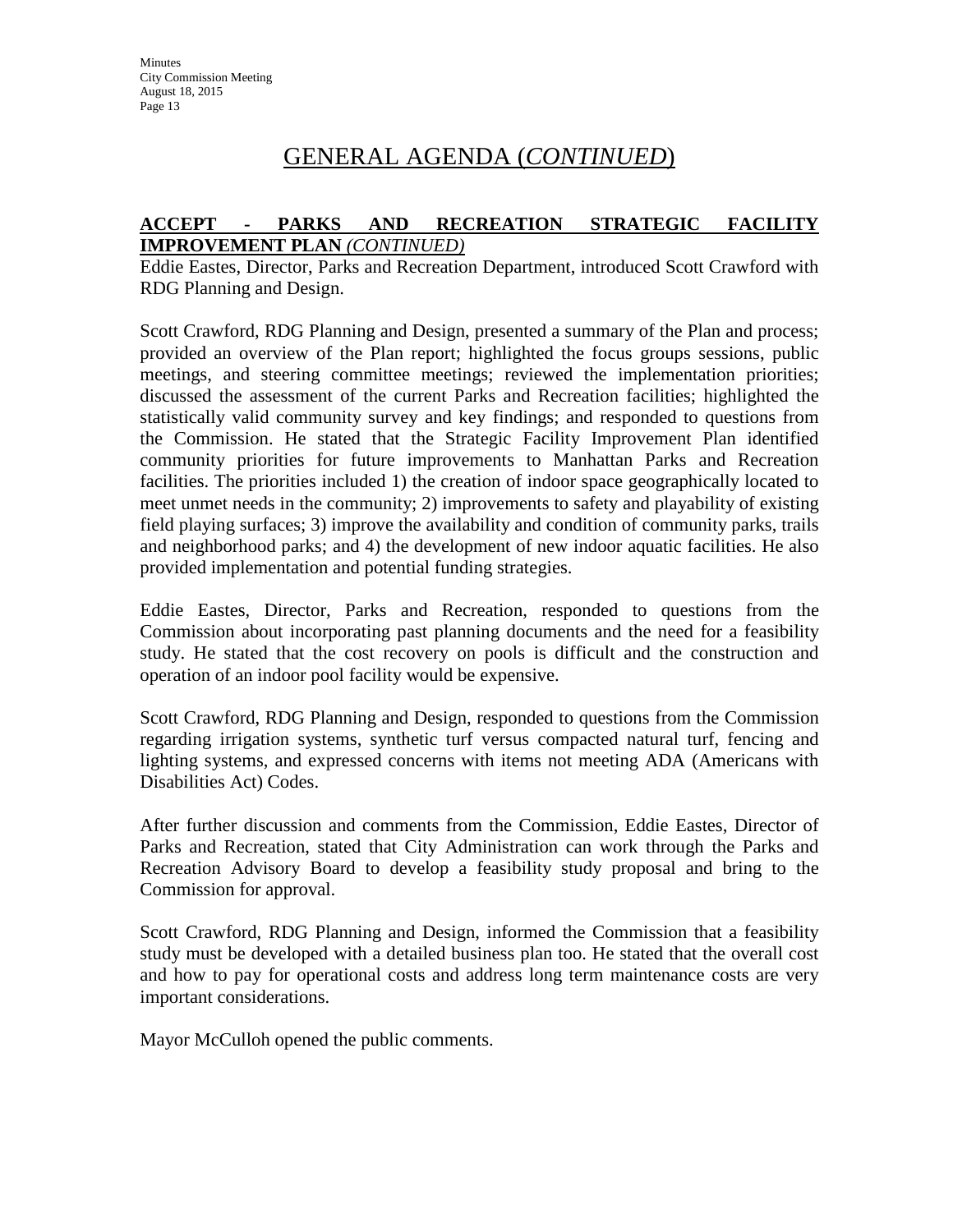#### **ACCEPT - PARKS AND RECREATION STRATEGIC FACILITY IMPROVEMENT PLAN** *(CONTINUED)*

Greg Ferris, Consultant, Genesis Health Clubs, informed the Commission that he read the entire Parks and Recreation Strategic Facility Improvement Plan. He stated that the cost to Manhattan would be between \$18M and \$30M, without aquatics and not including land and equipment. He stated that other improvement costs to the park system would be \$11.8M and with indoor facilities, costs would exceed \$40M. He informed the Commission that they were here to present what they have planned for Manhattan.

Rodney Steven II, Owner, Genesis Health Clubs, informed the Commission that they are planning to build a new state of the art fitness center at 2704 Allison Avenue. He showed plans for the new facility in Manhattan which would include a gymnasium with an indoor running track, multipurpose rooms for group fitness, a grand slam room for community meetings, an indoor aquatic center, cardio and strength training, indoor tennis, child care, personal training, stated of the art equipment, luxurious locker rooms, and parking structure. He highlighted the benefits of Genesis to the Manhattan community and stated that their company will not spend \$7M to \$8M on a new facility if it has to compete with two or three recreational centers and an indoor pool. He recommended that the City of Manhattan not do the feasibility study for a new facility but focus on improving existing facilities and wait for one year to see what Genesis Health Clubs can provide the community before any future considerations in conducting a needs assessment to see if Genesis has met the community needs. He then responded to questions from the Commission regarding their proposed facility in Manhattan.

Eddie Eastes, Director, Parks and Recreation Department, informed the Commission that he did not know how much of the community needs would be met with the proposal from Genesis Health Clubs, but stated that working together would be critical as both move forward.

Scott Munson, 2500 Sunny Circle, asked about Salina and status of their facility. He voiced concern that the big issue of needed gym space is not being addressed.

Gail Urban, 1627 Wyndham Heights Drive, representing the Fieldhouse Project Group, informed the Commission that the Parks and Recreation facility studies date back to 1992. She stated that we can all be successful and that it is time to move this along and put the item on the ballot.

Josh Salmons, 1324 Sharingbrook Drive, informed the Commission that he has three daughters and that the gyms such as Genesis and K-State recreation complex cannot be accessed by everyone. He asked the Commission to help and bring indoor gym spaces that everyone can use.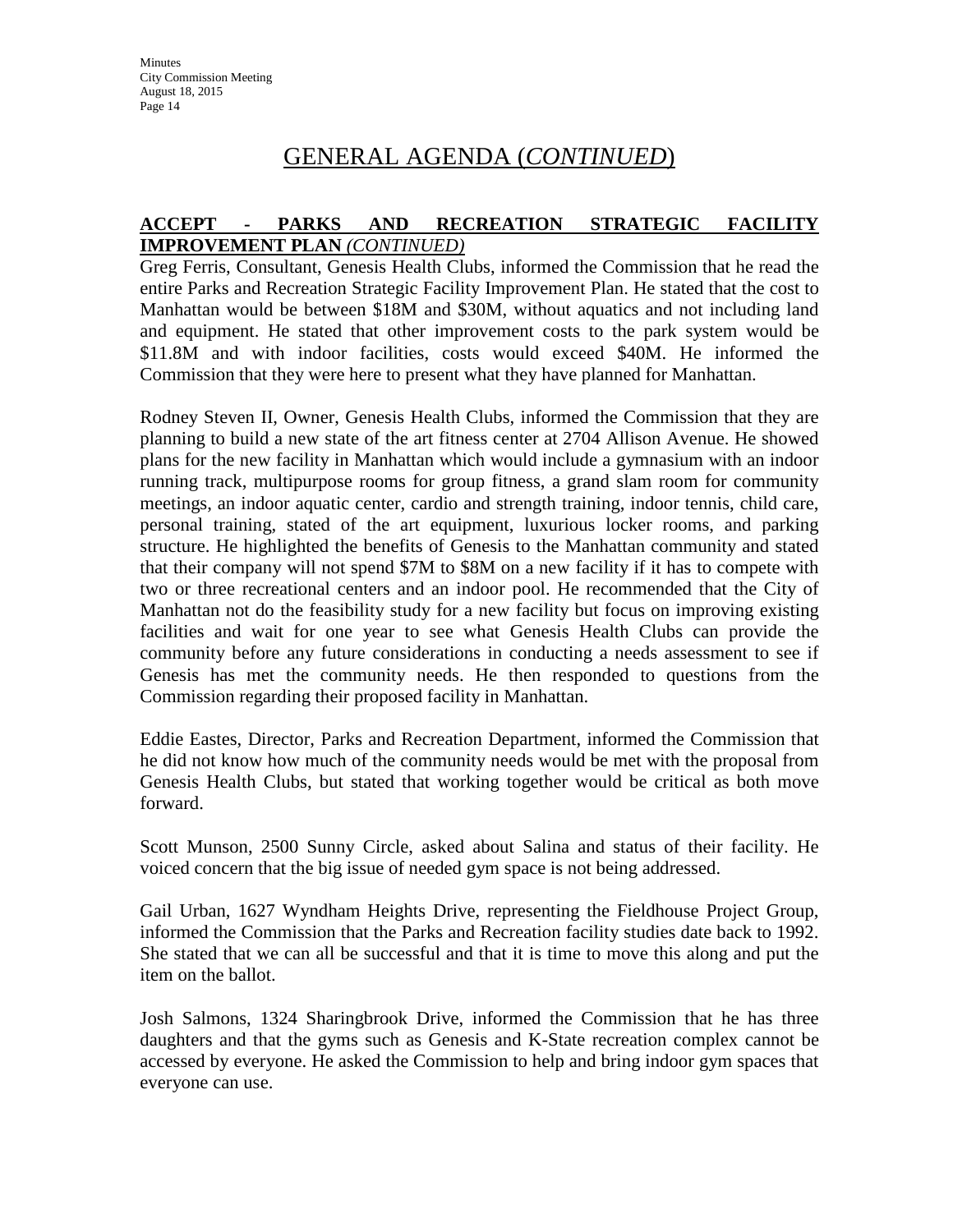## **ACCEPT - PARKS AND RECREATION STRATEGIC FACILITY IMPROVEMENT PLAN** *(CONTINUED)*

Eileen Hayden, 3833 Kate's Court, with the Manhattan Marlins, stated that the City Park Pool is an unbelievable facility and needs to be enclosed.

Vern Henricks, 2508 Vanesta Drive, voiced concern with waiting at this stage in the game and continuing to put this project off. He informed the Commission that the elementary gyms are not made for basketball practices, discussed the playability issues with the outdoor facilities, and stated the current needs in the community are not being served. He stated that this community can handle what you are talking about and is going forward. He asked the Commission to not be too conservative on this item and delay it, but requested that the item move forward with the community.

Joe Knopp, 104 Oakwood Circle, informed the Commission that the City cannot spend millions toward improving roads and infrastructure if the money is going to new recreational facilities. He asked that existing schools be utilized and that public and private facilities be explored before building new facilities. He wanted the needs of the roads fixed first and stated that he was not sure a feasibility study is needed.

Bruce Snead, 810 Pierre Street, Chair, Strategic Improvements Facility Steering Committee, informed the Commission that he appreciated the discussion and feedback. He stated that the existing City facilities do not have the capacity to meet the needs identified in the Plan and expressed the importance to proceed forward with the feasibility study.

Hearing no other comments, Mayor McCulloh closed the public comments.

After additional discussion and comments from the Commission, Commissioner Dodson moved to accept the Parks and Recreation Strategic Facility Improvement Plan. Commissioner Reddi seconded the motion. On a roll call vote, motion carried 5-0.

At 10:50 p.m., the Commission took a brief recess.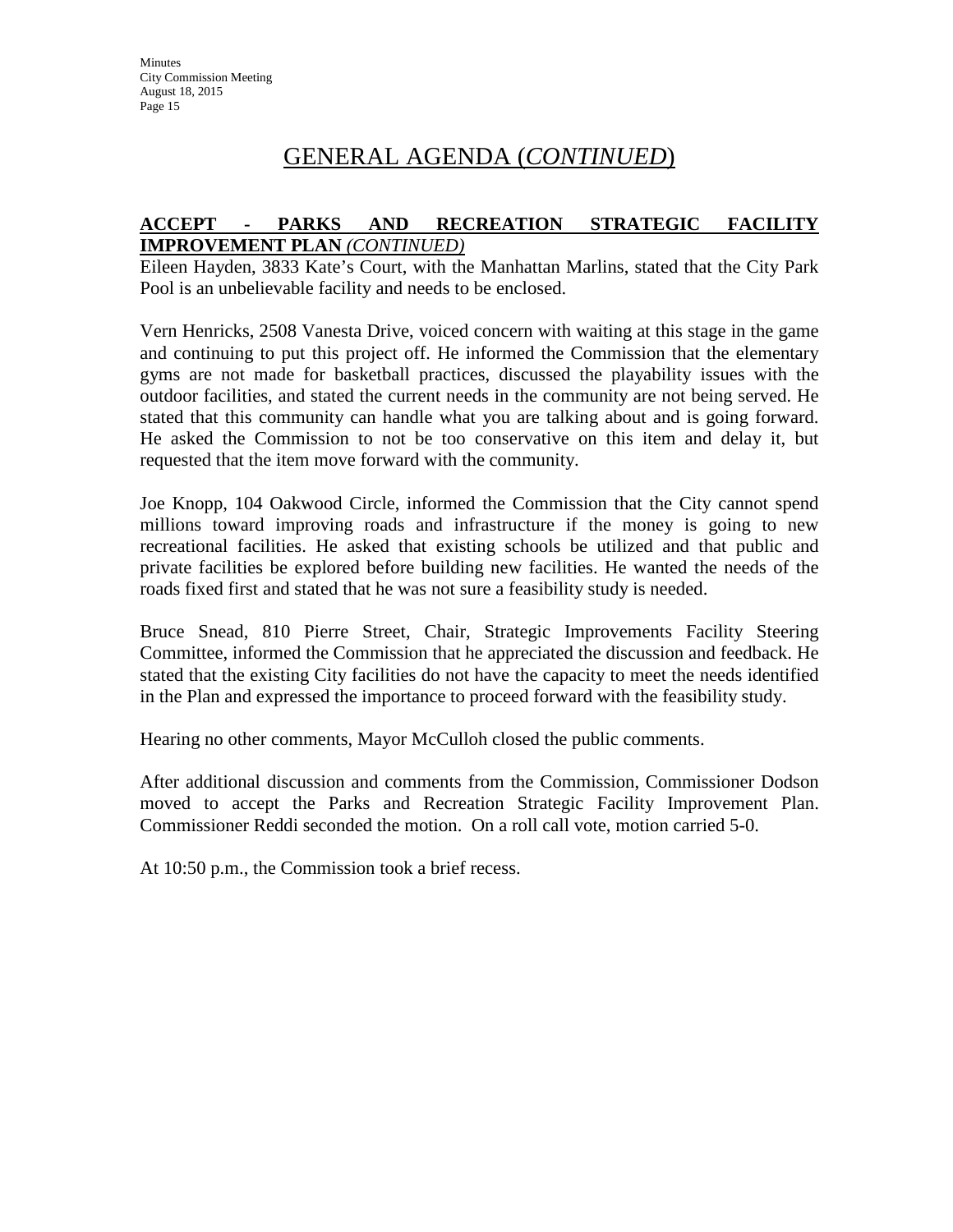## *ITEM REMOVED FROM CONSENT AGENDA*

## **ORDINANCE NO. 7154 - ADOPT - 2016 BUDGET; RESOLUTION NO. 081815-A - APPROVE - 2016-2021 CAPITAL IMPROVEMENT PROGRAM; ORDINANCE NO 7155 - AMEND - 2015 CITY-UNIVERSITY FUND BUDGET; RESOLUTION NO. 081815-B - RENTAL FEES - FLINT HILLS DISCOVERY CENTER; AND FIRST READING - 2016 SALARY ORDINANCE**

Commissioner Butler voiced concerns with approving the 2016 City Budget without trying to reduce the budget further. He stated that the proposed budget is not a reasonable budget based on the inflation rate and increased property valuations. He wanted to have the City Manager and Department Heads further evaluate the budget, specifically travel budgets, and try to make additional reductions. He highlighted the travel budget purposes and requested that the City Commission travel be listed as a specific line item for greater transparency to see where Commissioners are going and what trips are being taken.

After discussion and comments from the Commission regarding the 2016 Budget and the City Commission travel budget, Mayor McCulloh opened the public comments.

Tim Davenport, President, Manhattan Kansas Firefighters Local Union 2275, informed the Commission that he appreciated the discussions regarding the Cost of Living Adjustment (COLA). He asked that future discussions and collaborations with the Local Union 2275 include an evaluation of the current rank structure, firefighter wages and peer salaries, and considerations to cost of living today. He then responded to questions from the Commission regarding the current step program for firefighters.

Malley Sisson, 2311 Grandview Terrace, informed the Commission that she was taxed out and according to *The Manhattan Mercury*, personal property taxes will be approaching double digits. She voiced concern with Westar utilities increasing and with potential increases in property taxes next year.

Frank Beer, Owner, Manhattan Radio Shack, stated that he was not going out of business and will be changing his business name and expanding. He informed the Commission that his business is approaching a tipping point given the increase in property taxes that he and other businesses pay. He also voiced concerns and provided comments with the increase in property taxes, higher valuations and property taxes that are currently not being paid.

Hearing no other comments, Mayor McCulloh closed the public comments.

Commissioner Butler requested that the City Commission travel budget be listed as a separate line item, so that it is clearly transparent to everyone what is being spent.

Mayor McCulloh stated that there is a consensus of the Commission to do that and can direct City staff to provide a separate line item for Commissioner travel.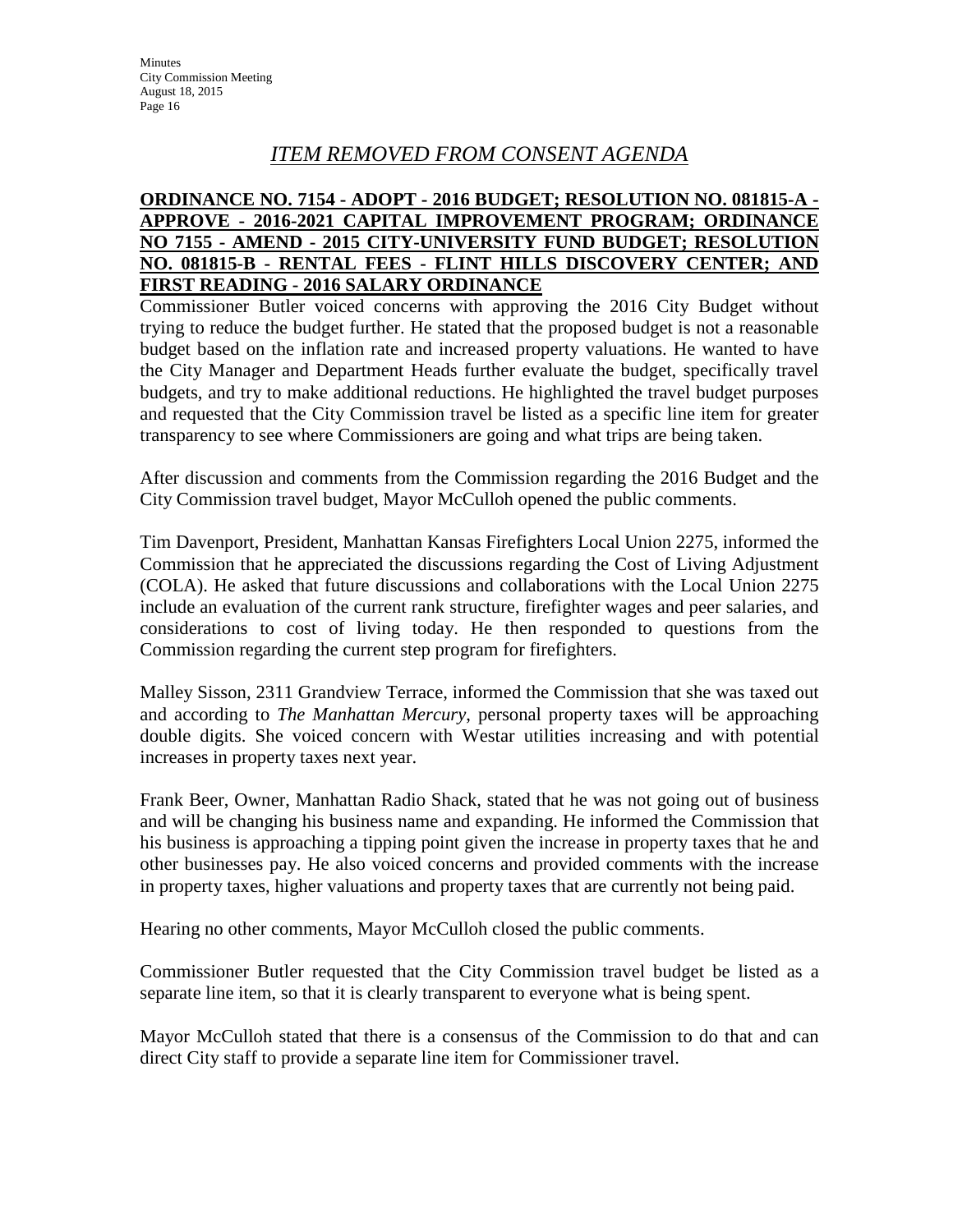## **ITEM REMOVED FROM CONSENT AGENDA (CONTINUED)**

#### ORDINANCE NO. 7154 - ADOPT - 2016 BUDGET; RESOLUTION NO. 081815-A -APPROVE - 2016-2021 CAPITAL IMPROVEMENT PROGRAM; ORDINANCE NO 7155 - AMEND - 2015 CITY-UNIVERSITY FUND BUDGET: RESOLUTION NO. 081815-B - RENTAL FEES - FLINT HILLS DISCOVERY CENTER: AND FIRST READING - 2016 SALARY ORDINANCE (CONTINUED)

After additional discussion and comments from the Commission, Commissioner Reddi moved to approve Ordinance No. 7154 adopting the 2016 City Budget; approve Resolution No. 081815-A approving the 2016-2021 Capital Improvement Program: approve Ordinance No. 7155 amending the 2015 City-University Fund Budget; approve Resolution No. 081815-B setting rental fees for the Flint Hills Discovery Center; and, approve first reading of the 2016 Salary Ordinance. Commissioner Dodson seconded the motion. On a roll call vote, motion carried 5-0, with the exception of Ordinance No. 7154 adopting the 2016 City Budget, which carried 4-1, with Commissioner Butler voting against the item.

## **EXECUTIVE SESSION**

At 11:40 p.m., Commissioner Reddi moved to recess into Executive Session until 11:50 p.m. for the purpose of discussion of personnel matters of non-elected personnel. Commissioner Morse seconded the motion. On a roll call vote, motion carried 5-0.

At 11:50 p.m., the Commission reconvened with Mayor McCulloh and Commissioners Reddi, Morse, Dodson, and Butler in attendance.

#### **ADJOURNMENT**

At 11:50 p.m., the Commission adjourned.

MMC, City Clerk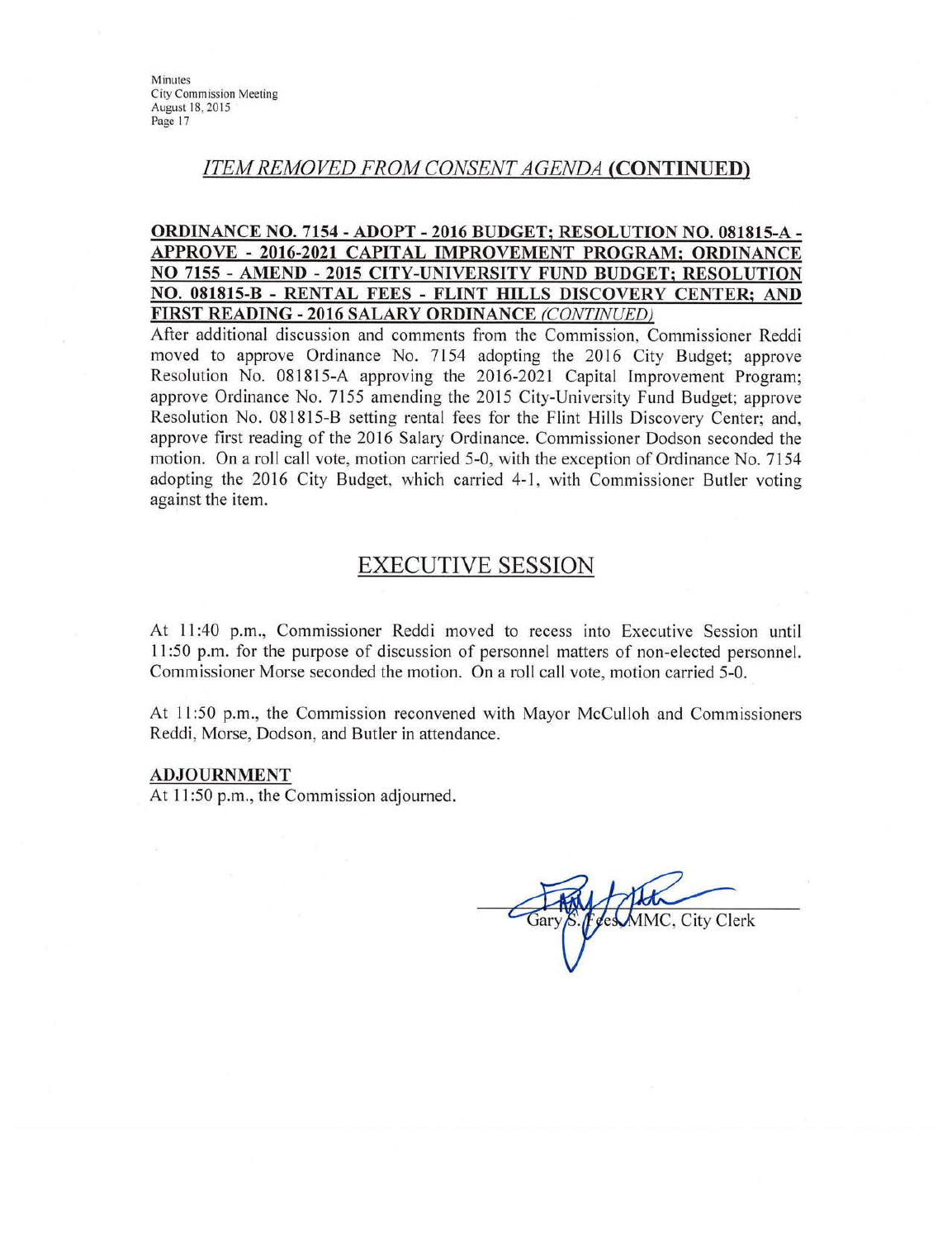#### **STAFF REPORT**

#### **ON AN APPLICATION TO REZONE PROPERTY**

**FROM:** I-5, Business Park District

**TO:** R-1, Single-Family Residential District

**APPLICANT:** Scenic Crossing, LLC – Neil W. Horton, Manager

**ADDRESS:** 3629 Vanesta Drive, Manhattan, KS 66503

| <b>OWNERS/ ADDRESS</b> | Scenic Crossing, LLC – Neil W. Horton, Manager |
|------------------------|------------------------------------------------|
|                        | 3629 Vanesta Drive, Manhattan, KS 66503        |

 City of Manhattan – Ron Fehr, City Manager 1101 Poyntz Avenue, Manhattan, KS 66502

**LEGAL DESCRIPTION:** An unplatted tract of land in the southwest corner of Section 10, Township 10 South, Range 4 East. For the purposes of the request, the subject site shall be referred to as Tract 1. (Tract 2 will refer to a request to rezone an area to R-2, Two-Family Residential District. Tract 3 will refer to a rezoning request for an area to C-2, Neighborhood Shopping District).

**LOCATION:** Generally located to the northeast of the intersection of Kimball Avenue/Scenic Drive and Anderson Avenue.

**AREA:** Rezoning site: 10.01 acres Total subdivision: 24.4 acres

#### **DATE OF NEIGHBORHOOD MEETING:** April 23, 2015

#### **DATE OF PUBLIC NOTICE PUBLICATION:** July 13, 2015

## **DATE OF PUBLIC HEARING: PLANNING BOARD:** August 3, 2015 **CITY COMMISSION:** August 18, 2015

*The Rezoning request is part of a larger development that includes requests to Rezone additional tracts to R-2, Two-Family Residential District, C-2, Neighborhood Commercial District and Preliminary Plat the land. Please refer to those Staff Reports for additional information.*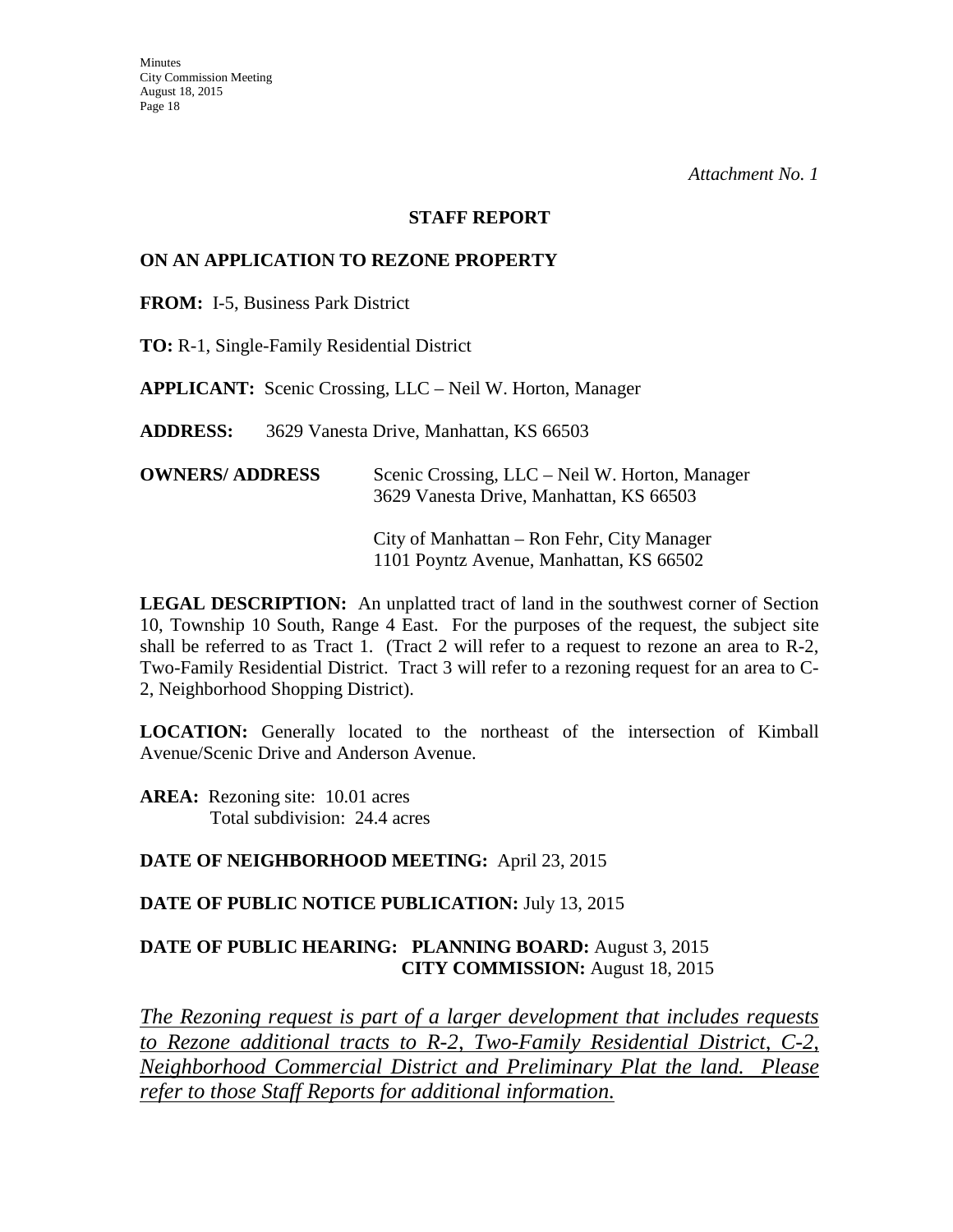**1. EXISTING USE:** Vacant land and a 45,513 square foot portion of the Kimball Avenue and Anderson Avenue right-of-way (*The City of Manhattan has agreed to participate in the Rezoning and Preliminary Plat requests. Final Approval of the vacation of the ROW will be finalized by the City Commission)* 

**2. PHYSICAL AND ENVIRONMENTAL CHARACTERISTICS:** The site generally slopes from the northwest to the southeast. The north and east portion of the site is comprised of steep slopes. The remainder of the site is relatively flat.

## **3. SURROUNDING LAND USE AND ZONING:**

- **NORTH:** Large lot, single-family residential neighborhood; R, Single-Family Residential District
- **SOUTH:** Anderson Avenue, a two-lane arterial road with a rural cross-section, business professional office development and multiple-family development; C-2, Neighborhood Shopping Center, Stone Creek Commercial PUD, Planned Unit Development District, R-3, Multiple-Family Residential District and Pebblebrook Residential PUD, Planned Unit Development.
- **EAST:** Large lot, single-family residential neighborhood; R, Single-Family Residential District
- **WEST:** Kimball Avenue, a two-lane arterial road with a rural cross-section; vacant land, two-family neighborhood and multiple-family neighborhood; C-2, Neighborhood Shopping Center, R-2, Two-Family Residential District and Four Winds Residential PUD, Planned Unit Development.

**4. GENERAL NEIGHBORHOOD CHARACTER:** The surrounding neighborhood is a mix of large lot single-family homes, two-family homes, multiple-family developments and commercial uses. The land surrounding the Kimball Avenue, Anderson Avenue, Scenic Drive intersection is generally vacant.

**5. SUITABILITY OF SITE FOR USES UNDER CURRENT ZONING:** The site is currently zoned I-5, Business Park District, which is designed to encourage administrative, research and assembly activities in a setting that is compatible with surrounding or abutting residential districts. The district should generally be located along major streets and can be used as a transitional zone between residential areas and other districts. The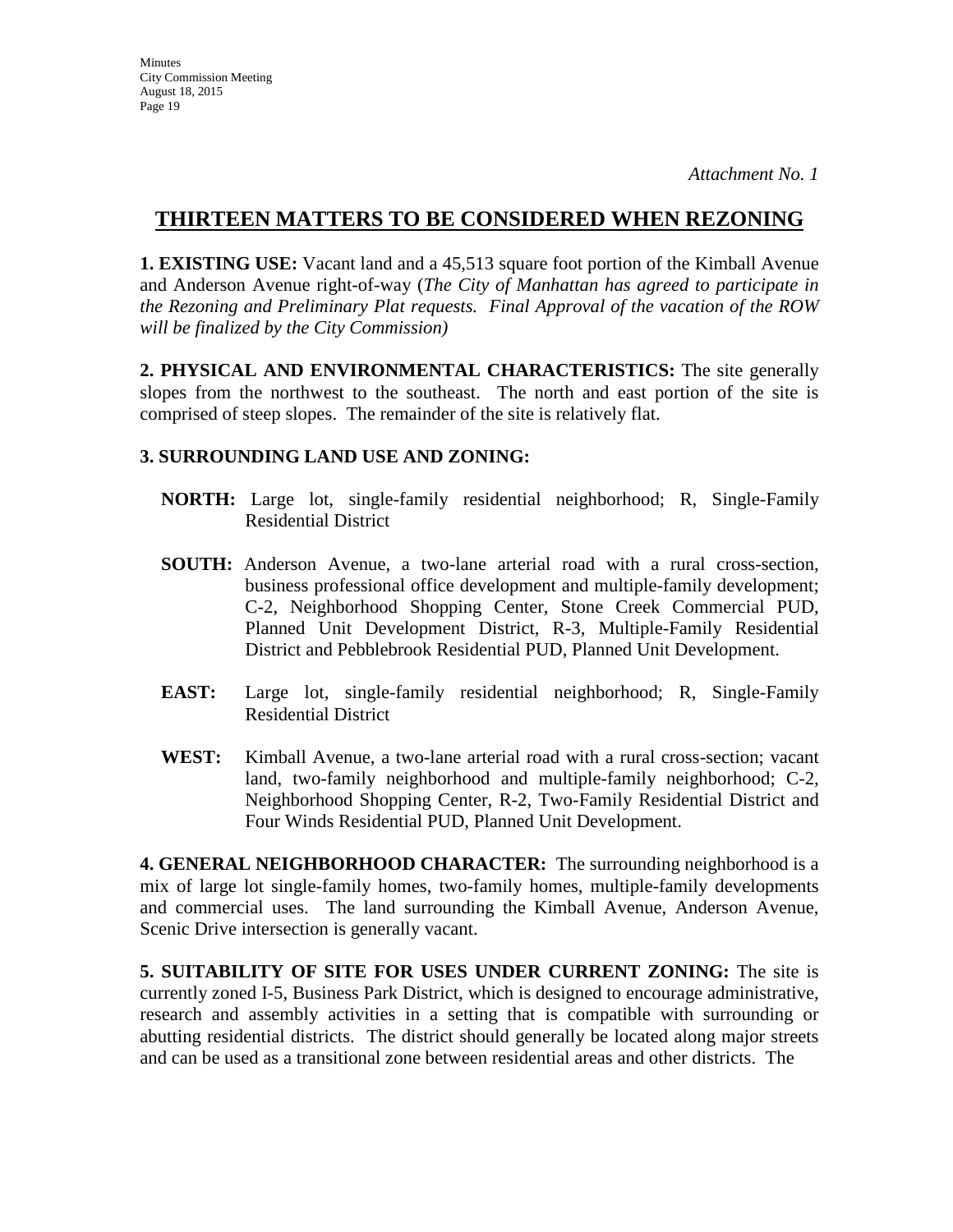**Minutes** City Commission Meeting August 18, 2015 Page 20

site meets the minimum lot area, width and length requirements for the district. Although the site exceeds the minimum requirements of the I-5 District, the market demand for such a use may not be available. The site has been zoned I-5 District since 1981 and no development has occurred on the site since that time.

**6. COMPATIBILITY OF PROPOSED DISTRICT WITH NEARBY PROPERTIES AND EXTENT TO WHICH IT MAY HAVE DETRIMENTAL AFFECTS:** The proposed Preliminary Plat (*see Preliminary Plat Memorandum)* shows the R-1 District properties to be located along the north and east boundaries of the development. In the central portion of the site will be single-family attached dwellings to be rezoned to R-2, Two-Family Residential District. At the corner of Kimball Avenue and Anderson Avenue, the Preliminary Plat shows several large lots to be rezoned to C-2, Neighborhood Commercial District.

An increase in light, noise and traffic is anticipated from the proposed development compared to the current vacant tract. All of the traffic will be onto the adjacent arterial roadways to the south and west. No vehicular connection is proposed into the adjacent neighborhoods. The proposed roadway improvements and traffic analysis is discussed in the Preliminary Plat Memorandum.

The properties most likely impacted by the R-1 District rezoning will be to the north and east. The location of the R-1 District portion of the development is to create a buffer between the existing single-family neighbors to the north and east and the more intense residential and commercial uses to the southwest. A majority of the neighborhoods to the north and east are above the grade of the proposed development. The R-1 District lots of the proposed development range in size from 0.21 acres to .785 acres. The proposed lots will be similar in size and intensity to the adjacent residential lots.

The applicant held a neighborhood meeting on April 23, 2015. According to the meeting summary, 24 people attended the meeting. The majority of the meeting attendees were neighbors from the north and east. Meeting attendees were encouraged to submit comment sheets regarding the proposed Rezoning and Preliminary Plat requests (*see attached*). No meeting attendees specifically opposed the rezoning requests. Several comments were supportive of the proposed development. Others asked questions of a how the development will handle vehicular traffic and the treatment of pedestrian connectivity from the proposed development to the surrounding neighborhoods. These 2 issues are addressed in the Preliminary Plat Memorandum.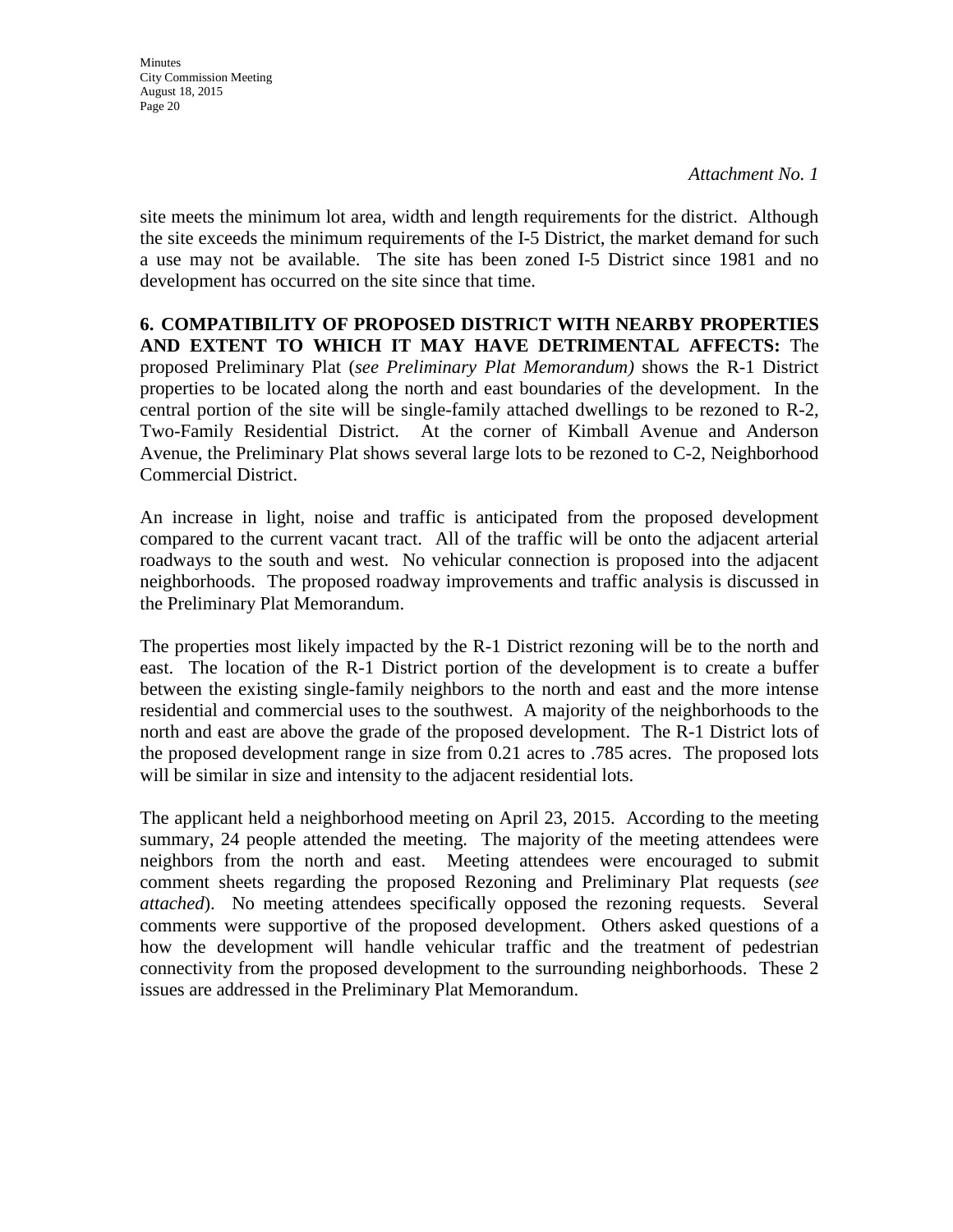Minutes City Commission Meeting August 18, 2015 Page 21

*Attachment No. 1* 

**7. CONFORMANCE WITH COMPREHENSIVE PLAN:** The site is shown on the Southwest Future Land Use map of the 2015 Update to the Comprehensive Plan as Residential Medium to High Density (RMH), with a Future Neighborhood Commercial Center Commercial/Mixed Use designation at the intersection of the Kimball Avenue/Scenic Drive and Anderson Avenue. Policies for the RMH and CMU Future Land Use designations include:

**COMPREHENSIVE PLAN:** The site is shown on the Southwest Future Land Use map of the 2015 Update to the Comprehensive Plan as Residential Medium to High Density (RMH), with a Future Neighborhood Commercial Center Commercial/Mixed Use designation at the intersection of the Kimball Avenue/Scenic Drive and Anderson Avenue. Policies for the NCC and CMU Future Land Use designations include:

#### *RMH-1: Characteristics*

*The Residential Medium to High Density designation should incorporate a mix of housing types in a neighborhood setting in combination with compatible non-residential land uses, such as retail, service commercial, and office uses, developed at a neighborhood scale that is compatible with the area's residential characteristics and in conformance with policies for Neighborhood Commercial Centers. Appropriate housing types may include a combination of small lot single- family, duplexes, townhomes, or fourplexes on individual*  lots. However, under a planned unit development concept, or when subject to design and *site plan standards (design review process), larger apartment or condominium buildings may be permissible as well, provided the density range is complied with.* 

#### *RMH-2: Appropriate Density Range*

*Densities within a Residential Medium to High Density neighborhood range from 11 to 19 dwelling units per net acre.* 

#### *RMH-3: Location*

*Locate Residential Medium to High Density neighborhoods close to an arterial street and bounded by collector streets where possible, with a direct connection to work, shopping, transit, and recreational activities. The Residential Medium to High Density designation includes some of the older neighborhoods in the core area of the City as well as portions of newer planned neighborhoods outside of the core area.* 

## *RMH-4: Variety of Housing Styles*

*To avoid monotonous streetscapes, the incorporation of a variety of housing models and sizes is strongly encouraged in all new development, particularly when a single housing type (e.g., small-lot single-family or duplexes) is prevalent.*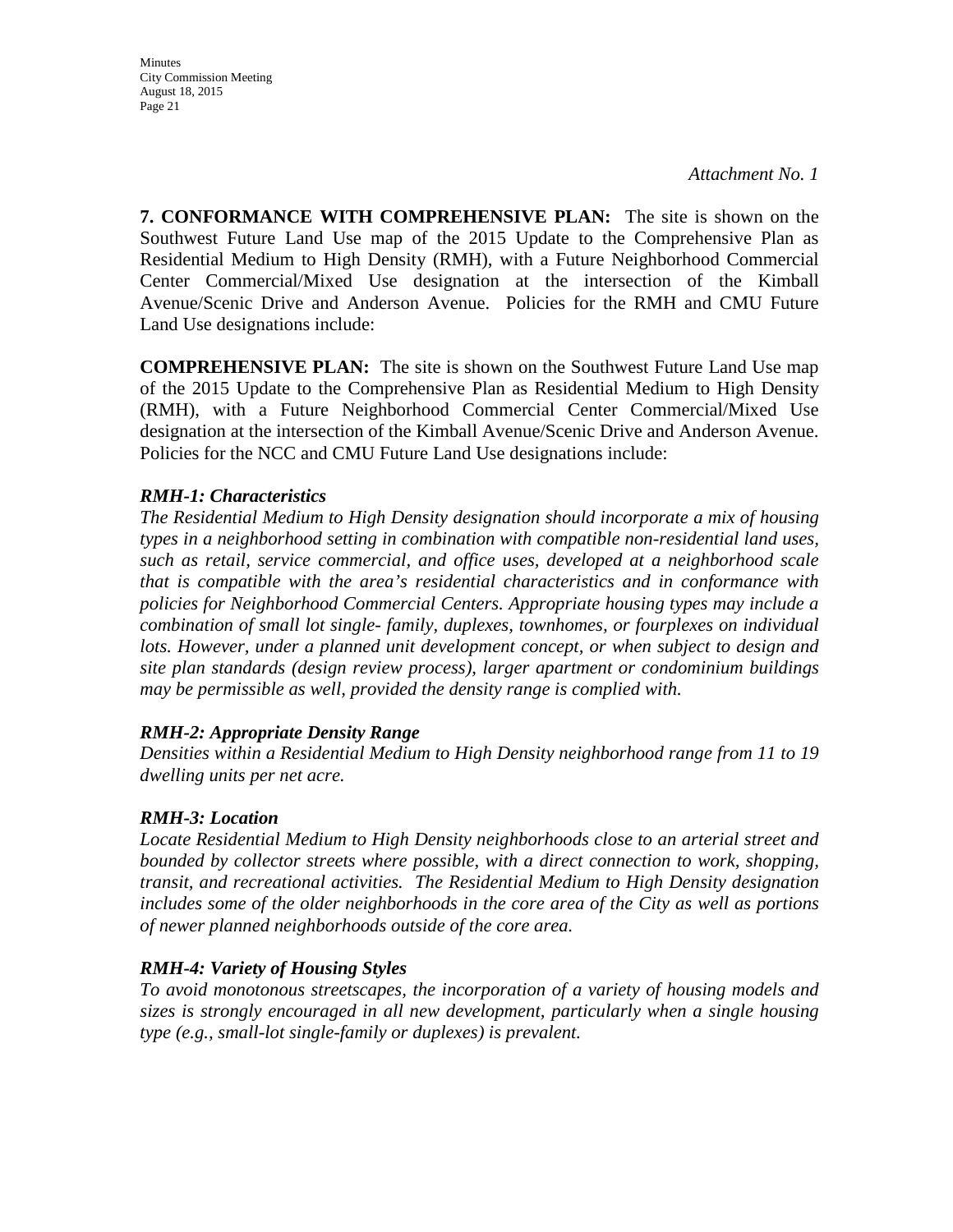## *CMU-1: Activity Centers*

*Concentrate commercial services and other complementary uses—entertainment, recreation, employment, and residential—within planned activity centers, or compact nodes, that are located throughout the community. This pattern is intended to promote "one-stop shopping," minimize the need for cross-town vehicle trips, preserve the residential character of many of the major street corridors throughout the community, and help prevent the negative impacts caused by linear strip commercial configurations with multiple access points along a corridor. The general locations of proposed Future Community Commercial or Neighborhood Commercial Centers are identified on the Future Land Use map. The precise location, size, overall mix of uses, and configuration of these centers is intended to be flexible and should be determined as specific developments are proposed considering changing market conditions, surrounding development context, and the need for economic sustainability.* 

## *CMU-2: Revitalization of Existing Centers*

*Encourage the revitalization and/or redevelopment of underutilized centers over time to take advantage of existing infrastructure and promote the efficient use of available land. Support the integration of a broader mix of uses as part of revitalization efforts, including residential to promote vitality and increase housing options within the community.* 

## *CMU-3: Promote a High Quality Urban Environment*

*Promote a high quality urban environment in commercial and mixed-use developments, as expressed by site layout, building materials and design, landscaping, parking area design, and pedestrian-oriented facilities, such as through use of design guidelines.* 

## *CMU-4: Mixed-Use Development*

*Encourage mixed-use development—both vertically and horizontally mixed use, as appropriate, given the surrounding development context and market demand—through the revitalization of aging and/or underutilized centers and corridors as well as part of new commercial/mixed-use centers.*

## *CMU-5: Pedestrian Access and Orientation*

*Design Commercial/Mixed-Use sites with an emphasis on the character and safety of the pedestrian realm:* 

- *Bring buildings close to the street;*
- *Avoid uninterrupted expanses of parking and organize larger parking lots as a series of smaller blocks divided by landscaping and pedestrian walkways;*
- *Distribute parking areas between the front and sides of buildings, or front and rear, rather than solely in front of buildings to the extent possible;*
- *Consider shared parking opportunities; and*
- *Provide clear pedestrian connections with generous sidewalk widths, low-level lighting, and outdoor gathering spaces.*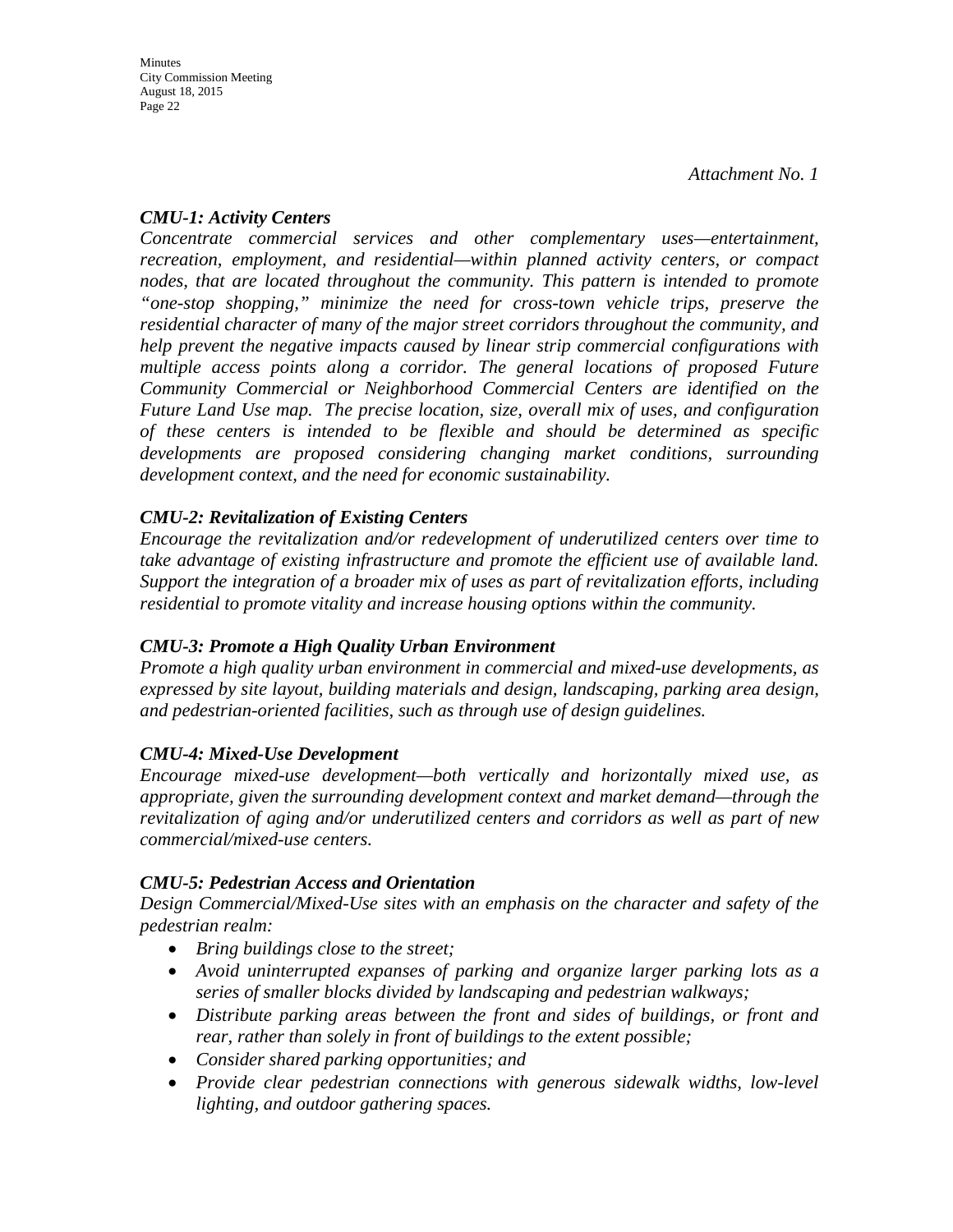## *CMU-6: Community Facilities*

*Incorporate public plazas, libraries, parks, common areas, and other community facilities, into centers where appropriate to serve the needs of neighborhood residents. Encourage creative approaches to the design of community facilities in centers to reinforce the more compact nature of their surroundings and integrate them with other uses. Support shared use facilities (e.g. library/coffee shop/community meeting rooms) as a means to promote efficiency and increase hours of activity.*

## *CMU-7: Multi-Modal Connectivity*

*Ensure Commercial/Mixed-Use areas are served by a system of collector and local streets, as well as sidewalks and pedestrian and bicycle pathways, which provide connectivity to surrounding neighborhoods, adjacent employment areas, and existing or planned transit services.* 

The overall proposal for the development is a mixed-use development consisting of commercial lots for a small shopping center and single-family attached and single-family detached lots. The layout of the subdivision creates a stepped reduction of the intensity of uses from the more intense commercial uses near the intersection Anderson Avenue and Kimball Avenue/Scenic Drive to the single-family detached lots near the existing singlefamily neighborhood to the north and east. The total density of the residential portion of the development is 2.76 dwelling units per acre. The single-family detached portion has a density of 1.99 dwelling units per acre. The single-family attached section of the development has a density of 5.19 dwelling units per acre. The layout is consistent principles of the RMH and CMU. The proposed Rezoning conforms to the Manhattan Area 2035 Comprehensive Plan.

**8. ZONING HISTORY AND LENGTH OF TIME VACANT AS ZONED:** The rezoning site has remained vacant for an undetermined time. The site was annexed into the City in 1981 (Ordinance No. 3872) and rezoned to I-5, Business Park District. According to the applicant, the original plan for the area was for a medical office complex. The most recent activity on the site has a quarry for stone and dirt for construction projects in the area.

## **9. CONSISTENCY WITH INTENT AND PURPOSE OF THE ZONING ORDINANCE:**

The intent and purpose of the Manhattan Zoning Regulations is to protect the public health, safety, and general welfare; regulate the use of land and buildings within zoning districts to assure compatibility; and to protect property values.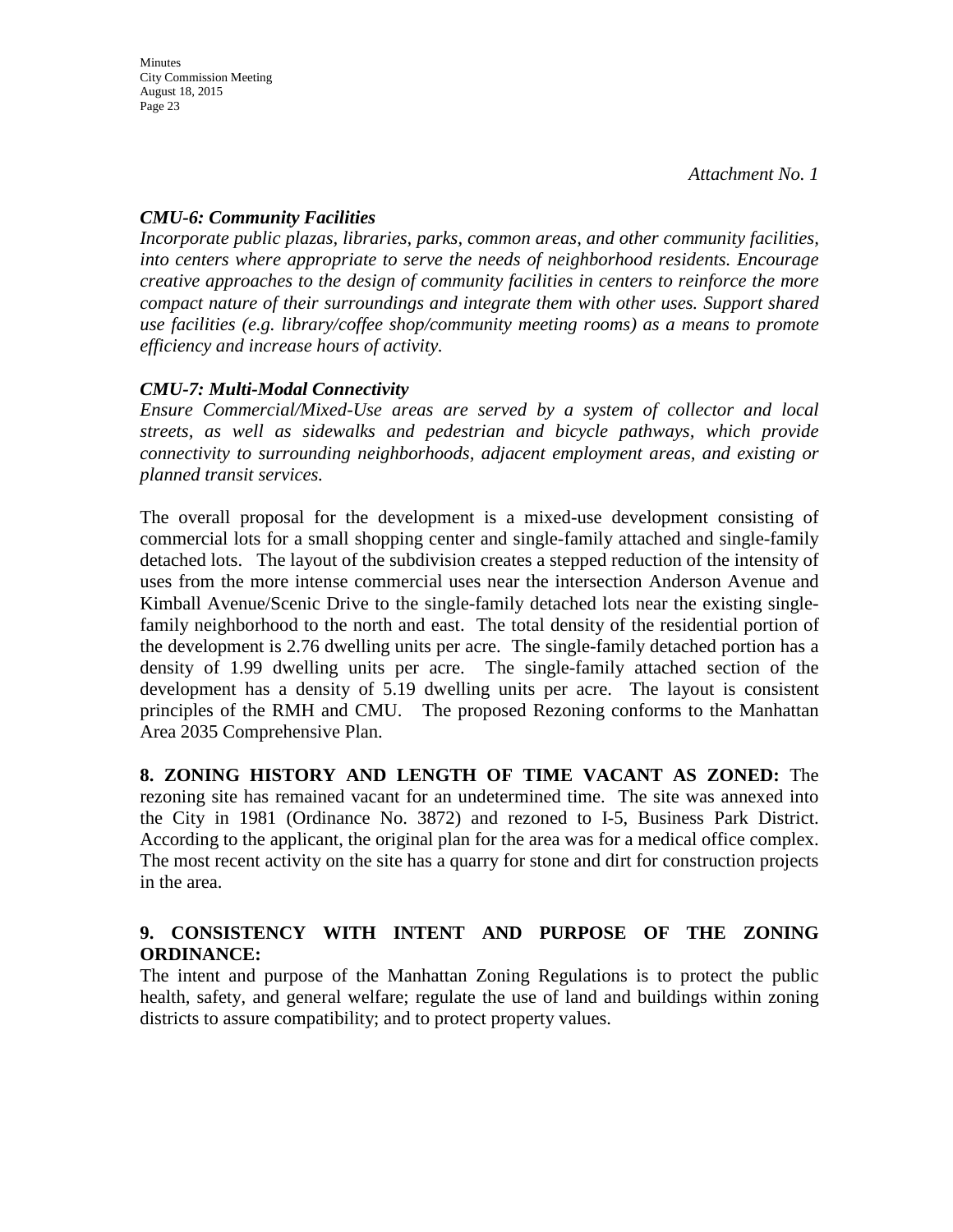**Minutes** City Commission Meeting August 18, 2015 Page 24

The proposed rezoning is consistent with the intent and purpose of the Manhattan Zoning Regulations and R-1 District because proposed lot sizes conform to the minimum requirements of the R-1 District for single-family dwelling units. In addition, the proposed Preliminary Plat dedicates easements and rights-of-way to serve the subdivision consistent with the requirements of the Manhattan Urban Area Subdivision Regulations.

The R-1, Single-Family Residential District is designed to provide a dwelling zone at a density no greater than one dwelling unit per 6,500 square feet. The R-1 District lots shown on the Preliminary Plat range in size from 9,239 square feet to 34,176 square feet. The proposed lots conform to the requirements of the R-1 District.

**10. RELATIVE GAIN TO THE PUBLIC HEALTH, SAFETY AND WELFARE THAT DENIAL OF THE REQUEST WOULD ACCOMPLISH, COMPARED WITH THE HARDSHIP IMPOSED UPON THE APPLICANT:** There appears to be no gain to the public that denial would accomplish. There are no expected adverse affects on the public health, safety and welfare as a result of the rezoning. Development of the site cannot proceed until the proposed Preliminary Plat is approved. A separate application was submitted for approval of a Preliminary Plat. It may be a hardship upon the owner if the rezoning is denied.

**11. ADEQUACY OF PUBLIC FACILITIES AND SERVICES:** Adequate street, sanitary sewer and water services are available to serve the rezoning site, subject to approval of the Preliminary Plat of Scenic Crossing.

## **12. OTHER APPLICABLE FACTORS:**

*Notice of Potential Impact Due to Military Training FORT RILEY* 

**THE CITY OF MANHATTAN AND OTHER SURROUNDING LOCAL GOVERNMENTS HAVE ENTERED INTO A MEMORANDUM OF UNDERSTANDING (MOU) WITH FORT RILEY THAT OUTLINES RESPONSIBILITIES BETWEEN MUNICIPALITIES AND FORT RILEY RELATED TO COMMUNICATION ON PLANNING AND DEVELOPMENT ACTIVITIES THAT ARE WITHIN THE** "Critical Area" and the Fort Riley "Army Compatible Use Buffer" area. This is a requirement of State statue K.S.A. 12-773 that was passed in 2010. The Critical Area is a combination of several boundaries, including: the most recently identified Land Use Planning Zone (LUPZ) which is a noise impact area associated with explosives and large arms operations/training; the area within one (1) statute mile of the installation boundary; the area within a portion of the helicopter flight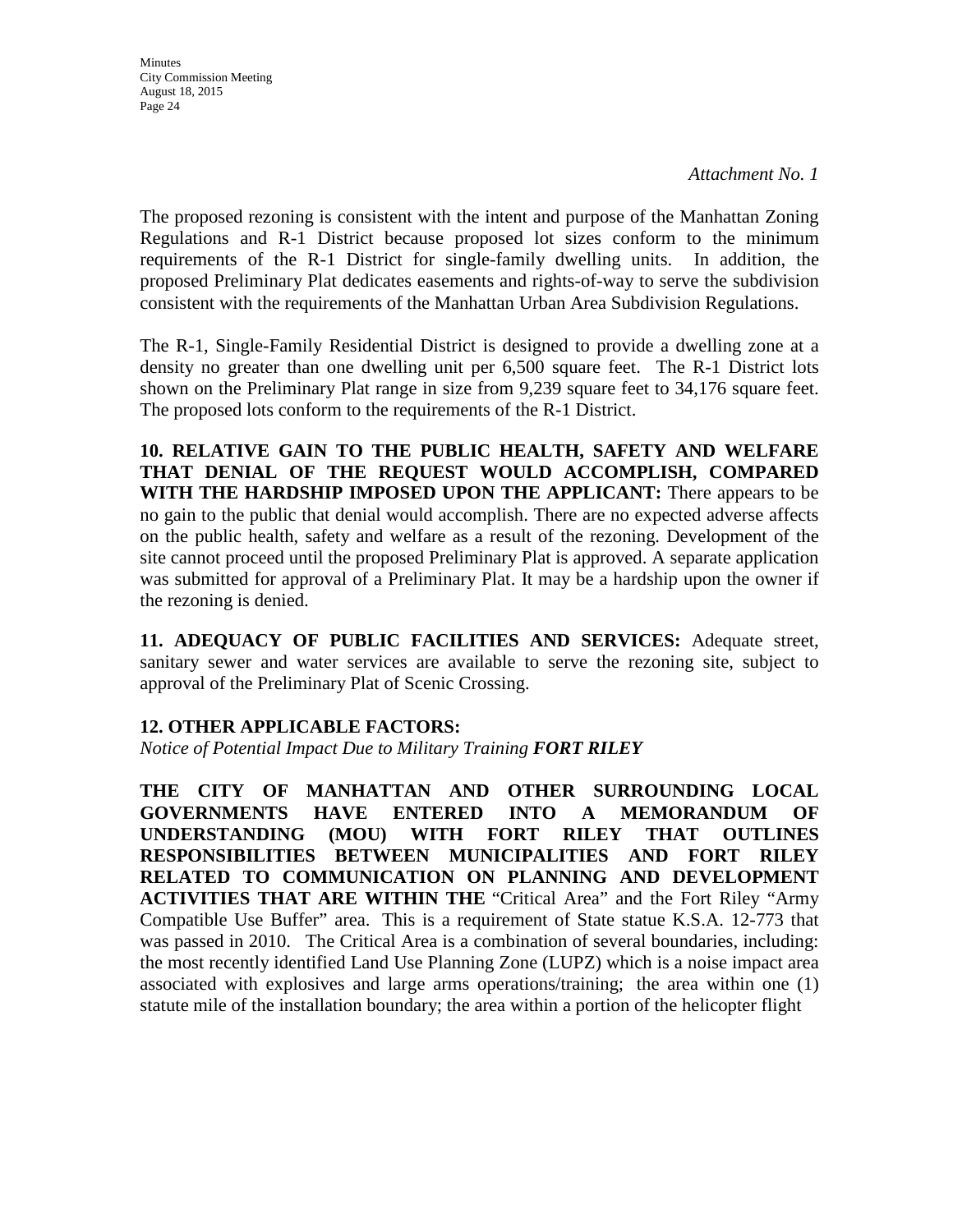route buffer near the northwest corner of Fort Riley; and, the area between such helicopter flight route buffer and the installation boundary of Fort Riley *(see map)*. For proposed developments located within the Critical Area, City Administration is required to notify the Fort for comment. Specifically, City Administration provides the following notifications:

- Provide written notice to the commander of Fort Riley of each development proposal which affects any portion of the Critical Area or any portion of the Fort Riley Army Compatible Use Buffer area outside of the Critical Area to provide the commander of Fort Riley an opportunity to assess any impact and coordinate issues with planning staff.
- Provide a "Notice of Potential Impact" to each individual receiving a construction permit for improvements within the Critical Area, which reads as follows:

"The property for which this permit is issued is situated in an area that may be subjected to conditions resulting from military training at a nearby military installation. Such conditions may include the firing of small and large caliber weapons, the over flight of both fixed-wing and rotary-wing aircraft, the movement of vehicles, the use of generators and other accepted and customary military training activities. These activities ordinarily and necessarily produce, noise, dust, smoke and other conditions that may not be compatible with the permitted improvement according to established federal guidelines, state guidelines or both."

**CITY ADMINISTRATION NOTIFIED FORT RILEY ABOUT THE PROPOSED REZONING AND PRELIMINARY PLAT OF SCENIC CROSSING. THE FORT ENCOURAGES USE OF NOISE DISCLOSURE AND NOISE REDUCTION MEASURES IN HOMES. CITY ADMINISTRATION WILL PROVIDE THE "**Notice of Potential Impact" on building permits for this subdivision.

**13. STAFF COMMENTS:** City Administration recommends approval of the proposed rezoning of Tract 1 of the proposed Scenic Crossing development from I-5, Business Park District to R-1, Single-Family Residential District, based on the findings in the Staff Report.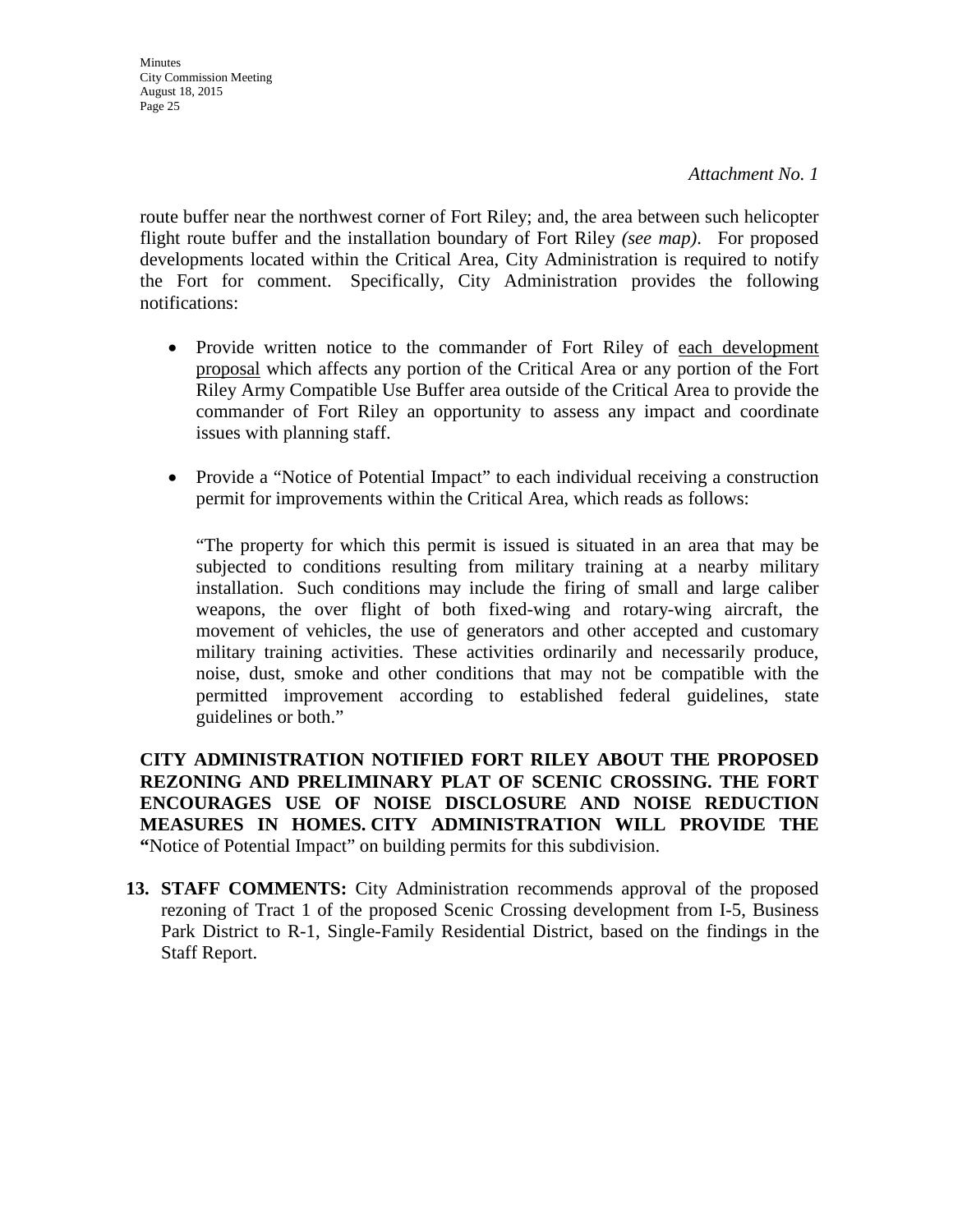## **ALTERNATIVES:**

- 1. Recommend approval of the proposed rezoning of Tract 1 of the proposed Scenic Crossing development, from I-5, Business Park District to R-1, Single-Family Residential District, stating the basis for such recommendation.
- 2. Recommend denial of the proposed rezoning, stating the specific reasons for denial.
- 3. Table the proposed rezoning to a specific date, for specifically stated reasons.

## **POSSIBLE MOTION:**

The Manhattan Urban Area Planning Board recommends approval of the proposed rezoning of Tract 1 of the proposed Scenic Crossing development from I-5, Business Park District to R-1, Single-Family Residential District, based on the findings in the Staff Report .

**PREPARED BY:** Chad Bunger, AICP, CFM, Senior Planner

**DATE:** July 15, 2015

CB/vr 151016}SR}RezoneScenicCrossing\_I5\_R1.docx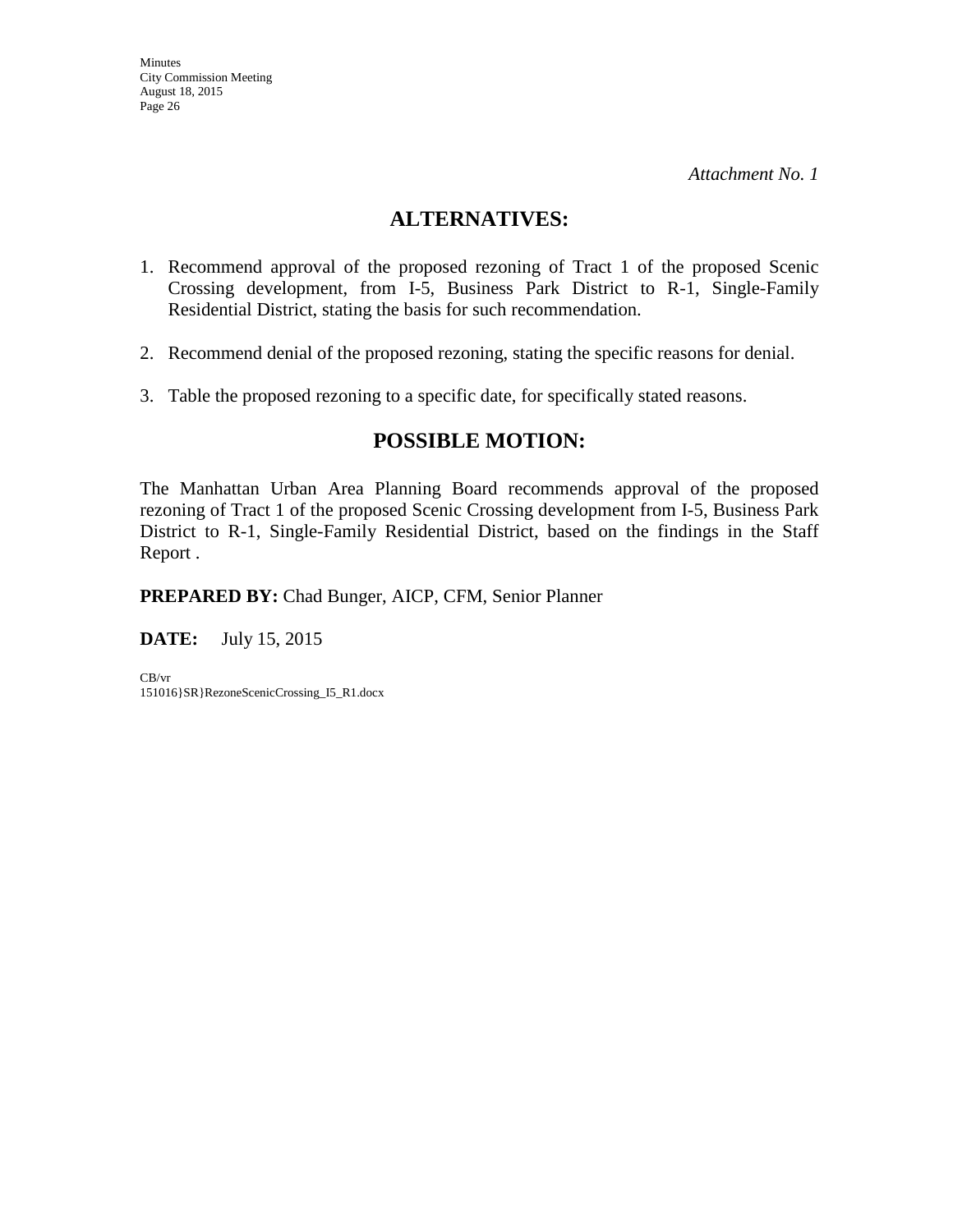#### **STAFF REPORT**

#### **ON AN APPLICATION TO REZONE PROPERTY**

**FROM:** I-5, Business Park District

**TO:** R-2, Two-Family Residential District

**APPLICANT:** Scenic Crossings, LLC – Neil W. Horton, Manager

**ADDRESS:** 3629 Vanesta Drive, Manhattan, KS 66503

| <b>OWNERS/ ADDRESS</b> | Scenic Crossings, LLC – Neil W. Horton, Manager<br>3629 Vanesta Drive, Manhattan, KS 66503 |
|------------------------|--------------------------------------------------------------------------------------------|
|                        | City of Manhattan – Ron Fehr, City Manager<br>1101 Poyntz Avenue, Manhattan, KS 66502      |

**LEGAL DESCRIPTION:** An unplatted tract of land in the southwest corner of Section 10, Township 10 South, Range 4 East. For the purposes of the request, the subject site shall be referred to as Tract 2. (Tract 1 will refer to a request to rezone an area to R-1, Single-Family Residential District. Tract 3 will refer to a rezoning request for an area to C-2, Neighborhood Shopping District).

**LOCATION:** Generally located to the northeast of the intersection of Kimball Avenue/Scenic Drive and Anderson Avenue.

**AREA:** Rezoning site: 2.70 acres Total subdivision: 24.4 acres

**DATE OF NEIGHBORHOOD MEETING:** April 23, 2015

**DATE OF PUBLIC NOTICE PUBLICATION:** July 13, 2015

**DATE OF PUBLIC HEARING: PLANNING BOARD:** August 3, 2015 **CITY COMMISSION:** August 18, 2015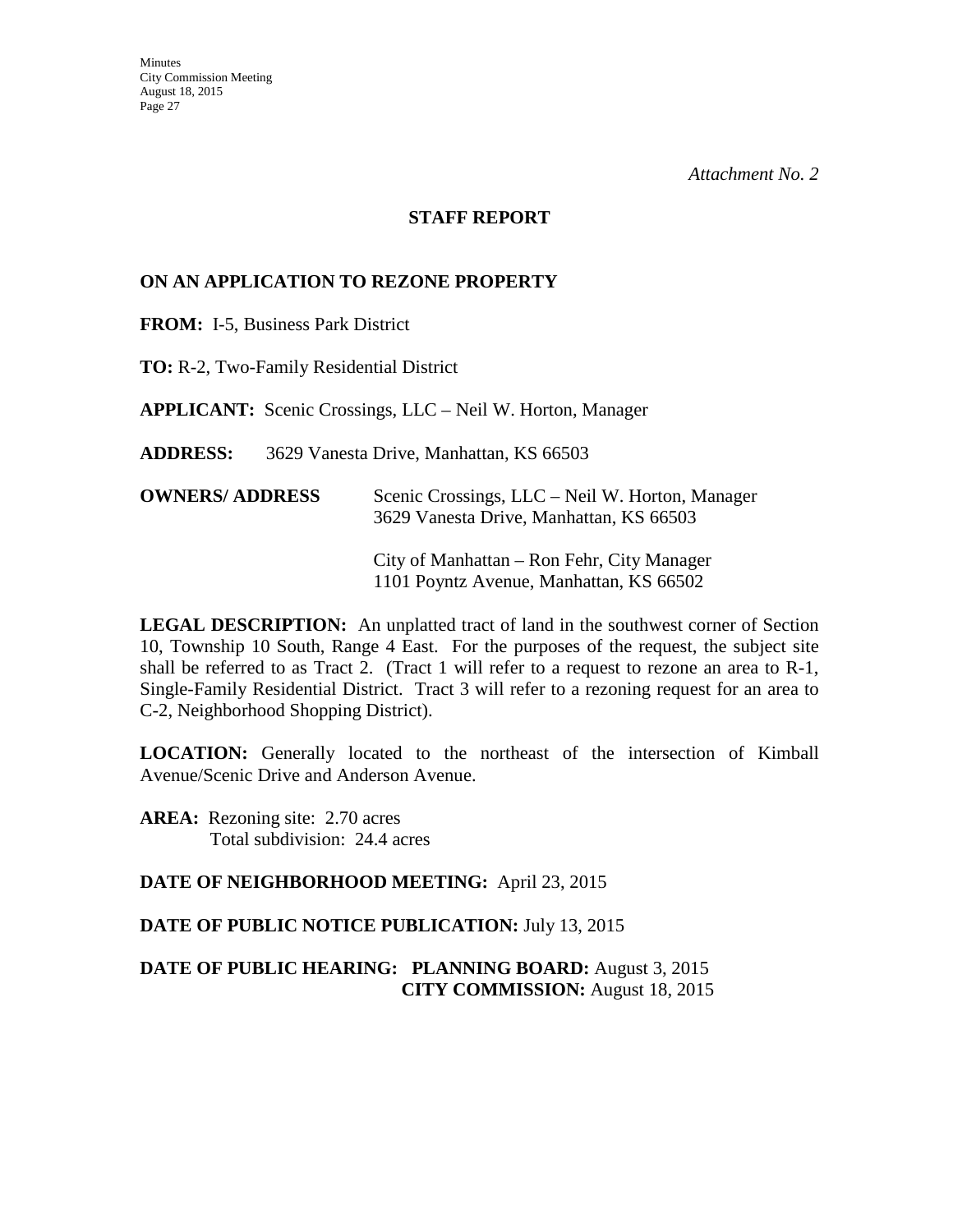**Minutes** City Commission Meeting August 18, 2015 Page 28

*The Rezoning request is part of a larger development that includes requests to Rezone additional tracts to R-1, Single-Family Residential District, and C-2, Neighborhood Commercial District and Preliminary Plat the land. Please refer to those Staff Reports for additional information.*

## **THIRTEEN MATTERS TO BE CONSIDERED WHEN REZONING**

**1. EXISTING USE:** Vacant land and a 45,513 square foot portion of the Kimball Avenue and Anderson Avenue right-of-way (*The City of Manhattan has agreed to participate in the Rezoning and Preliminary Plat requests. Final Approval of the vacation of the ROW will be finalized by the City Commission)* 

**2. PHYSICAL AND ENVIRONMENTAL CHARACTERISTICS:** The site generally slopes from the northwest to the southeast. The north and east portion of the site is comprised of steep slopes. The remainder of the site is relatively flat.

## **3. SURROUNDING LAND USE AND ZONING:**

- **NORTH:** Large lot, single-family residential neighborhood; R, Single-Family Residential District
- **SOUTH:** Anderson Avenue, a two-lane arterial road with a rural cross-section, business professional office development and multiple-family development; C-2, Neighborhood Shopping Center, Stone Creek Commercial PUD, Planned Unit Development District, R-3, Multiple-Family Residential District and Pebblebrook Residential PUD, Planned Unit Development.
- **EAST:** Large lot, single-family residential neighborhood; R, Single-Family Residential District
- **WEST:** Kimball Avenue, a two-lane arterial road with a rural cross-section; vacant land, two-family neighborhood and multiple-family neighborhood; C-2, Neighborhood Shopping Center, R-2, Two-Family Residential District and Four Winds Residential PUD, Planned Unit Development.

**4. GENERAL NEIGHBORHOOD CHARACTER:** The surrounding neighborhood is a mix of large lot single-family homes, two-family homes and multiple-family developments and commercial uses. The land surrounding the Kimball Avenue, Anderson Avenue, Scenic Drive intersection is generally vacant.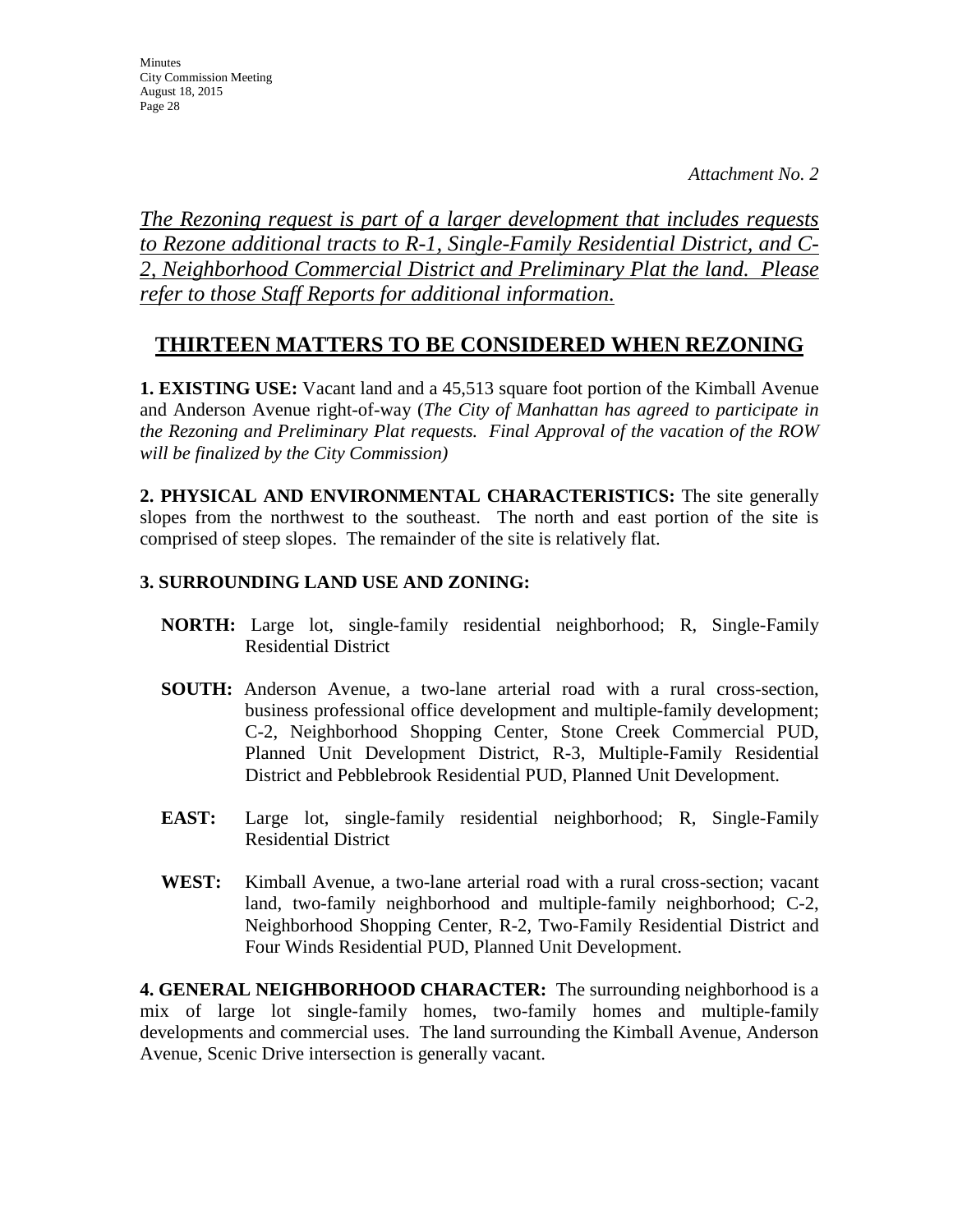**Minutes** City Commission Meeting August 18, 2015 Page 29

*Attachment No. 2* 

**5. SUITABILITY OF SITE FOR USES UNDER CURRENT ZONING:** The site is currently zoned I-5, Business Park District, which is designed to encourage administrative, research and assembly activities in a setting that is compatible with surrounding or abutting residential districts. The district should generally be located along major streets and can be used as a transitional zone between residential areas and other districts. The site meets the minimum lot area, width and length requirements for the district. Although the site exceeds the minimum requirements of the I-5 District, the market demand for such a use may not be available. The site has been zoned I-5 District since 1981 and no development has occurred on the site since that time.

**6. COMPATIBILITY OF PROPOSED DISTRICT WITH NEARBY PROPERTIES AND EXTENT TO WHICH IT MAY HAVE DETRIMENTAL AFFECTS:** The proposed Preliminary Plat (*see Preliminary Plat Memorandum)* shows the R-2 District properties to be located near the center of the development. On the north and east boundaries of the development will be single-family dwellings to be rezoned to R-1, Single-Family Residential District. At the corner of Kimball Avenue and Anderson Avenue, the Preliminary Plat shows several large lots to be rezoned to C-2, Neighborhood Commercial District.

An increase in light, noise and traffic is anticipated from the proposed development compared to the current vacant tract. All of the traffic will be onto the adjacent arterial roadways to the south and west. No vehicular connection is proposed into the adjacent neighborhoods. The proposed roadway improvements and traffic analysis is discussed in the Preliminary Plat Memorandum.

The R-2 District lots are situated in the center of the development to provide a buffer to the single-family residential lots to the north and east from the commercial lots to the south, along Kimball Avenue and Anderson Avenue. The mix of the uses within the proposed development transitions the intensity of use, light, traffic and noise from the major intersection of the 2 arterial streets and the adjacent single-family homes to the north and east. Considering the overall design of the proposed development, the request to rezone the Tract 2 to R-2 District should have minimal impacts on adjacent properties.

The applicant held a neighborhood meeting on April 23, 2015. According to the meeting summary, 24 people attended the meeting. The majority of the meeting attendees were neighbors from the north and east. Meeting attendees were encouraged to submit comment sheets regarding the proposed Rezoning and Preliminary Plat requests (*see attached*). No meeting attendees specifically opposed the rezoning requests. Several comments were supportive of the proposed development. Others asked questions of a how the development will handle vehicular traffic and the treatment of pedestrian connectivity from the proposed development to the surrounding neighborhoods. These 2 issues are addressed in the Preliminary Plat Memorandum.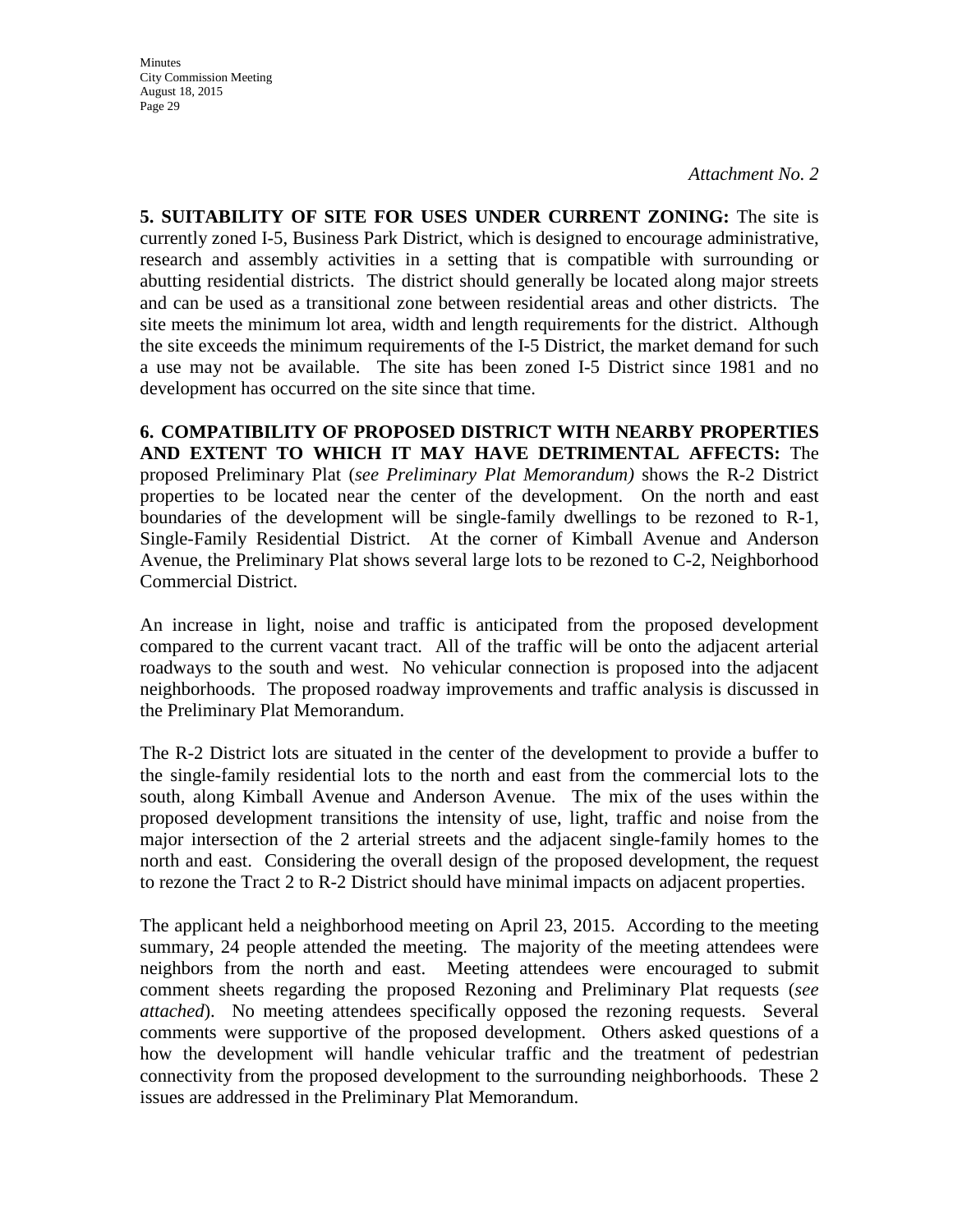Minutes City Commission Meeting August 18, 2015 Page 30

**7. COMPREHENSIVE PLAN:** The site is shown on the Southwest Future Land Use map of the 2015 Update to the Comprehensive Plan as Residential Medium to High Density (RMH), with a Future Neighborhood Commercial Center Commercial/Mixed Use designation at the intersection of the Kimball Avenue/Scenic Drive and Anderson Avenue. Policies for the RMH and CMU Future Land Use designations include:

#### *RMH-1: Characteristics*

*The Residential Medium to High Density designation should incorporate a mix of housing types in a neighborhood setting in combination with compatible non-residential land uses, such as retail, service commercial, and office uses, developed at a neighborhood scale that is compatible with the area's residential characteristics and in conformance with policies for Neighborhood Commercial Centers. Appropriate housing types may include a combination of small lot single- family, duplexes, townhomes, or fourplexes on individual*  lots. However, under a planned unit development concept, or when subject to design and *site plan standards (design review process), larger apartment or condominium buildings may be permissible as well, provided the density range is complied with.* 

#### *RMH-2: Appropriate Density Range*

*Densities within a Residential Medium to High Density neighborhood range from 11 to 19 dwelling units per net acre.* 

#### *RMH-3: Location*

*Locate Residential Medium to High Density neighborhoods close to an arterial street and bounded by collector streets where possible, with a direct connection to work, shopping, transit, and recreational activities. The Residential Medium to High Density designation includes some of the older neighborhoods in the core area of the City as well as portions of newer planned neighborhoods outside of the core area.* 

## *RMH-4: Variety of Housing Styles*

*To avoid monotonous streetscapes, the incorporation of a variety of housing models and sizes is strongly encouraged in all new development, particularly when a single housing type (e.g., small-lot single-family or duplexes) is prevalent.* 

#### *CMU-1: Activity Centers*

*Concentrate commercial services and other complementary uses—entertainment, recreation, employment, and residential—within planned activity centers, or compact nodes, that are located throughout the community. This pattern is intended to promote "one-stop shopping," minimize the need for cross-town vehicle trips, preserve the residential character of many of the major street corridors throughout the community, and help prevent the negative impacts caused by linear strip commercial configurations with*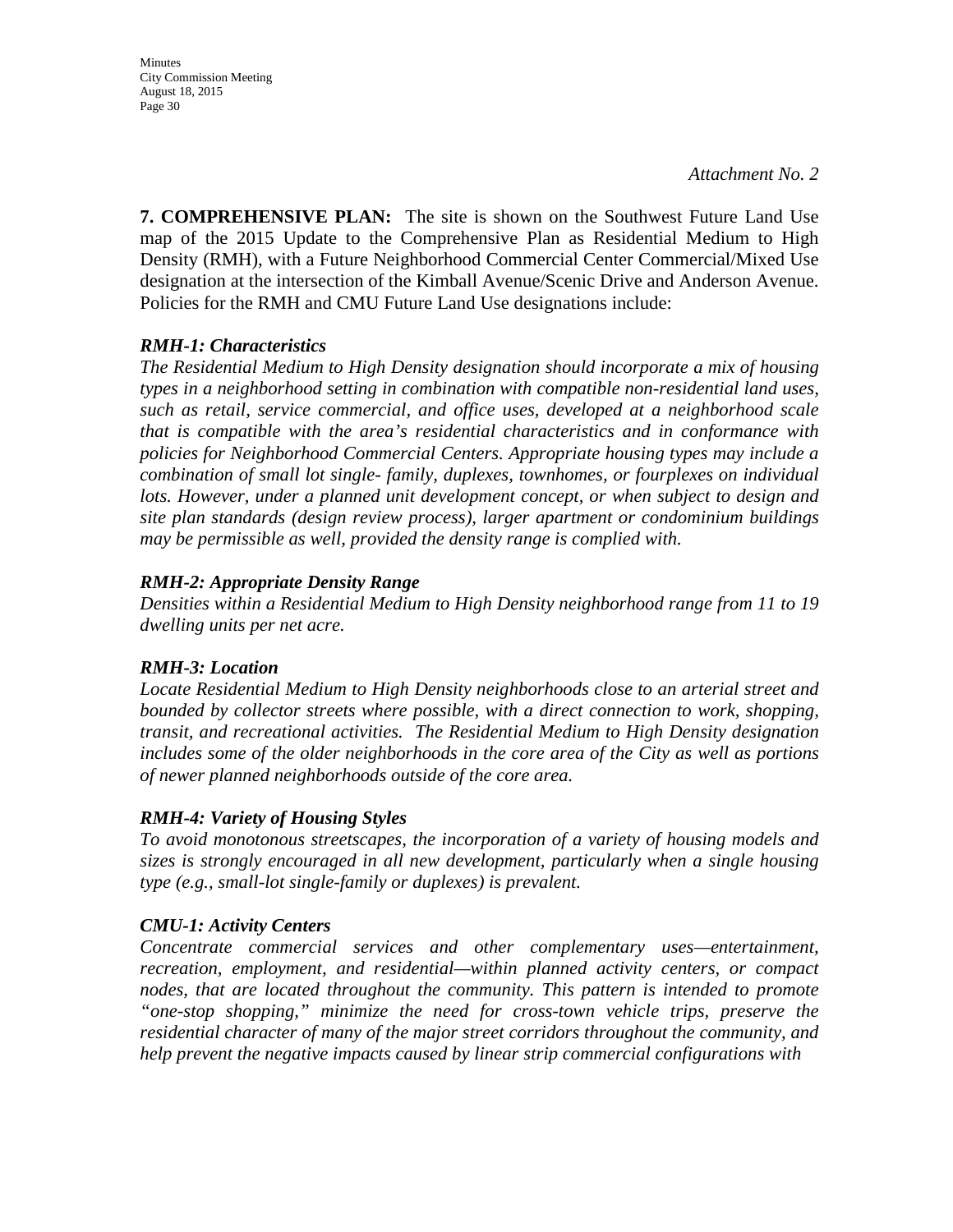Minutes City Commission Meeting August 18, 2015 Page 31

*multiple access points along a corridor. The general locations of proposed Future Community Commercial or Neighborhood Commercial Centers are identified on the Future Land Use map. The precise location, size, overall mix of uses, and configuration of these centers is intended to be flexible and should be determined as specific developments are proposed considering changing market conditions, surrounding development context, and the need for economic sustainability.* 

#### *CMU-2: Revitalization of Existing Centers*

*Encourage the revitalization and/or redevelopment of underutilized centers over time to take advantage of existing infrastructure and promote the efficient use of available land. Support the integration of a broader mix of uses as part of revitalization efforts, including residential to promote vitality and increase housing options within the community.* 

#### *CMU-3: Promote a High Quality Urban Environment*

*Promote a high quality urban environment in commercial and mixed-use developments, as expressed by site layout, building materials and design, landscaping, parking area design, and pedestrian-oriented facilities, such as through use of design guidelines.* 

#### *CMU-4: Mixed-Use Development*

*Encourage mixed-use development—both vertically and horizontally mixed use, as appropriate, given the surrounding development context and market demand—through the revitalization of aging and/or underutilized centers and corridors as well as part of new commercial/mixed-use centers.*

#### *CMU-5: Pedestrian Access and Orientation*

*Design Commercial/Mixed-Use sites with an emphasis on the character and safety of the pedestrian realm:* 

- *Bring buildings close to the street;*
- *Avoid uninterrupted expanses of parking and organize larger parking lots as a series of smaller blocks divided by landscaping and pedestrian walkways;*
- *Distribute parking areas between the front and sides of buildings, or front and rear, rather than solely in front of buildings to the extent possible;*
- *Consider shared parking opportunities; and*
- *Provide clear pedestrian connections with generous sidewalk widths, low-level lighting, and outdoor gathering spaces.*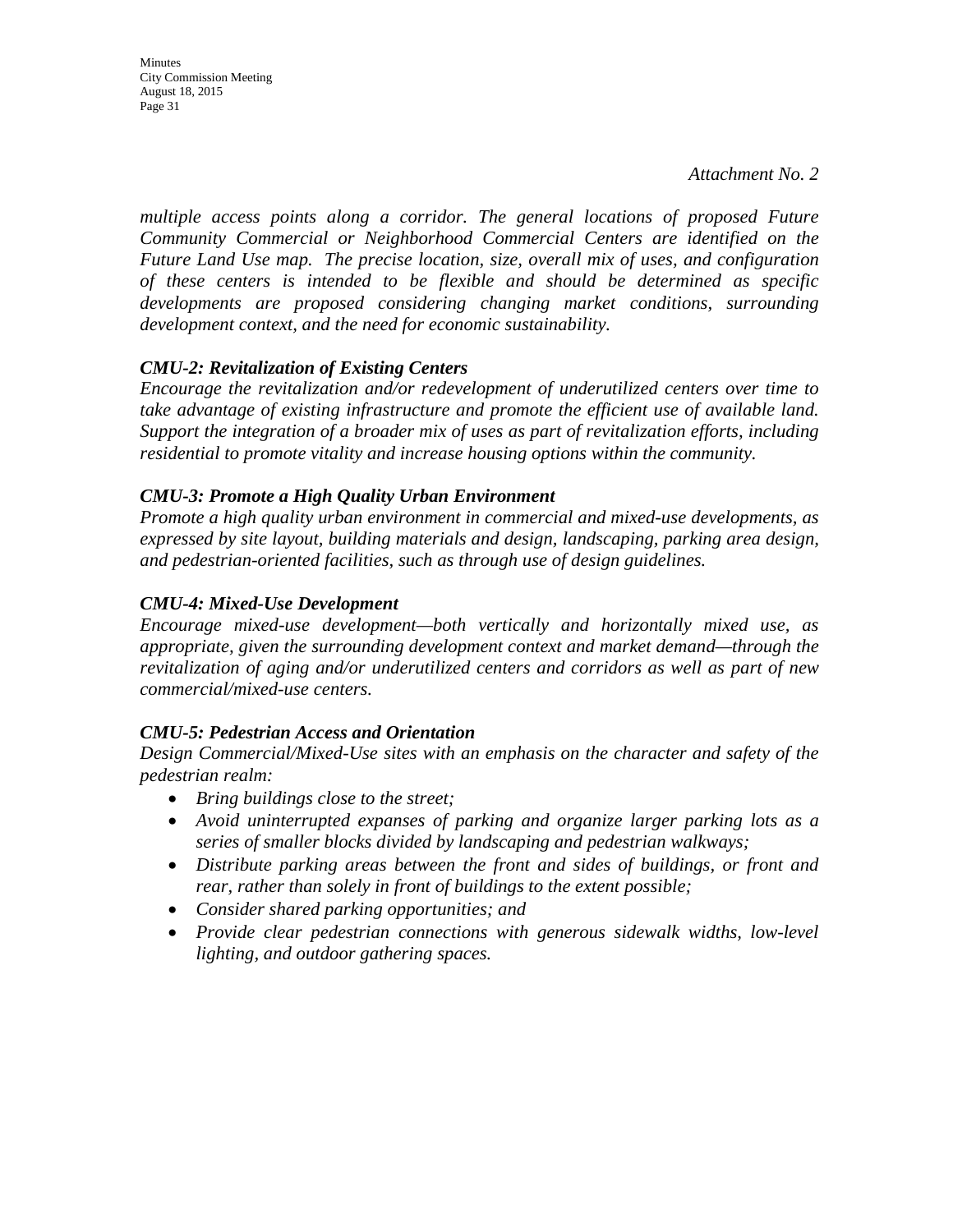## *CMU-6: Community Facilities*

*Incorporate public plazas, libraries, parks, common areas, and other community facilities, into centers where appropriate to serve the needs of neighborhood residents. Encourage creative approaches to the design of community facilities in centers to reinforce the more compact nature of their surroundings and integrate them with other uses. Support shared use facilities (e.g. library/coffee shop/community meeting rooms) as a means to promote efficiency and increase hours of activity.*

## *CMU-7: Multi-Modal Connectivity*

*Ensure Commercial/Mixed-Use areas are served by a system of collector and local streets, as well as sidewalks and pedestrian and bicycle pathways, which provide connectivity to surrounding neighborhoods, adjacent employment areas, and existing or planned transit services.* 

The overall proposal for the development is a mixed-use development consisting of commercial lots for a small shopping center and single-family attached and single-family detached lots. The layout of the subdivision creates a stepped reduction of the intensity of uses from the more intense commercial uses near the intersection Anderson Avenue and Kimball Avenue/Scenic Drive to the single-family detached lots near the existing singlefamily neighborhood to the north and east. The total density of the residential portion of the development is 2.76 dwelling units per acre. The single-family detached portion has a density of 1.99 dwelling units per acre. The single-family attached section of the development has a density of 5.19 dwelling units per acre. The layout is consistent principles of the RMH and CMU. The proposed Rezoning conforms to the Manhattan Area 2035 Comprehensive Plan.

**8. ZONING HISTORY AND LENGTH OF TIME VACANT AS ZONED:** The rezoning site has remained vacant for an undetermined time. The site was annexed into the City in 1981 (Ordinance No. 3872) and rezoned to I-5, Business Park District. According to the applicant, the original plan for the area was for a medical office complex. The most recent activity on the site has a quarry for stone and dirt for construction projects in the area.

## **9. CONSISTENCY WITH INTENT AND PURPOSE OF THE ZONING ORDINANCE:**

The intent and purpose of the Manhattan Zoning Regulations is to protect the public health, safety, and general welfare; regulate the use of land and buildings within zoning districts to assure compatibility; and to protect property values.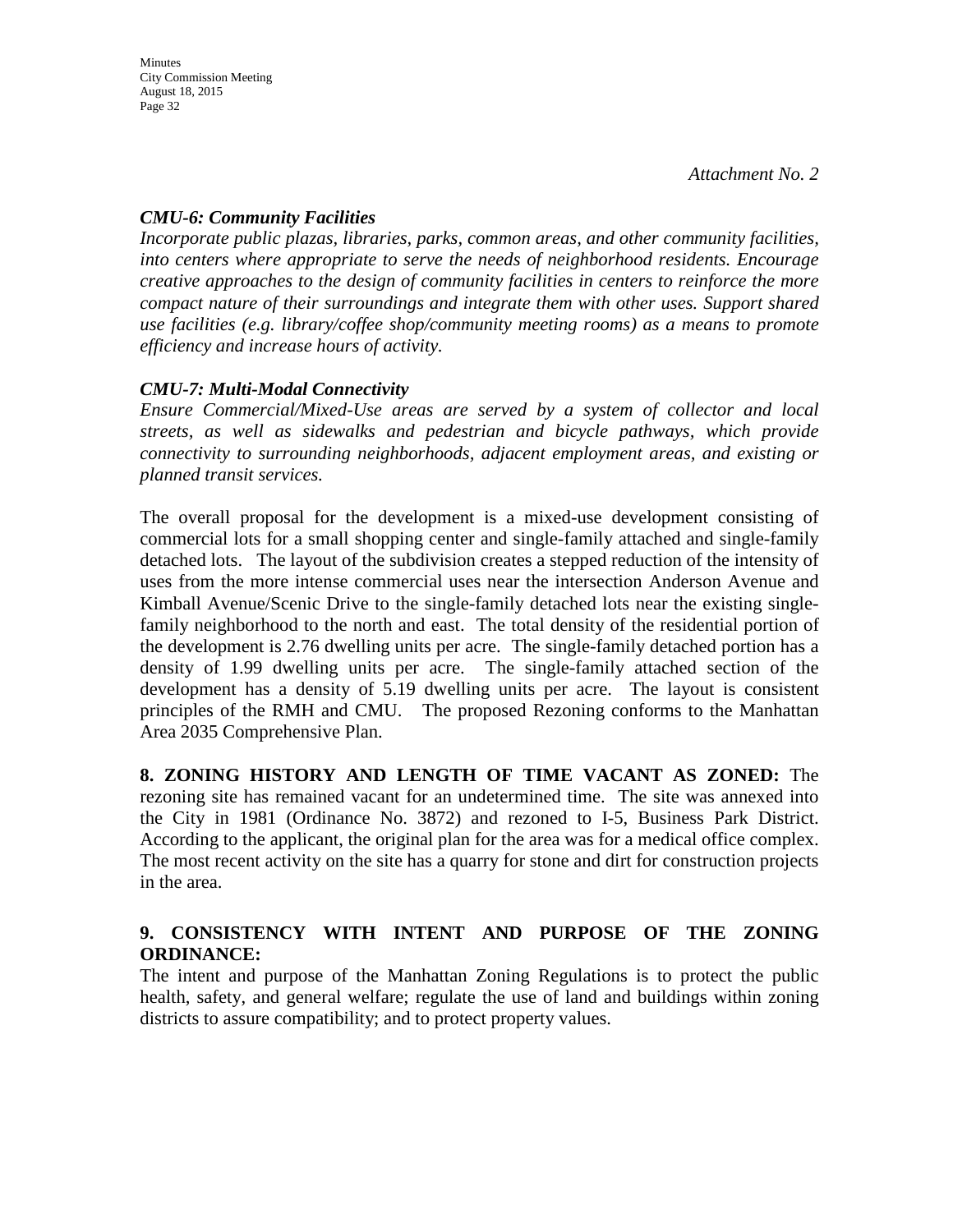**Minutes** City Commission Meeting August 18, 2015 Page 33

*Attachment No. 2* 

The proposed rezoning is consistent with the intent and purpose of the Manhattan Zoning Regulations and R-2 District because proposed lot sizes conform to the minimum requirements of the R-2 District for single-family dwelling units. In addition, the proposed Preliminary Plat dedicates easements and rights-of-way to serve the subdivision consistent with the requirements of the Manhattan Urban Area Subdivision Regulations.

The R-2, Two-Family Residential District is designed to provide a dwelling zone at a density no greater than two (2) attached dwelling units per 7,500 square feet. The minimum lot area for a single-family detached dwelling is 6,000 square feet. The minimum lot area for a single-family attached dwelling is 3,750 square feet per dwelling unit. Two-family dwellings are required to have a minimum of 7,500 square feet in lot area. The R-1 District lots shown on the Preliminary Plat range in size from 5,100 square feet to 7,600 square feet. The proposed lots conform to the requirements of the R-2 District.

**10. RELATIVE GAIN TO THE PUBLIC HEALTH, SAFETY AND WELFARE THAT DENIAL OF THE REQUEST WOULD ACCOMPLISH, COMPARED WITH THE HARDSHIP IMPOSED UPON THE APPLICANT:** There appears to be no gain to the public that denial would accomplish. There are no expected adverse affects on the public health, safety and welfare as a result of the rezoning. Development of the site cannot proceed until the proposed Preliminary Plat is approved. A separate application was submitted for approval of a Preliminary Plat. It may be a hardship upon the owner if the rezoning is denied.

**11. ADEQUACY OF PUBLIC FACILITIES AND SERVICES:** Adequate street, sanitary sewer and water services are available to serve the rezoning site, subject to approval of the Preliminary Plat of Scenic Crossing.

## **12. OTHER APPLICABLE FACTORS:**

*Notice of Potential Impact Due to Military Training FORT RILEY* 

**THE CITY OF MANHATTAN AND OTHER SURROUNDING LOCAL GOVERNMENTS HAVE ENTERED INTO A MEMORANDUM OF UNDERSTANDING (MOU) WITH FORT RILEY THAT OUTLINES RESPONSIBILITIES BETWEEN MUNICIPALITIES AND FORT RILEY RELATED TO COMMUNICATION ON PLANNING AND DEVELOPMENT ACTIVITIES THAT ARE WITHIN THE** "Critical Area" and the Fort Riley "Army Compatible Use Buffer" area. This is a requirement of State statue K.S.A. 12-773 that was passed in 2010. The Critical Area is a combination of several boundaries, including: the most recently identified Land Use Planning Zone (LUPZ) which is a noise impact area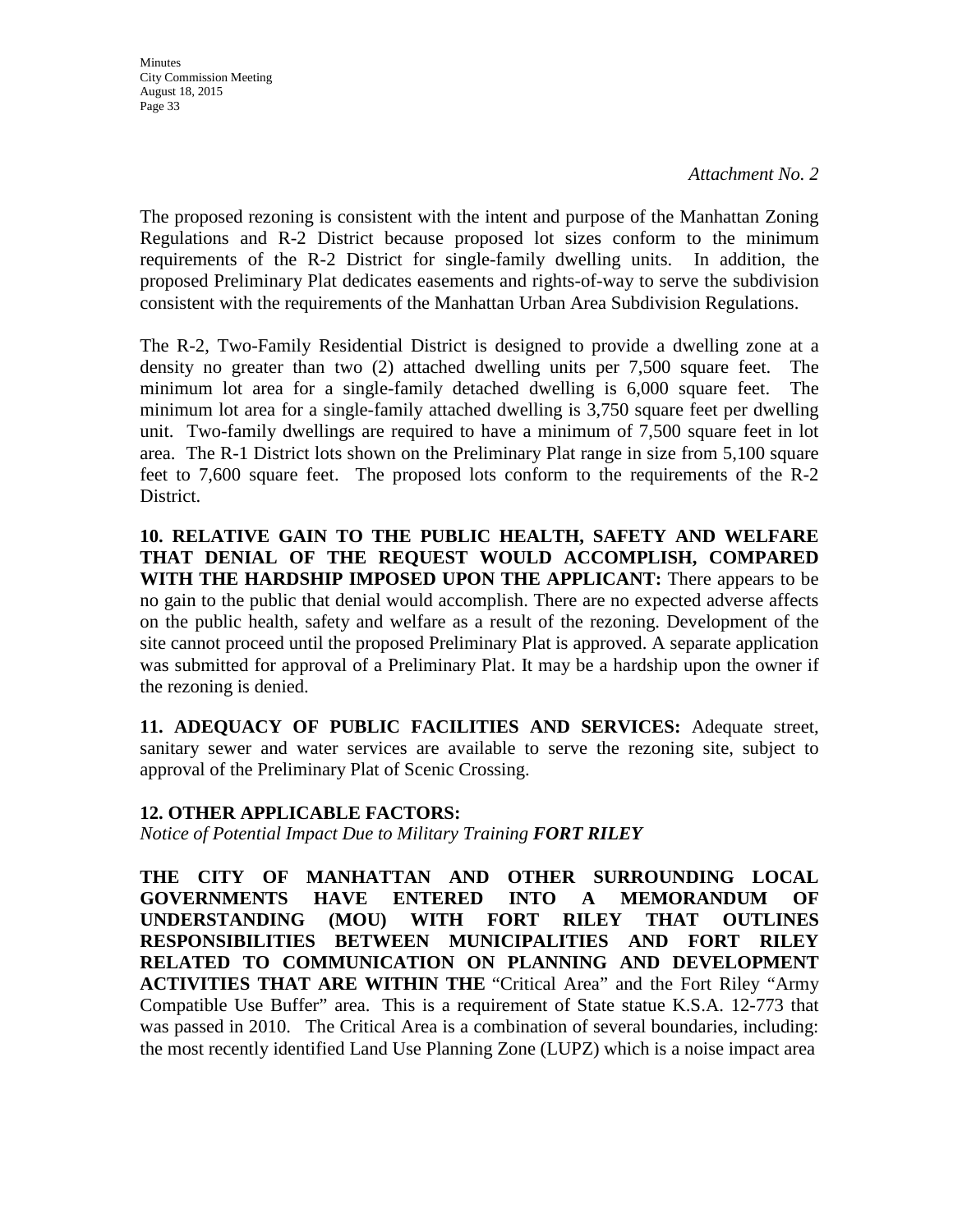**Minutes** City Commission Meeting August 18, 2015 Page 34

associated with explosives and large arms operations/training; the area within one (1) statute mile of the installation boundary; the area within a portion of the helicopter flight route buffer near the northwest corner of Fort Riley; and, the area between such helicopter flight route buffer and the installation boundary of Fort Riley *(see map)*. For proposed developments located within the Critical Area, City Administration is required to notify the Fort for comment. Specifically, City Administration provides the following notifications:

- Provide written notice to the commander of Fort Riley of each development proposal which affects any portion of the Critical Area or any portion of the Fort Riley Army Compatible Use Buffer area outside of the Critical Area to provide the commander of Fort Riley an opportunity to assess any impact and coordinate issues with planning staff.
- Provide a "Notice of Potential Impact" to each individual receiving a construction permit for improvements within the Critical Area, which reads as follows:

"The property for which this permit is issued is situated in an area that may be subjected to conditions resulting from military training at a nearby military installation. Such conditions may include the firing of small and large caliber weapons, the over flight of both fixed-wing and rotary-wing aircraft, the movement of vehicles, the use of generators and other accepted and customary military training activities. These activities ordinarily and necessarily produce, noise, dust, smoke and other conditions that may not be compatible with the permitted improvement according to established federal guidelines, state guidelines or both."

**CITY ADMINISTRATION NOTIFIED FORT RILEY ABOUT THE PROPOSED REZONING AND PRELIMINARY PLAT OF SCENIC CROSSING. THE FORT ENCOURAGES USE OF NOISE DISCLOSURE AND NOISE REDUCTION MEASURES IN HOMES. CITY ADMINISTRATION WILL PROVIDE THE "**Notice of Potential Impact" on building permits for this subdivision.

**13. STAFF COMMENTS:** City Administration recommends approval of the proposed rezoning of Tract 2 of the proposed Scenic Crossing development from I-5, Business Park District to R-2, Two-Family Residential District, based on the findings in the Staff Report.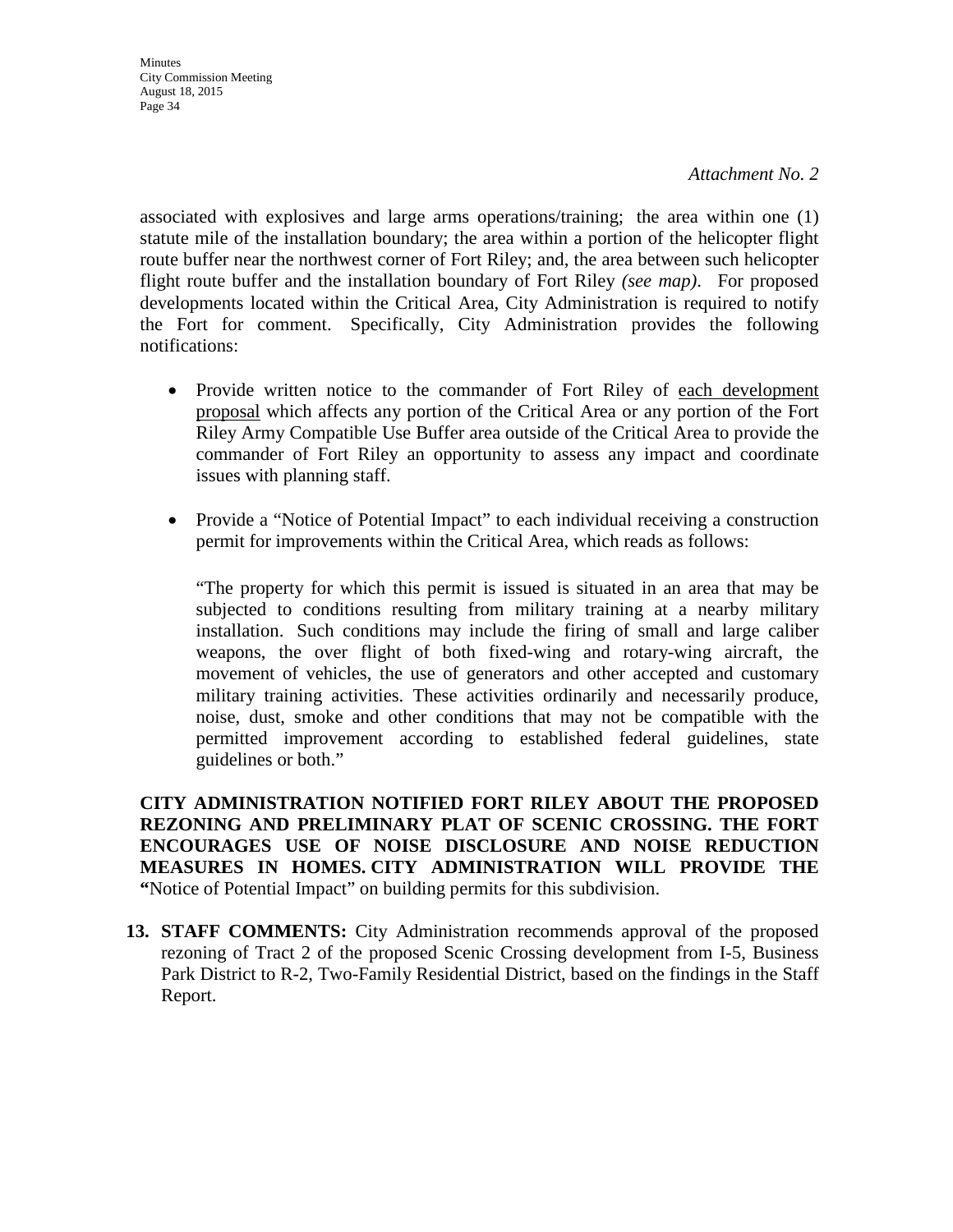## **ALTERNATIVES:**

- 1. Recommend approval of the proposed rezoning of Tract 2 of the proposed Scenic Crossing development, from I-5, Business Park District to R-2, Two-Family Residential District, stating the basis for such recommendation.
- 2. Recommend denial of the proposed rezoning, stating the specific reasons for denial.
- 3. Table the proposed rezoning to a specific date, for specifically stated reasons.

## **POSSIBLE MOTION:**

The Manhattan Urban Area Planning Board recommends approval of the proposed rezoning of Tract 2 of the proposed Scenic Crossing development from I-5, Business Park District to R-2, Two-Family Residential District, based on the findings in the Staff Report.

**PREPARED BY:** Chad Bunger, AICP, CFM, Senior Planner

**DATE:** July 15, 2015

CB/vr 151017}SR}RezoneScenicCrossings\_I5\_R2.docx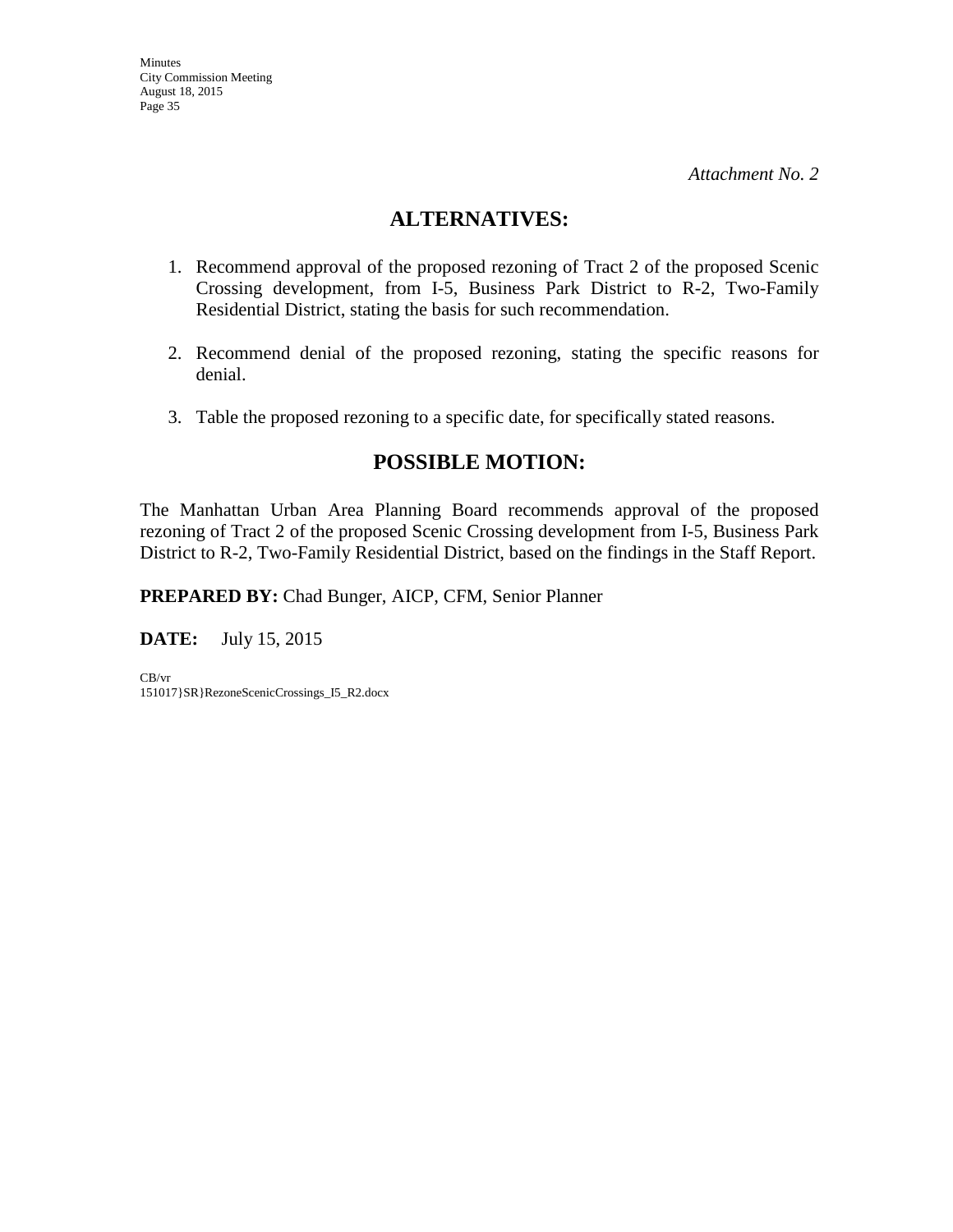#### **STAFF REPORT**

#### **ON AN APPLICATION TO REZONE PROPERTY**

**FROM:** I-5, Business Park District

**TO:** C-2, Neighborhood Shopping District

**APPLICANT:** Scenic Crossing, LLC – Neil W. Horton, Manager

**ADDRESS:** 3629 Vanesta Drive, Manhattan, KS 66503

| <b>OWNERS/ ADDRESS</b> | Scenic Crossing, LLC – Neil W. Horton, Manager |
|------------------------|------------------------------------------------|
|                        | 3629 Vanesta Drive, Manhattan, KS 66503        |

 City of Manhattan – Ron Fehr, City Manager 1101 Poyntz Avenue, Manhattan, KS 66502

**LEGAL DESCRIPTION:** An unplatted tract of land in the southwest corner of Section 10, Township 10 South, Range 4 East. For the purposes of the request, the subject site shall be referred to as Tract 3. (Tract 1 will refer to a request to rezone an area to R-1, Single-Family Residential District. Tract 2 will refer to a rezoning request for an area to R-2, Two-Family Residential District).

**LOCATION:** Generally located to the northeast of the intersection of Kimball Avenue/Scenic Drive and Anderson Avenue.

AREA: Rezoning site: 11.67 acres Total subdivision: 24.4 acres

#### **DATE OF NEIGHBORHOOD MEETING:** April 23, 2015

#### **DATE OF PUBLIC NOTICE PUBLICATION:** July 13, 2015

## **DATE OF PUBLIC HEARING: PLANNING BOARD:** August 3, 2015 **CITY COMMISSION:** August 18, 2015

*The Rezoning request is part of a larger development that includes requests to Rezone additional tracts to R-1, Single-Family Residential District, and R-2, Two-Family Residential District and Preliminary Plat the land. Please refer to those Staff Reports for additional information.*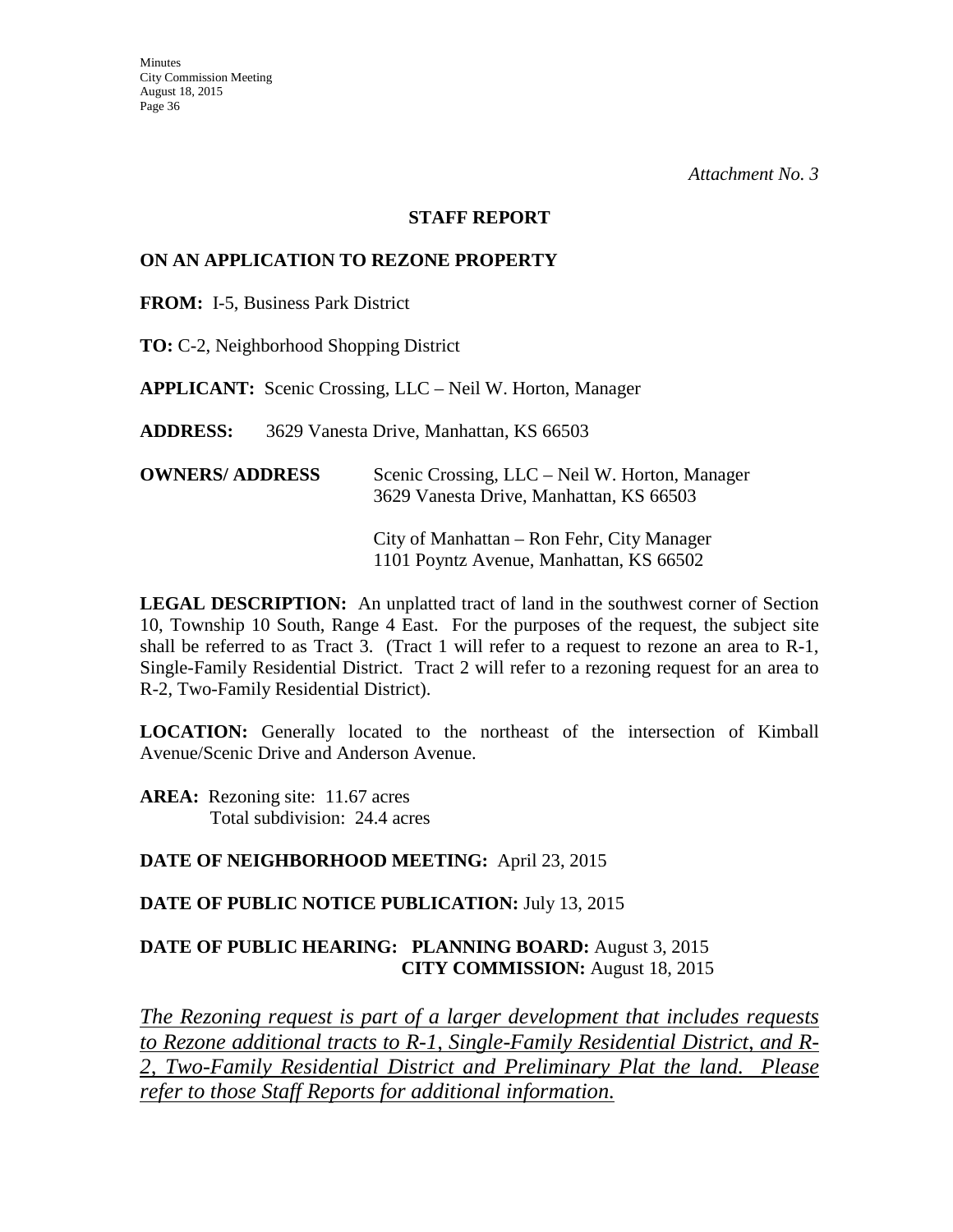**1. EXISTING USE:** Vacant land and a 45,513 square foot portion of the Kimball Avenue and Anderson Avenue right-of-way (*The City of Manhattan has agreed to participate in the Rezoning and Preliminary Plat requests. Final Approval of the vacation of the ROW will be finalized by the City Commission)* 

**2. PHYSICAL AND ENVIRONMENTAL CHARACTERISTICS:** The site generally slopes from the northwest to the southeast. The north and east portion of the site is comprised of steep slopes. The remainder of the site is relatively flat.

### **3. SURROUNDING LAND USE AND ZONING:**

- **NORTH:** Large lot, single-family residential neighborhood; R, Single-Family Residential District
- **SOUTH:** Anderson Avenue, a two-lane arterial road with a rural cross-section, business professional office development and multiple-family development; C-2, Neighborhood Shopping Center, Stone Creek Commercial PUD, Planned Unit Development District, R-3, Multiple-Family Residential District and Pebblebrook Residential PUD, Planned Unit Development.
- **EAST:** Large lot, single-family residential neighborhood; R, Single-Family Residential District
- **WEST:** Kimball Avenue, a two-lane arterial road with a rural cross-section; vacant land, two-family neighborhood and multiple-family neighborhood; C-2, Neighborhood Shopping Center, R-2, Two-Family Residential District and Four Winds Residential PUD, Planned Unit Development.

**4. GENERAL NEIGHBORHOOD CHARACTER:** The surrounding neighborhood is a mix of large lot single-family homes, two-family homes and multiple-family developments and commercial uses. The land surrounding the Kimball Avenue, Anderson Avenue, Scenic Drive intersection is generally vacant.

**5. SUITABILITY OF SITE FOR USES UNDER CURRENT ZONING:** The site is currently zoned I-5, Business Park District, which is designed to encourage administrative, research and assembly activities in a setting that is compatible with surrounding or abutting residential districts. The district should generally be located along major streets and can be used as a transitional zone between residential areas and other districts. The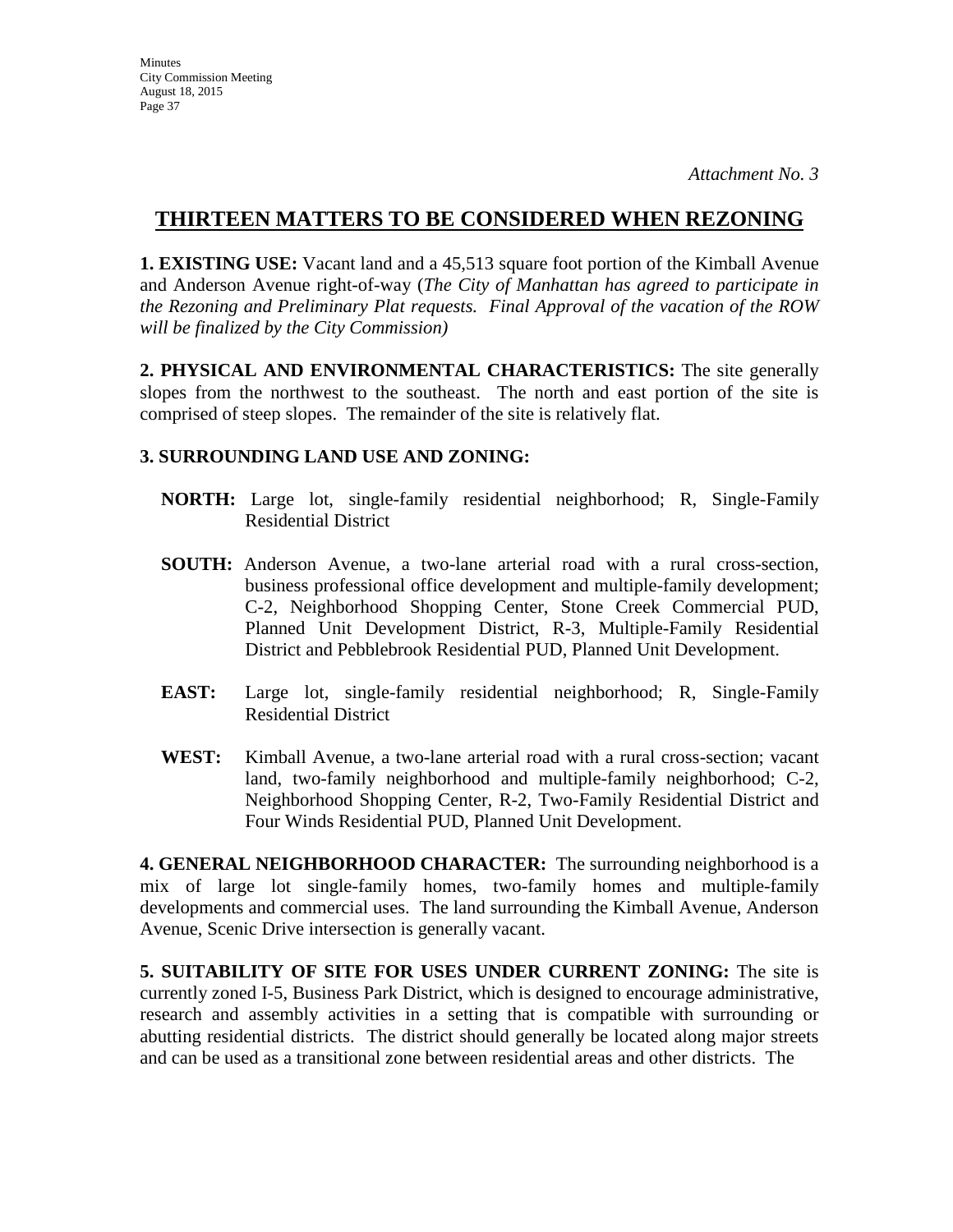**Minutes** City Commission Meeting August 18, 2015 Page 38

site meets the minimum lot area, width and length requirements for the district. Although the site exceeds the minimum requirements of the I-5 District, the market demand for such a use may not be available. The site has been zoned I-5 District since 1981 and no development has occurred on the site since that time.

**6. COMPATIBILITY OF PROPOSED DISTRICT WITH NEARBY PROPERTIES AND EXTENT TO WHICH IT MAY HAVE DETRIMENTAL AFFECTS:** The proposed Preliminary Plat (*see Preliminary Plat Memorandum)* shows several large lots at the corner of Kimball Avenue and Anderson Avenue to be C-2 District. No types of uses are proposed for the C-2 zoned lots at this time. On the north and east boundaries of the development will be single-family dwellings to be rezoned to R-1, Single-Family Residential District. The Preliminary Plat shows land near the center of the development to be rezoned to R-2, Two-Family Residential District and to be developed into singlefamily attached dwellings.

An increase in light, noise and traffic is anticipated from the proposed development compared to the current vacant tract. All of the traffic will be onto the adjacent arterial roadways to the south and west. No vehicular connection is proposed into the adjacent neighborhoods. The proposed roadway improvements and traffic analysis is discussed in the Preliminary Plat Memorandum.

The C-2 District lots are situated near the intersection Kimball Avenue/Scenic Drive and Anderson Avenue. Properties immediately adjacent to major intersection and the location of Tract 3 are zoned for commercial uses. Nearby residential lots in the Wyndham Heights and Greystone Neighborhoods are proposed to be buffered by proposed residential zoned lots in Tract 1 and Tract 2. In addition to the buffering by the lower intensity of the residential uses, a majority of these nearby residential properties are elevated over 20 feet above the C-2 District rezoning site. Rezoning Tract 3 to C-2 District should not adversely impact adjacent properties.

The applicant held a neighborhood meeting on April 23, 2015. According to the meeting summary, 24 people attended the meeting. The majority of the meeting attendees were neighbors from the north and east. Meeting attendees were encouraged to submit comment sheets regarding the proposed Rezoning and Preliminary Plat requests (*see attached*). No meeting attendees specifically opposed the rezoning requests. Several comments were supportive of the proposed development. Others asked questions of a how the development will handle vehicular traffic and the treatment of pedestrian connectivity from the proposed development to the surrounding neighborhoods. These 2 issues are addressed in the Preliminary Plat Memorandum.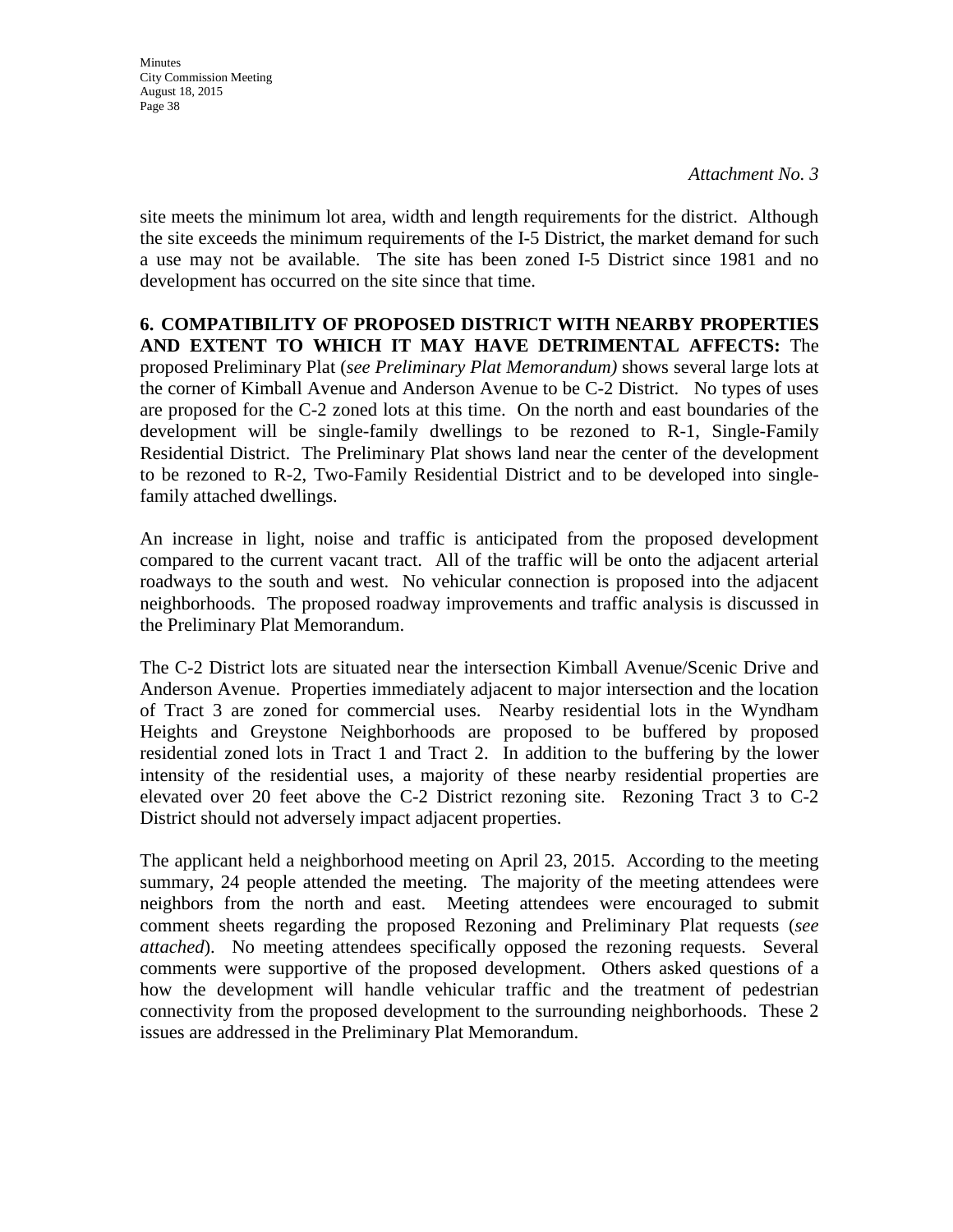Minutes City Commission Meeting August 18, 2015 Page 39

**7 COMPREHENSIVE PLAN:** The site is shown on the Southwest Future Land Use map of the 2015 Update to the Comprehensive Plan as Residential Medium to High Density (RMH), with a Future Neighborhood Commercial Center Commercial/Mixed Use designation at the intersection of the Kimball Avenue/Scenic Drive and Anderson Avenue. Policies for the RHM and CMU Future Land Use designations include:

### *RMH-1: Characteristics*

*The Residential Medium to High Density designation should incorporate a mix of housing types in a neighborhood setting in combination with compatible non-residential land uses, such as retail, service commercial, and office uses, developed at a neighborhood scale that is compatible with the area's residential characteristics and in conformance with policies for Neighborhood Commercial Centers. Appropriate housing types may include a combination of small lot single- family, duplexes, townhomes, or fourplexes on individual*  lots. However, under a planned unit development concept, or when subject to design and *site plan standards (design review process), larger apartment or condominium buildings may be permissible as well, provided the density range is complied with.* 

### *RMH-2: Appropriate Density Range*

*Densities within a Residential Medium to High Density neighborhood range from 11 to 19 dwelling units per net acre.* 

### *RMH-3: Location*

*Locate Residential Medium to High Density neighborhoods close to an arterial street and bounded by collector streets where possible, with a direct connection to work, shopping, transit, and recreational activities. The Residential Medium to High Density designation includes some of the older neighborhoods in the core area of the City as well as portions of newer planned neighborhoods outside of the core area.* 

### *RMH-4: Variety of Housing Styles*

*To avoid monotonous streetscapes, the incorporation of a variety of housing models and sizes is strongly encouraged in all new development, particularly when a single housing type (e.g., small-lot single-family or duplexes) is prevalent.* 

### *CMU-1: Activity Centers*

*Concentrate commercial services and other complementary uses—entertainment, recreation, employment, and residential—within planned activity centers, or compact nodes, that are located throughout the community. This pattern is intended to promote "one-stop shopping," minimize the need for cross-town vehicle trips, preserve the residential character of many of the major street corridors throughout the community, and help prevent the negative impacts caused by linear strip commercial configurations with*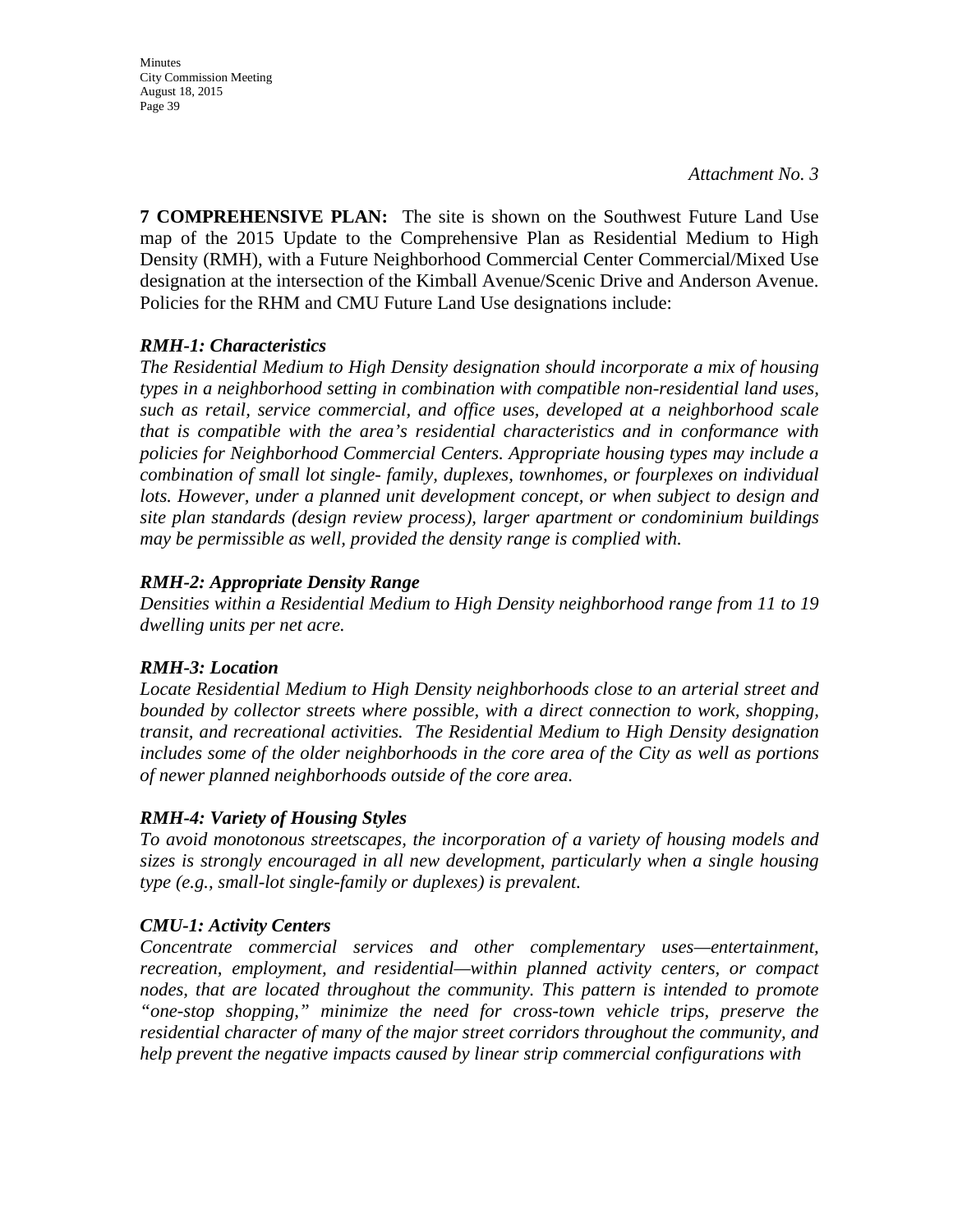**Minutes** City Commission Meeting August 18, 2015 Page 40

*multiple access points along a corridor. The general locations of proposed Future Community Commercial or Neighborhood Commercial Centers are identified on the Future Land Use map. The precise location, size, overall mix of uses, and configuration of these centers is intended to be flexible and should be determined as specific developments are proposed considering changing market conditions, surrounding development context, and the need for economic sustainability.* 

### *CMU-2: Revitalization of Existing Centers*

*Encourage the revitalization and/or redevelopment of underutilized centers over time to take advantage of existing infrastructure and promote the efficient use of available land. Support the integration of a broader mix of uses as part of revitalization efforts, including residential to promote vitality and increase housing options within the community.* 

### *CMU-3: Promote a High Quality Urban Environment*

*Promote a high quality urban environment in commercial and mixed-use developments, as expressed by site layout, building materials and design, landscaping, parking area design, and pedestrian-oriented facilities, such as through use of design guidelines.* 

### *CMU-4: Mixed-Use Development*

*Encourage mixed-use development—both vertically and horizontally mixed use, as appropriate, given the surrounding development context and market demand—through the revitalization of aging and/or underutilized centers and corridors as well as part of new commercial/mixed-use centers.*

### *CMU-5: Pedestrian Access and Orientation*

*Design Commercial/Mixed-Use sites with an emphasis on the character and safety of the pedestrian realm:* 

- *Bring buildings close to the street;*
- *Avoid uninterrupted expanses of parking and organize larger parking lots as a series of smaller blocks divided by landscaping and pedestrian walkways;*
- *Distribute parking areas between the front and sides of buildings, or front and rear, rather than solely in front of buildings to the extent possible;*
- *Consider shared parking opportunities; and*
- *Provide clear pedestrian connections with generous sidewalk widths, low-level lighting, and outdoor gathering spaces.*

### *CMU-6: Community Facilities*

*Incorporate public plazas, libraries, parks, common areas, and other community facilities, into centers where appropriate to serve the needs of neighborhood residents. Encourage creative approaches to the design of community facilities in centers to reinforce the more*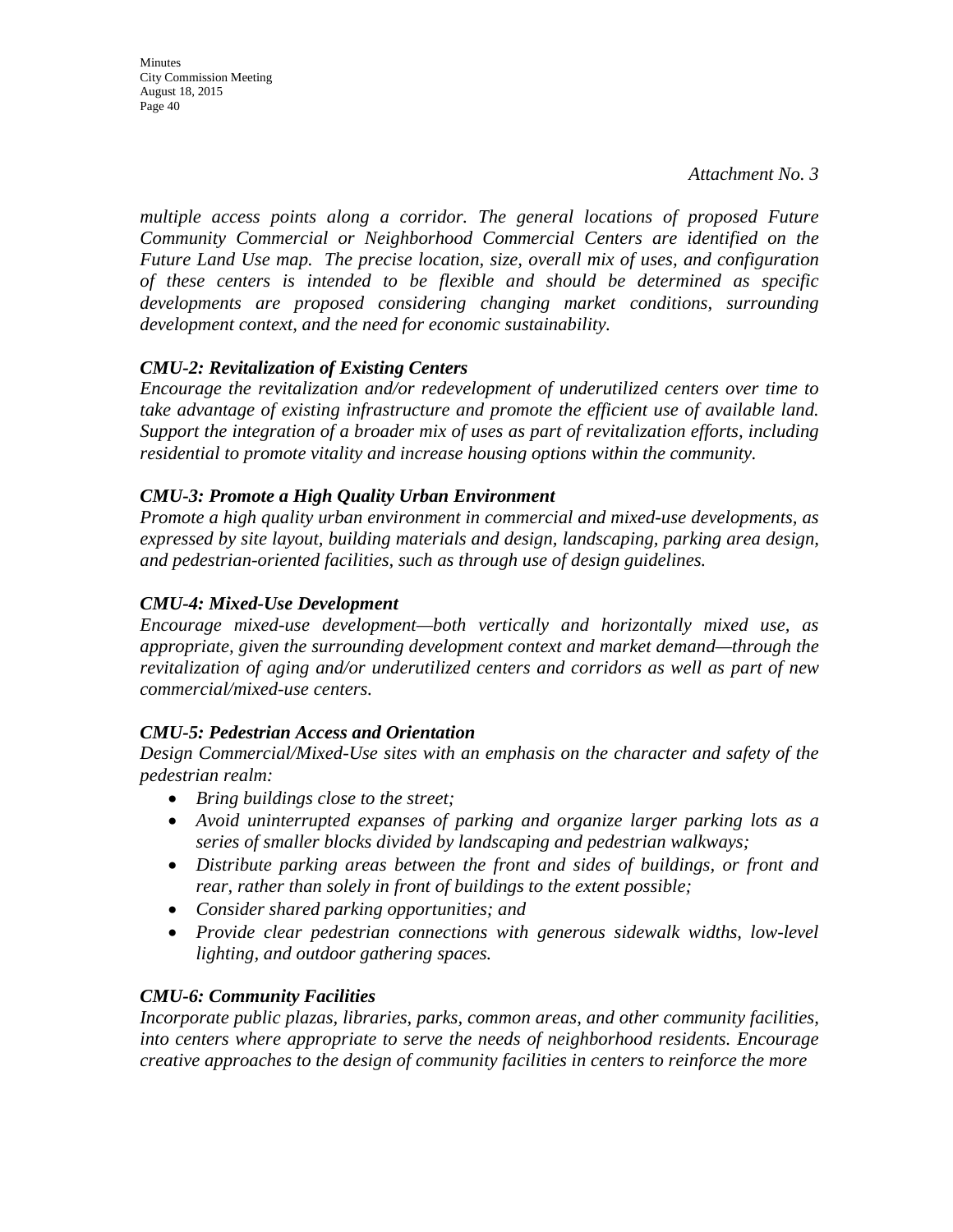**Minutes** City Commission Meeting August 18, 2015 Page 41

*compact nature of their surroundings and integrate them with other uses. Support shared use facilities (e.g. library/coffee shop/community meeting rooms) as a means to promote efficiency and increase hours of activity.*

### *CMU-7: Multi-Modal Connectivity*

*Ensure Commercial/Mixed-Use areas are served by a system of collector and local streets, as well as sidewalks and pedestrian and bicycle pathways, which provide connectivity to surrounding neighborhoods, adjacent employment areas, and existing or planned transit services.* 

The overall proposal for the development is a mixed-use development consisting of commercial lots for a small shopping center and single-family attached and single-family detached lots. The layout of the subdivision creates a stepped reduction of the intensity of uses from the more intense commercial uses near the intersection Anderson Avenue and Kimball Avenue/Scenic Drive to the single-family detached lots near the existing singlefamily neighborhood to the north and east. The total density of the residential portion of the development is 2.76 dwelling units per acre. The single-family detached portion has a density of 1.99 dwelling units per acre. The single-family attached section of the development has a density of 5.19 dwelling units per acre. The layout is consistent principles of the RMH and CMU. The proposed Rezoning conforms to the Manhattan Area 2035 Comprehensive Plan.

**8. ZONING HISTORY AND LENGTH OF TIME VACANT AS ZONED:** The rezoning site has remained vacant for an undetermined time. The site was annexed into the City in 1981 (Ordinance No. 3872) and rezoned to I-5, Business Park District. According to the applicant, the original plan for the area was for a medical office complex. The most recent activity on the site has a quarry for stone and dirt for construction projects in the area.

### **9. CONSISTENCY WITH INTENT AND PURPOSE OF THE ZONING ORDINANCE:**

The intent and purpose of the Manhattan Zoning Regulations is to protect the public health, safety, and general welfare; regulate the use of land and buildings within zoning districts to assure compatibility; and to protect property values.

The proposed rezoning is consistent with the intent and purpose of the Manhattan Zoning Regulations and C-2 District because proposed lot sizes conform to the minimum requirements of the C-2 District for single-family dwelling units. In addition, the proposed Preliminary Plat dedicates easements and rights-of-way to serve the subdivision consistent with the requirements of the Manhattan Urban Area Subdivision Regulations.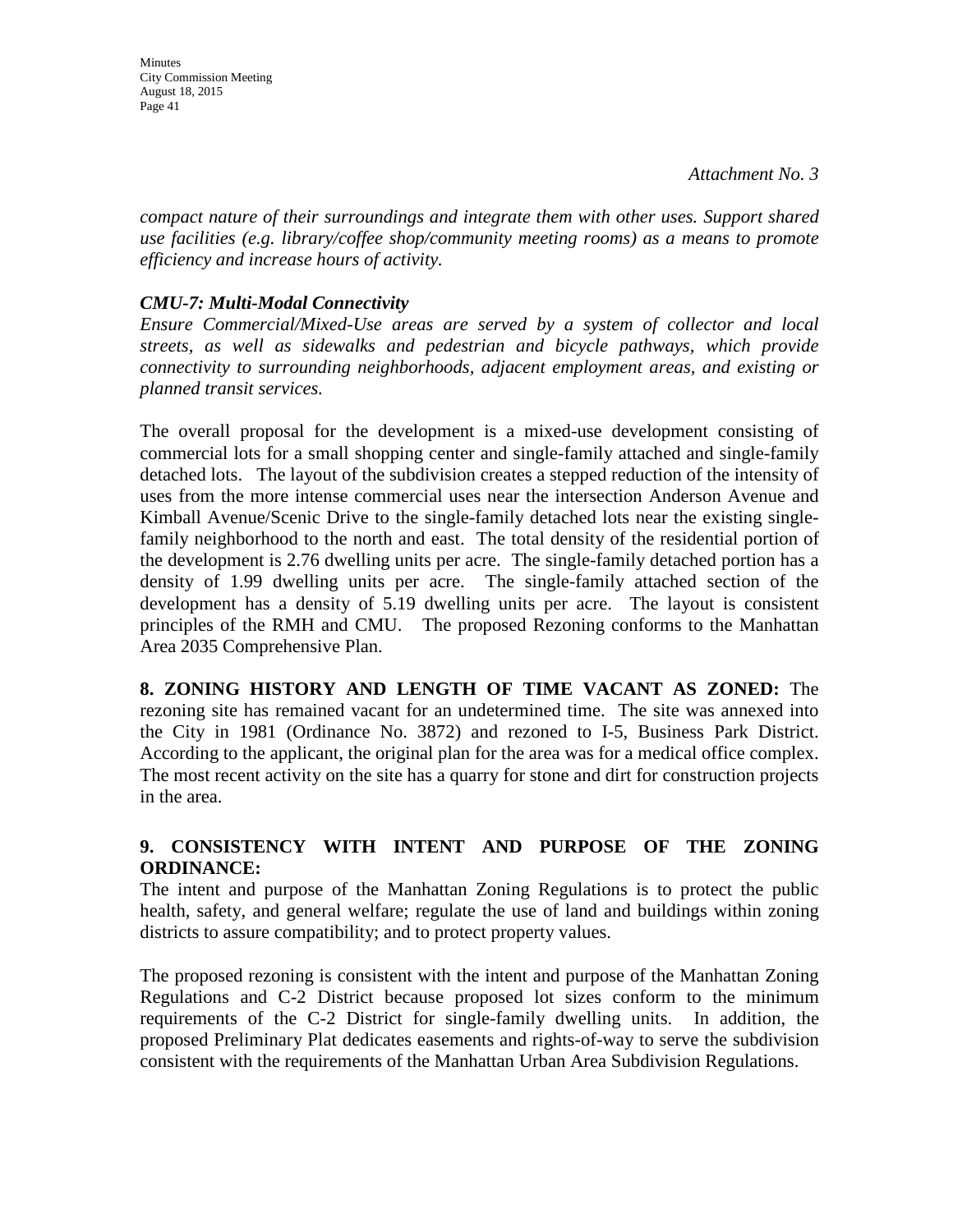C-2, Neighborhood Shopping District is designed to provide a broad range of retail shopping facilities and services located to serve one or more residential areas. The minimum lot area requirement for the C-2 District is 15,000 square feet. The 4 C-2 District lots shown on the Preliminary Plat range in lot size from 36,592 square feet to 222,366 square feet. The proposed lots conform to the requirements of the C-2 District.

**10. RELATIVE GAIN TO THE PUBLIC HEALTH, SAFETY AND WELFARE THAT DENIAL OF THE REQUEST WOULD ACCOMPLISH, COMPARED WITH THE HARDSHIP IMPOSED UPON THE APPLICANT:** There appears to be no gain to the public that denial would accomplish. There are no expected adverse affects on the public health, safety and welfare as a result of the rezoning. Development of the site cannot proceed until the proposed Preliminary Plat is approved. A separate application was submitted for approval of a Preliminary Plat. It may be a hardship upon the owner if the rezoning is denied.

**11. ADEQUACY OF PUBLIC FACILITIES AND SERVICES:** Adequate street, sanitary sewer and water services are available to serve the rezoning site, subject to approval of the Preliminary Plat of Scenic Crossing.

### **12. OTHER APPLICABLE FACTORS:**

*Notice of Potential Impact Due to Military Training FORT RILEY* 

**THE CITY OF MANHATTAN AND OTHER SURROUNDING LOCAL GOVERNMENTS HAVE ENTERED INTO A MEMORANDUM OF UNDERSTANDING (MOU) WITH FORT RILEY THAT OUTLINES RESPONSIBILITIES BETWEEN MUNICIPALITIES AND FORT RILEY RELATED TO COMMUNICATION ON PLANNING AND DEVELOPMENT ACTIVITIES THAT ARE WITHIN THE** "Critical Area" and the Fort Riley "Army Compatible Use Buffer" area. This is a requirement of State statue K.S.A. 12-773 that was passed in 2010. The Critical Area is a combination of several boundaries, including: the most recently identified Land Use Planning Zone (LUPZ) which is a noise impact area associated with explosives and large arms operations/training; the area within one (1) statute mile of the installation boundary; the area within a portion of the helicopter flight route buffer near the northwest corner of Fort Riley; and, the area between such helicopter flight route buffer and the installation boundary of Fort Riley *(see map)*. For proposed developments located within the Critical Area, City Administration is required to notify the Fort for comment. Specifically, City Administration provides the following notifications: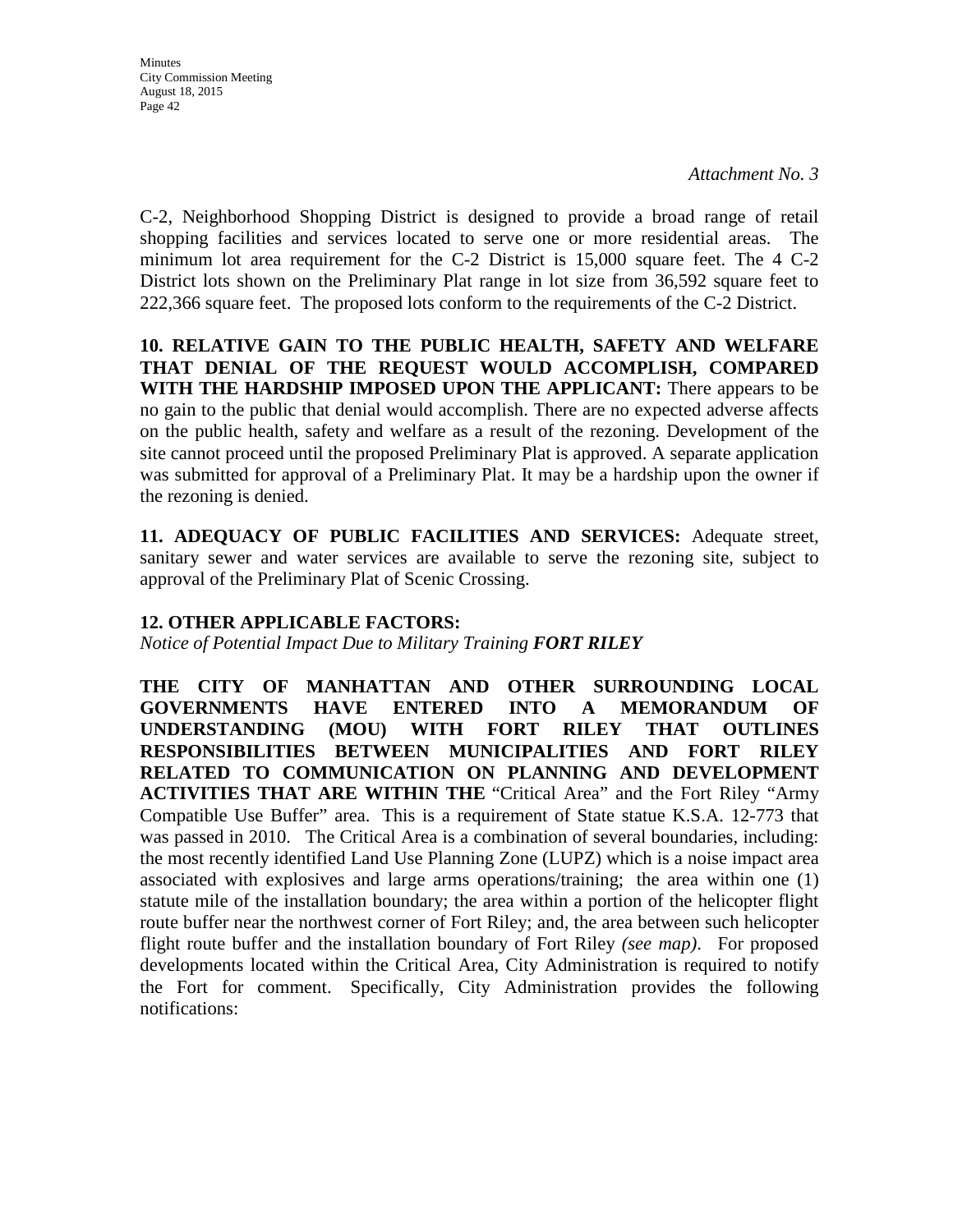- Provide written notice to the commander of Fort Riley of each development proposal which affects any portion of the Critical Area or any portion of the Fort Riley Army Compatible Use Buffer area outside of the Critical Area to provide the commander of Fort Riley an opportunity to assess any impact and coordinate issues with planning staff.
- Provide a "Notice of Potential Impact" to each individual receiving a construction permit for improvements within the Critical Area, which reads as follows:

"The property for which this permit is issued is situated in an area that may be subjected to conditions resulting from military training at a nearby military installation. Such conditions may include the firing of small and large caliber weapons, the over flight of both fixed-wing and rotary-wing aircraft, the movement of vehicles, the use of generators and other accepted and customary military training activities. These activities ordinarily and necessarily produce, noise, dust, smoke and other conditions that may not be compatible with the permitted improvement according to established federal guidelines, state guidelines or both."

**CITY ADMINISTRATION NOTIFIED FORT RILEY ABOUT THE PROPOSED REZONING AND PRELIMINARY PLAT OF SCENIC CROSSING. THE FORT ENCOURAGES USE OF NOISE DISCLOSURE AND NOISE REDUCTION MEASURES IN HOMES. CITY ADMINISTRATION WILL PROVIDE THE "**Notice of Potential Impact" on building permits for this subdivision.

**13. STAFF COMMENTS:** City Administration recommends approval of the proposed rezoning of Tract 3 of the proposed Scenic Crossing development from I-5, Business Park District to C-2, Neighborhood Shopping District, based on the findings in the Staff Report.

## **ALTERNATIVES:**

- 1. Recommend approval of the proposed rezoning of Tract 3 of the proposed Scenic Crossing development, from I-5, Business Park District to C-2, Neighborhood Shopping District, stating the basis for such recommendation.
- 2. Recommend denial of the proposed rezoning, stating the specific reasons for denial.
- 3. Table the proposed rezoning to a specific date, for specifically stated reasons.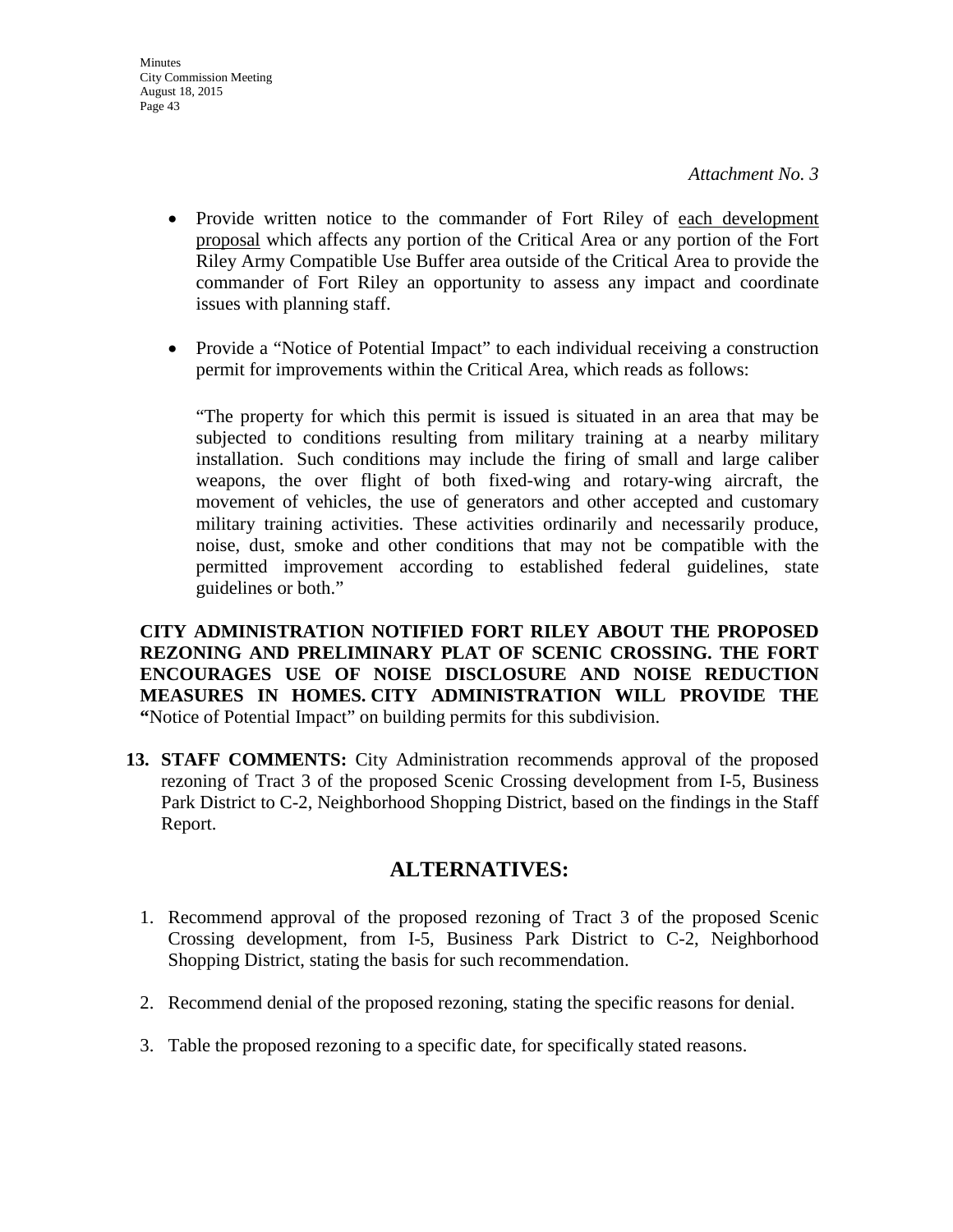*Attachment No. 3* 

## **POSSIBLE MOTION:**

The Manhattan Urban Area Planning Board recommends approval of the proposed rezoning of Tract 3 of the proposed Scenic Crossing development from I-5, Business Park District to C-2, Neighborhood Shopping District, based on the findings in the Staff Report.

**PREPARED BY:** Chad Bunger, AICP, CFM, Senior Planner

**DATE:** July 15, 2015

CB/vr 151017}SR}RezoneScenicCrossing\_I5\_C2.docx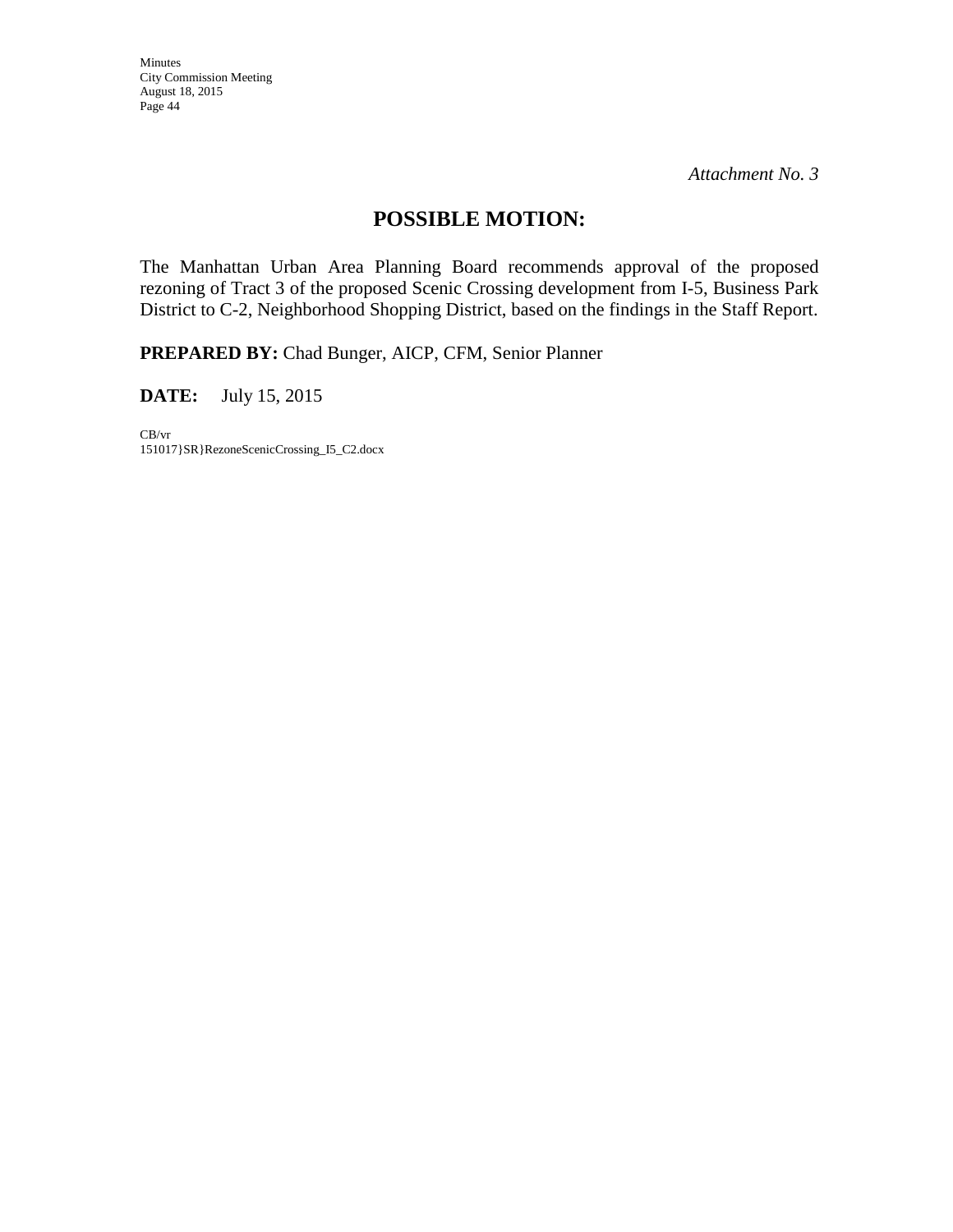### **STAFF REPORT**

**AN AMENDMENT OF ORDINANCE NO. 7097 AND 7124 AND THE APPROVED PRELIMINARY DEVELOPMENT PLAN OF MERCY REGIONAL HEALTH CENTER. THE PUD AMENDMENT IS IN THE FORM OF A FINAL DEVELOMENT PLAN.**

# **BACKGROUND**

**APPLICANT/OWNER:** Via Christi Hospital Manhattan, Inc. – John Broberg, Senior Administrator

- **ADDRESS:** 1823 College Avenue
- **LOCATION:** Generally located 450 feet west of the intersection of Kimball Avenue and College Avenue.

**AREA:** PUD Amendment Site – approximately 174,382 square feet (4.0 acres) Overall PUD Site – approximately 922,165 square feet (21.1 acres)

**DATE OF NEIGHBORHOOD MEETING:** June 18, 2015

**DATE OF PUBLIC NOTICE PUBLICATION:** July 13, 2015

### **DATE OF PUBLIC HEARING: PLANNING BOARD:** August 3, 2015 **CITY COMMISSION:** August 18, 2015

## **EXISTING PUD**

### **Existing Ordinances Affecting the Site**

Ordinance No. 7097 was approved on October 21, 2014 to rezone the Mercy Regional Health Center property (currently renamed to Via Christi Hospital) to the PUD, Planned Unit Development. Twelve (12) conditions of approval were established by the PUD Ordinance. These are:

- 1. The Permitted Uses shall be Hospitals, Outpatient Surgical Center, and Medical Offices.
- 2. A minimum six (6)-foot-tall sight-obscuring fence shall be constructed along the western property line of the new office building and its associated parking lot.
- 3. Landscaping and irrigation shall be provided pursuant to a Landscaping Performance Agreement between the City and the owner, which shall be entered into prior to issuance of a building permit.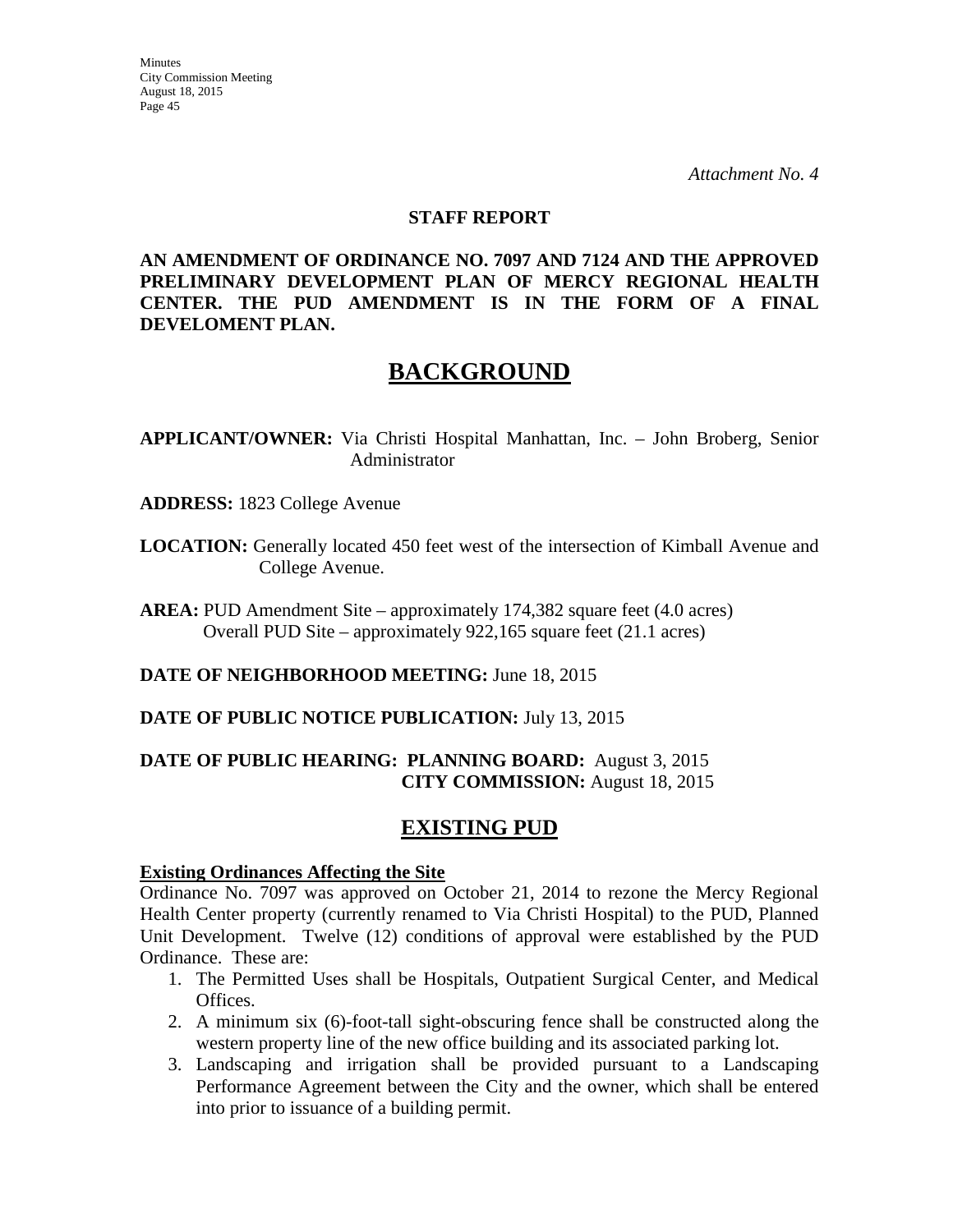- 4. All landscaping and irrigation shall be maintained in good condition.
- 5. Light poles shall be provided as described in the application documents. Exterior building lighting shall be provided as proposed and be of a cut-off design, so as to not cast direct light or glare onto public streets or adjacent property.
- 6. Ground Signs shall be permitted and constructed as proposed.
- 7. Wall signs shall be permitted as proposed.
- 8. Two (2) pylon signs shall be permitted on the site as shown on the Preliminary Development Plan. The digital portion of the pylon sign proposed on College Avenue shall be limited to a Digital Graphic Sign, as follows:
	- a. Digital Graphic Sign. A sign utilizing LED (light emitting diode), LCD (liquid crystal display), plasma, projected images, or any functionally equivalent technology, and which is capable of automated, remote, or computer control to change a static image only as a "slide show" (series of images).
	- b. Duration of Message and Transitions. The sign message shall remain static for a period of not less than 60 seconds. The transition from one (1) message to the next shall be direct and immediate, without any special effects including but not limited to, dissolving, fading, scrolling, starbursts, and wiping, which shall be prohibited.
	- c. Image Characteristics. Digital Graphic Signs shall have a pitch of not greater than 20 millimeters between each pixel.
	- d. Luminance. Between sunrise and sunset the maximum luminance shall be 5,000 nits and between sunset and sunrise the maximum luminance shall be 500 nits. All signs with a digital display having illumination by means other than natural light must be equipped with an automatic dimmer control or other mechanism that automatically controls the sign's brightness to comply with this requirement.
- 9. An agreement outlining the owner's on-going maintenance responsibility and enforcement rights of the City for the detention areas and stormwater infrastructure shall be created and approved by the City prior to completion the Final Development Plan and Final Plat.
- 10. An eastbound right turn lane on Kimball Avenue into the PUD site shall be installed at the time of construction for the new medical office building.
- 11. The need for left turn lanes on Kimball Avenue and College Avenue into the site shall be evaluated by the applicant's engineer at the time of the Final Development Plan to determine if the road improvements are warranted to improve safety and efficiency of traffic.
- 12. Exempt signage shall be permitted as described in Article VI, Section 6-104  $(A)(1),(2),(3),(4),(5),(7)$  and  $(8)$ ; and Section 6-104  $(B)(2)$ , of the Manhattan Zoning Regulations. Temporary sales aids, banners, and portable signs, as described in Article VI, Signs, of the Manhattan Zoning Regulations, shall be prohibited.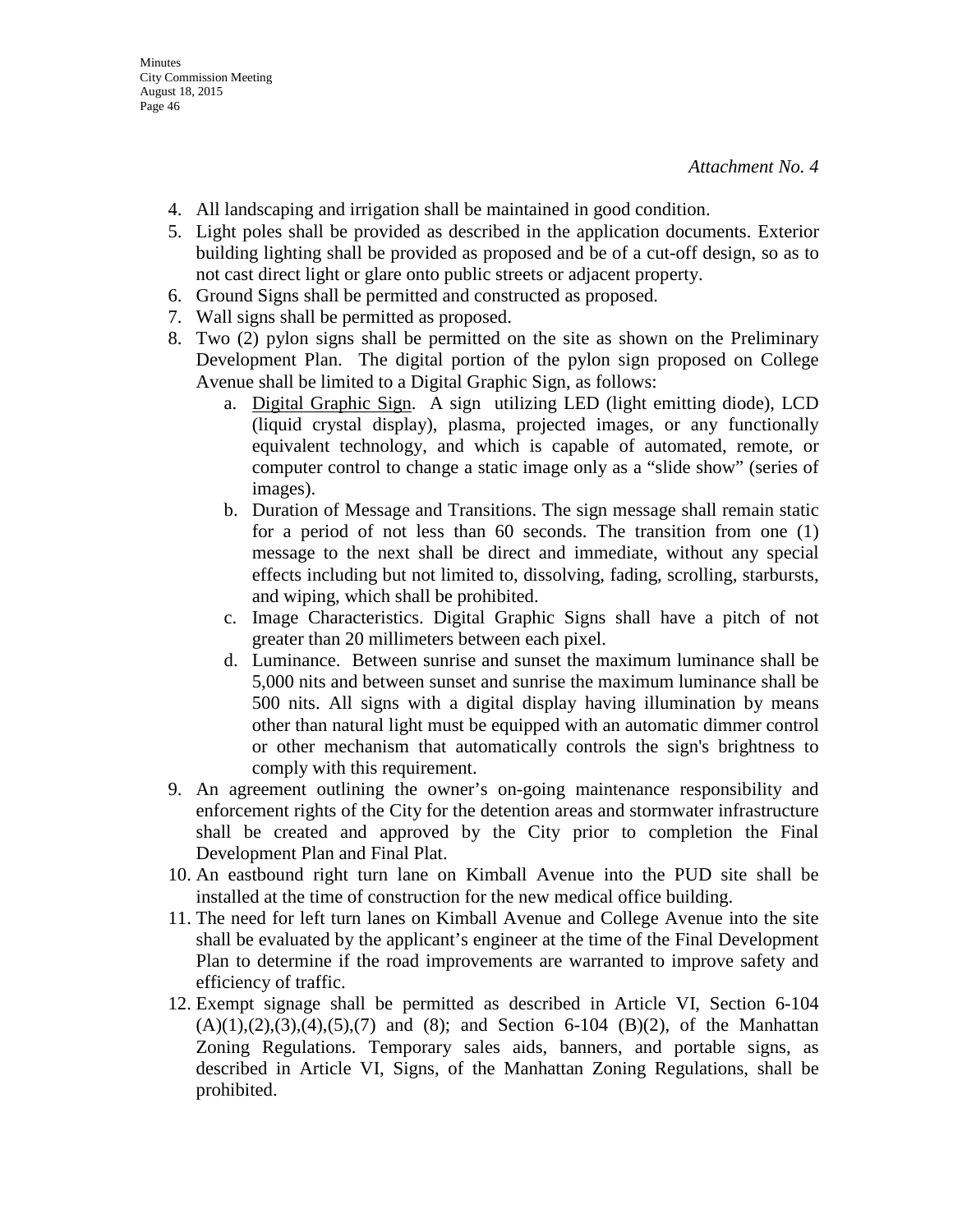Ordinance No. 7124 was approved on February 3, 2015 to rezone a tract of land to the south of the hospital property along College Avenue to the Mercy Regional Health Center PUD and amend the approved the Preliminary Development Plan to construct an off-street parking lot. Five (5) conditions were approved the Ordinance, these are:

- 1. The Permitted Uses shall be Hospitals, Outpatient Surgical Center, and Medical Offices.
- 2. Landscaping and irrigation shall be provided pursuant to a Landscaping Performance Agreement between the City and the owner, which shall be entered into prior to issuance of a building permit.
- 3. All landscaping and irrigation shall be maintained in good condition.
- 4. Light poles shall be provided as described in the application documents. Exterior building lighting shall be provided as proposed and be of a cut-off design, so as to not cast direct light or glare onto public streets or adjacent property.
- 5. Exempt signage shall be permitted as described in Article VI, Section 6-102(A)(2) (a),(b),(c),(e),(g),(h),(i),(j),(l) and (m). Temporary sales aids, banners and portable signs, as described in Article VI, Signs, of the Manhattan Zoning Regulations, shall be prohibited.

## **PROPOSED AMENDMENT**

The approved PUD proposed a new 3-story, 70,000 square foot medical office building to be built on the northwest corner of the campus. The building footprint was approximately 23,500 square feet in area and located approximately seventy-nine (79) feet from the west property line.

Two-Hundred Ninety-Eight (298) parking stalls were approved with the proposed medical office building. The proposed off-street parking lot was to be approximately 12 feet from the west property line.

Because of the size and location of the proposed building and the location of the off-street parking lot to the adjacent residential properties, Condition #2, *A minimum six (6)-foot-tall sight-obscuring fence shall be constructed along the western property line of the new office building and its associated parking lot*, was approved.

Schwab – Eaton, P.A. submitted a Traffic Analysis as part of the application for the PUD Rezoning. The analysis found that existing traffic generated by the site, the anticipated traffic generated by the new Medical Office Building and the current traffic on Kimball Avenue and College Avenue would require a center left turn lane on the 2 arterial streets. Because of the concerns for the degrading level of service on the 2 streets, Condition #11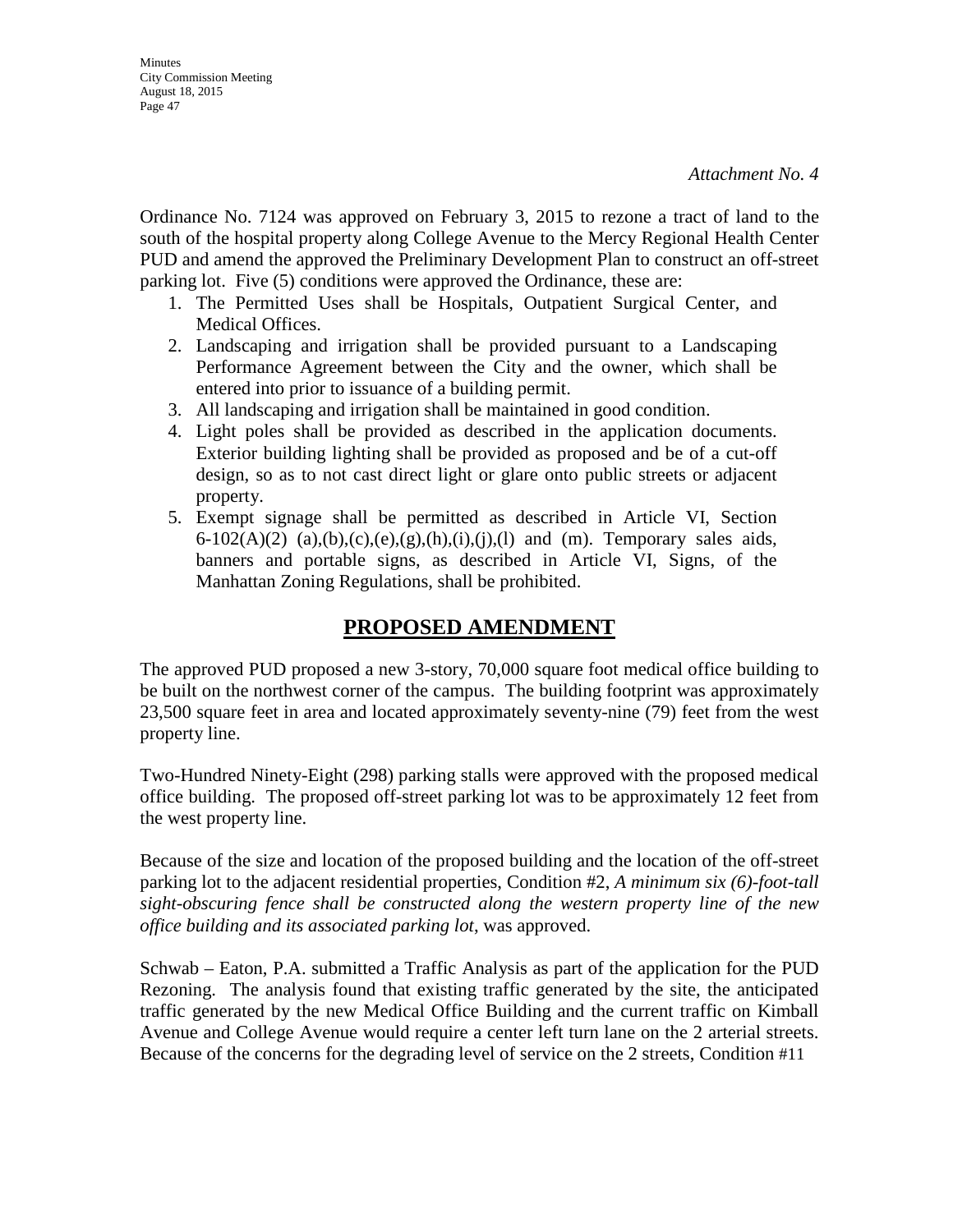was approved. Condition #11 states: *The need for left turn lanes on Kimball Avenue and College Avenue into the site shall be evaluated by the applicant's engineer at the time of the Final Development Plan to determine if the road improvements are warranted to improve safety and efficiency of traffic.*

The applicant has proposed to significantly reduce the size of the proposed Medical Office Building and associated off-street parking lot (*see details below)*. Because of the size and location of the building and off-street parking, the applicant's has requested that Condition #2 be removed from the PUD requirements. Likewise, because of the changes in the size of the building, the applicant would like to remove Condition #11 from the PUD requirements (*see Circulation analysis below)* 

### **Proposed Buildings**

The applicant has proposed to reduce the size of the Medical Office Building to be located on the northwest corner of the site (former St. Joseph Retirement and Nursing Home location) from 3-stories, to 2-stories. The approved building was 70,000 square feet in total floor area. The proposed building will be approximately 39,500 square feet in floor area. As originally approved, the constructed of new building will be precast concrete and metal accent panels. The building will be office space to be finished by the various medical practice tenants. The entrance to the building will face south towards the new and existing off-street parking lot.

One-Hundred and eighty-four (184) parking stalls are to be created with the proposed medical office building. The original PUD had 298 stalls associated with the approved building.

|                         | <b>Originally Approved</b> |            | <b>Proposed Revisions</b> |            |  |
|-------------------------|----------------------------|------------|---------------------------|------------|--|
| <b>Use</b>              | <b>Square Feet</b>         | Percentage | <b>Square Feet</b>        | Percentage |  |
| <b>Building</b>         | 181,387                    | 20.6%      | 180,537                   | 19.6%      |  |
| Paved Area (Parking,    | 431,917                    | 49.0%      | 438,859                   | 47.6%      |  |
| Driveways & Sidewalks)  |                            |            |                           |            |  |
| Landscape & Manicured   | 268,740.8                  | 30.4%      | 302,800                   | 32.8%      |  |
| Lawn Area               |                            |            |                           |            |  |
| <b>Total Open Space</b> |                            | 30.4%      |                           | 32.8%      |  |
| <b>Total Impervious</b> |                            | 69.6%      |                           | 67.2%      |  |

## **PROPOSED LOT COVERAGE**

### **PROPOSED SIGN:**

A comprehensive signage plan for the site was approved with the originally PUD. The signage plan included new pylon signs at the intersections of College Avenue and Kimball Avenue and new and existing signage for the hospital building and the Manhattan Surgical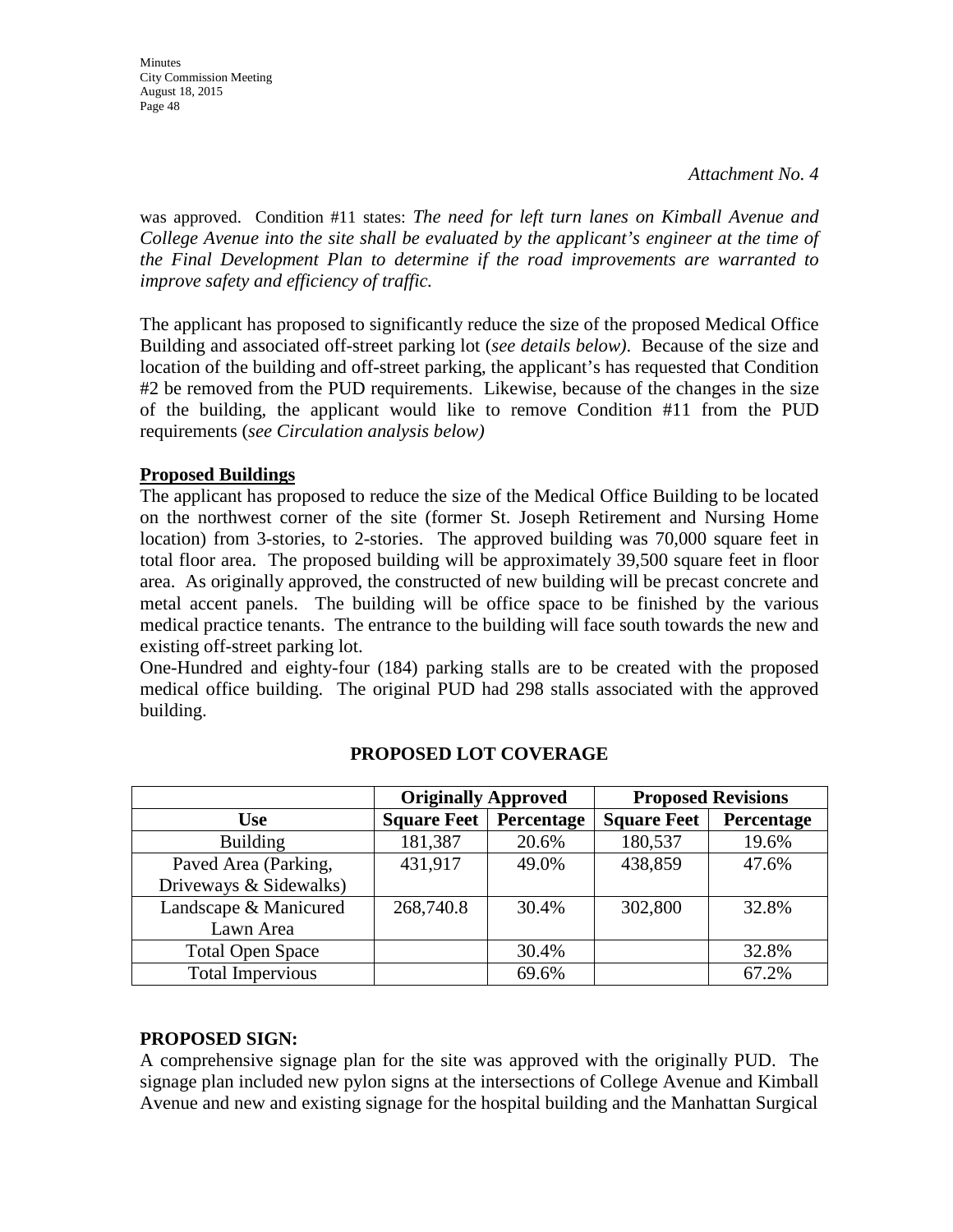Center building. The pylon sign at the College Avenue entrance was approved with a digital graphic sign.

The Final Development Plans shows internally illuminated wall signs to be located on the north, east and south sides of the medical office building. *North side* 

| Sign                      | Dimensions               | Total Area (sq. ft.) |
|---------------------------|--------------------------|----------------------|
| Via Christi Health & Logo | $30^{\circ}$ -6" x 5'-9" | 176                  |
| Medical Office Building   | $41' - 3''$ x 2'-6"      | 103                  |

*East side* 

| Sign               | Dimensions        | Total Area |
|--------------------|-------------------|------------|
| Via Christi Health | $17'$ -1" x 1'-6" | 25.5       |
| Via Christi Logo   | 6' x 9'-5"        | 50         |

*South side* 

| Sign                      | Dimensions              | Total Area |
|---------------------------|-------------------------|------------|
| Via Christi Health & Logo | $15' - 6''$ x 4'-10"    | 76         |
| Medical Office Building   | $27' - 9''$ x 2'-1"     |            |
| 2423                      | $4^{\circ}$ -6" x 1'-4" |            |

Other signs proposed on the site are considered exempt because there are directional signs for parking, building identification or other public information requirements. Exempt sign requirements set out in Condition 12 above changed since approval of the PUD in 2014. Updated with this amendment are those exempt signs described in Article VI, Section 6-102 (A)(2)(a),(b),(c),(e),(g),(h),(i),(j),(k),(l),(m), of the Manhattan Zoning Regulations (*attached*).

**PROPOSED LIGHTING:** Off-street parking lot lighting and accent lighting of hospital and surgical center are present.

The Final Development Plan shows new LED light fixtures are to be mounted on twentyfive (25) foot tall poles to illuminate the off-street parking lot for the medical office building. The application materials state the proposed light fixtures can be directed to limit light spillage onto adjacent properties. The Zoning Regulations requires that all lighting be shielded and fully cut off.

The new medical office building will include lighting at the entries, general security lighting and building façade lighting.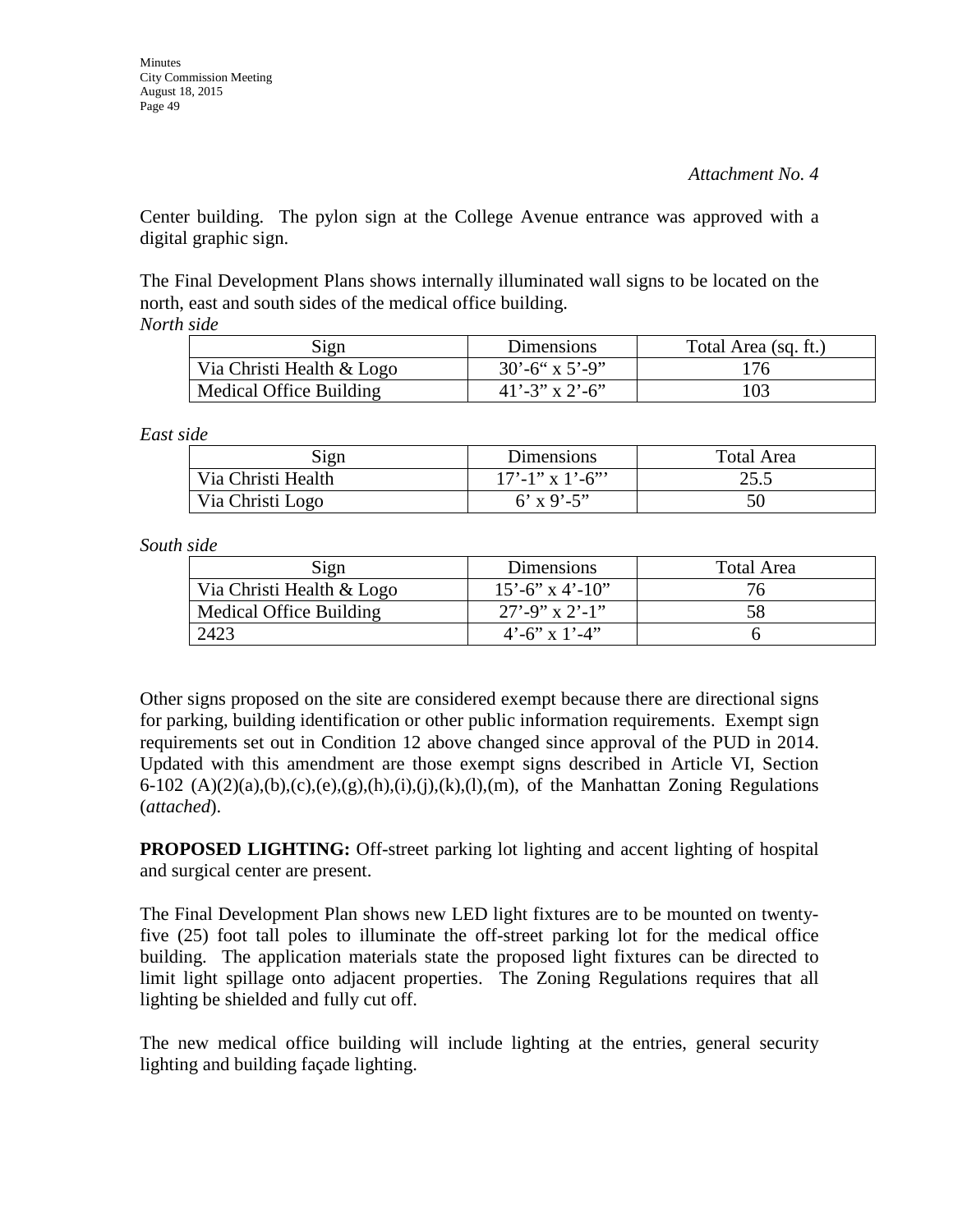**Minutes** City Commission Meeting August 18, 2015 Page 50

# **MATTERS TO BE CONSIDERED WHEN AMENDING A PLANNED UNIT DEVELOPMENT**

**1. WHETHER THE PROPOSED AMENDMENT IS CONSISTENT WITH THE INTENT AND PURPOSE OF THE APPROVED PUD, AND WILL PROMOTE THE EFFICIENT DEVELOPMENT AND PRESERVATION OF THE ENTIRE PUD:** The PUD was approved for the existing hospital, in/out patient surgical center and a new 3-story, 70,000 square foot Medical Office Building. The proposed PUD Amendment reduces the total size of the proposed Medical Office Building to a 2-story, 39,400 square foot building. The proposed PUD Amendment is consistent with the intent and purpose of the approved PUD.

**2. WHETHER THE PROPOSED AMENDMENT IS MADE NECESSARY BECAUSE OF CHANGED OR CHANGING CONDITIONS IN OR AROUND THE PUD, AND THE NATURE OF SUCH CONDITIONS:** The reduction in the building size and off-street parking lot would generally not require a PUD Amendment. However, due to the revision of the site plan and intensity of the use, the applicant has requested that 2 conditions of approval be removed because they believe that the conditions are no longer required. The conditions are:

- Condition #2: A minimum six (6)-foot-tall sight-obscuring fence shall be constructed along the western property line of the new office building and its associated parking lot
- Condition #11: The need for left turn lanes on Kimball Avenue and College Avenue into the site shall be evaluated by the applicant's engineer at the time of the Final Development Plan to determine if the road improvements are warranted to improve safety and efficiency of traffic.

Analysis of the 2 conditions is below in the description of Screening and Standard #6. COMPATIBILITY OF PROPOSED DISTRICT WITH NEARBY PROPERTIES AND EXTENT TO WHICH IT MAY HAVE DETRIMENTAL AFFECTS for the screening discussion and description of the Circulation and Traffic Analysis for the turning lane discussion.

**3. WHETHER THE PROPOSED AMENDMENT WILL RESULT IN A RELATIVE GAIN TO THE PUBLIC HEALTH, SAFETY, CONVENIENCE OR GENERAL WELFARE, AND IS NOT GRANTED SOLELY TO CONFER A SPECIAL BENEFIT UPON ANY PERSON:** The proposed PUD Amendment will be a gain to the health safety and general welfare. The revised building and site plans appear to reduce the impact on adjacent property owners and the general public. The proposed PUD Amendment is not special benefit to the applicant.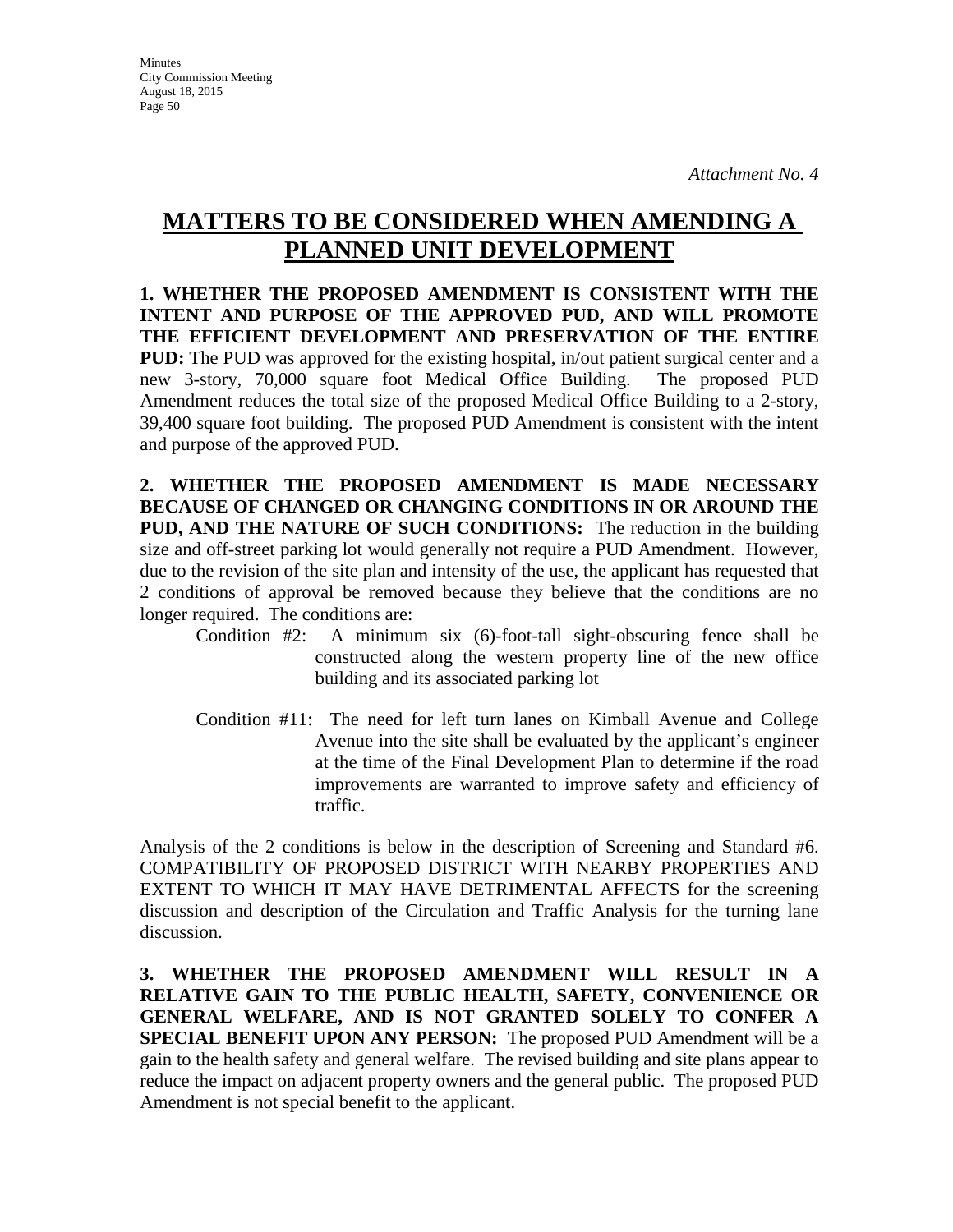# **ADDITIONAL MATTERS TO BE CONSIDERED WHEN AMENDING A PLANNED UNIT DEVELOPMENT**

**1. LANDSCAPING:** The landscaping proposed for the new medical office building will be similar in character to the existing landscaping with the hospital campus. Deciduous trees are proposed along the Kimball Avenue and the main driveway leading into the PUD site. Deciduous trees will also be installed in landscape islands in the off-street parking lot. Around the foundation of the building are to be ornamental bushes, grasses and perennial plants. Existing bushes and upright vegetation are shown on the landscaping plan along a portion of the west property line between the PUD site and adjacent properties. It appears that these plantings are sufficient to provide a visual buffer of the parking lot for the adjacent neighbors.

**2. SCREENING:** Trash dumpsters located to the east of the new building is to be screened precast concrete walls that will match the building and medal gates.

The originally approved PUD showed the new off-street parking associated with the Medical Office Building to be approximately 12 feet from the west property line, which abuts a several residential properties. Because of the anticipated adverse impacts on the adjacent residents from vehicles in the proposed off-street parking lot, Condition #2 was approved.

The proposed Final Development Plan reduced the number of off-street parking spaces associated with the Medical Office Building and moves the spaces to the east, away from the adjacent homes. The western edge of the new parking lot will be approximately 103 feet from the nearest property line. Dense bushes and vertical vegetation is located on the west property between the PUD and the residential property. Section 7-102(E)(5) requires sight-obscuring screening for off-street parking spaces that are within 25 feet from an adjacent resident district.

Considering the distance between the proposed off-street parking lot and the neighbors and the dense vegetation on the adjoining property line, it appears that the original concern necessitating the sight obscuring screening has been mitigated. City Administration is recommending that Condition #2 be removed.

**3. DRAINAGE:** The original PUD application included a drainage study that basically re-evaluated a previous study for the hospital expansion and Manhattan Surgical Center. At the northeast corner of the site is a wet detention and dry retention basin that handles the majority of the stormwater runoff for the site. The following chart shows the comparison of stormwater runoff rates for the area from the original PUD application.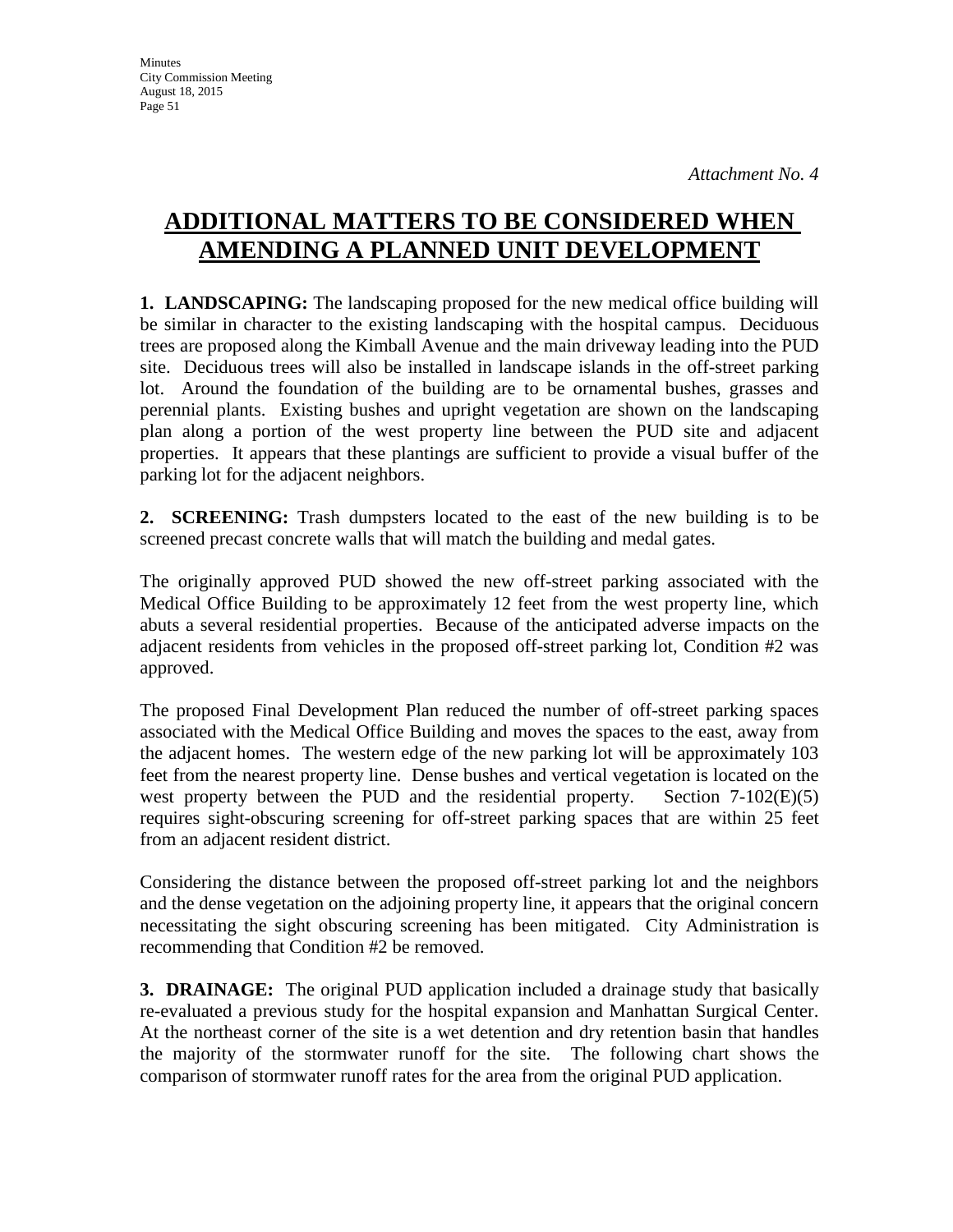|                            | 2-Year             | % Change                 | 10-Year  | % Change | 100-Year   | % Change |
|----------------------------|--------------------|--------------------------|----------|----------|------------|----------|
| Pre-1999                   | 47 cfs             | $\overline{\phantom{a}}$ | 79 cfs   |          | $128$ cfs  |          |
| (SWMMP)                    |                    |                          |          |          |            |          |
| <b>Existing Conditions</b> | $23.4 \text{ cfs}$ | $-50\%$                  | 37.3 cfs | $-53\%$  | $55.2$ cfs | $-57\%$  |
| Proposed                   | $24.3$ cfs         | 4%                       | 38.9 cfs | 4%       | 56.1 cfs   | 2%       |
| Conditions                 |                    |                          |          |          |            |          |

The drainage study concludes that "due to the effectiveness of the existing retention/detention pond, the impact of the proposed development will essentially be unfelt downstream. The pond has a significant buffering factor on incoming flows. Under proposed conditions, the peak discharges have a minor increase, but based on SWMMP flows, the discharges remain significantly below the discharges that existed before the pond was developed in 1999.

The drainage study also notes the pond's benefits of water quality management due to a wetland area that has occurred naturally in location of the pond. The reports concludes that "modifications to the pond geometrics in an effort to make a minor reduction to the release rates will potentially create other unintended problems due to the system disruption and disturbance of the ground surface."

The PUD Amendment application states "The proposed amendment will reduce impervious surface area resulting in increased available storage in the existing detention pond. The proposed Final Development Plan decreases the sites impervious surface by approximately 2%. The City Stormwater Engineer agrees with the analysis and accepts its findings.

**4. CIRCULATION:** Vehicle access to the site will be from the surrounding street system and an existing curb cut onto Kimball Avenue for the existing internal driveway network through the PUD site. Access to the proposed off-street parking lot will be from a new intersection of the internal driveway that is proposed immediately across the driveway at the Manhattan Surgical Center and the existing off-street parking lot driving aisles to the south of the site. An existing curb cut on Kimball Avenue that is to the west of the main Kimball Avenue entrance to the site will be removed with this development.

### Traffic Analysis

The Traffic Impact Study was conducted by Schwab-Eaton, P.A. for the original rezoning of the site to the Mercy Regional Health Center PUD. That traffic study estimated that the new 70,000 square foot Medical Office Building would generate 161 new trips in the A.M. Peak Hour and 206 trips in the P.M. Peak Hour. The increase in trips to the existing roadway network caused several intersection and turning movements associated with the PUD site to function at a less than desired Level of Service. Because of this, 2 conditions of approval were recommended for the PUD. They are: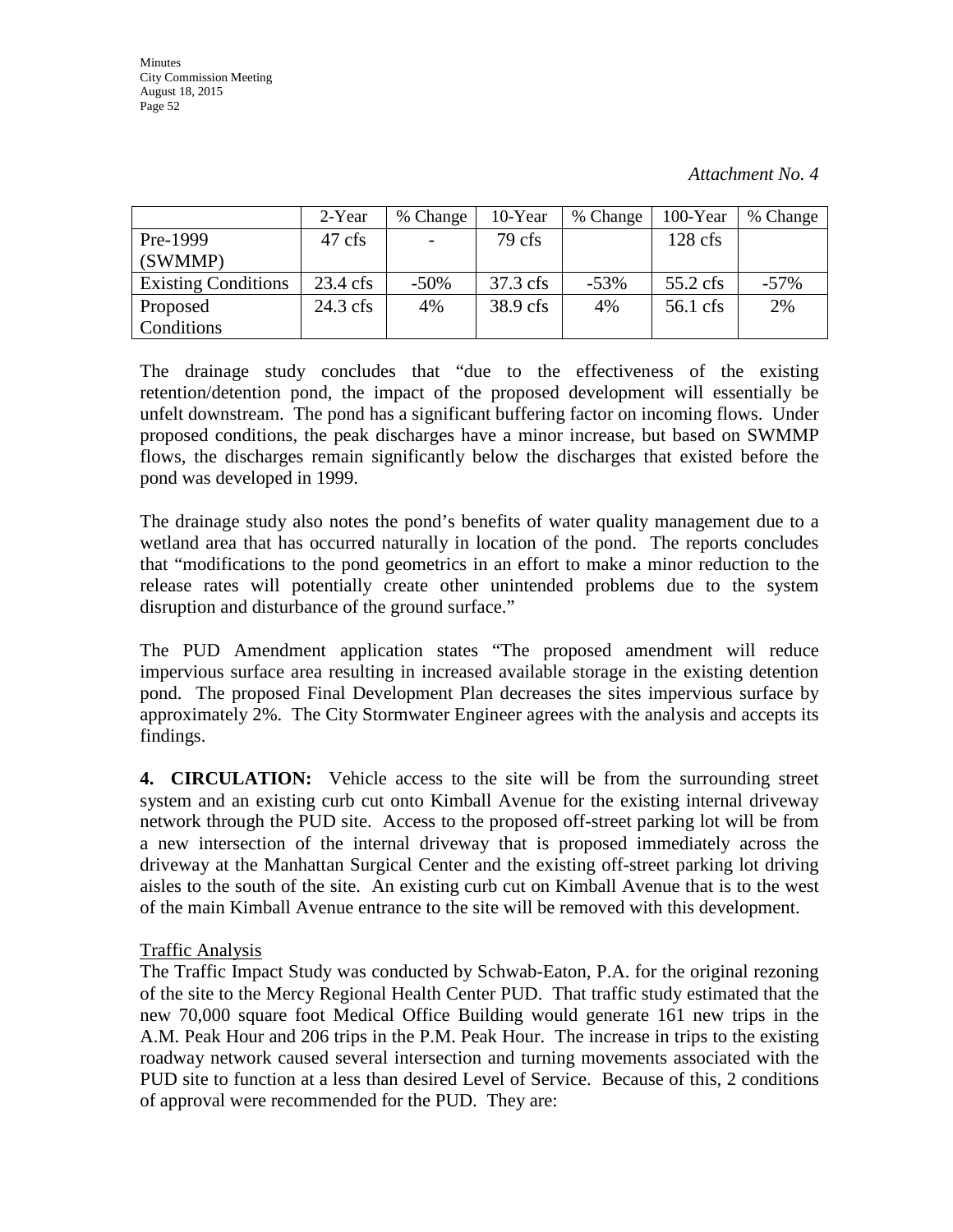- 1. An eastbound right-turn lane on Kimball Avenue into the PUD site shall be installed at the time of construction for the new medical office building
- 2. The need for left-turn lanes on Kimball Avenue and College Avenue into the site shall be evaluated by the applicant's engineer at the time of the Final Development Plan to determine if the road improvements are warranted to improve safety and efficiency of traffic.

As part of the PUD Amendment for the smaller Medical Office Building, Schwab-Eaton, P.A. revised the Traffic Impact Study. This study, dated June 8, 2015, the 40,000 square foot Medical Office Building would generate 92 trips in the A.M. Peak Hour and 125 trips in the P.M. Peak Hour. Following analysis of the turning movements into and out of the site and the Level of Service at the area intersections, the Traffic Study concluded the following:

- Under existing conditions for the area, all intersections function adequately, with noticeable delays for left turning movements out of the site onto Kimball Avenue and into the site from Kimball Avenue.
- The additional trips generated by the new Medical Office Building "does not significantly affect the operation of the intersection of Kimball and College Avenue. None of the Levels of Service change, though there are slight increases to total delay on some movements."
- The new Medical Office Building does not significantly affect the turning movements for the intersections into and out of the site. The left turning movement at the north entrance does not improve.
- Analyzing the future traffic impacts, with a growth rate of 2%, will not adversely impact traffic on Kimball Avenue and College Avenue
- The street network and intersections on Kimball Avenue and College Avenue will require improvements in the area to improve the Level of Service for the intersections in the area.

Following the analysis, the Traffic Study made the following recommendations:

- Near-future improvements to the intersection of Kimball Avenue and College Avenue should include the addition of right-turn lands to the eastbound and northbound approaches in order to meet current MATS recommendations. Turning movement counts should be evaluated annually to determine when the westbound approach also meets criteria for a dedicated right-turn lane.
- The City of Manhattan should review the effects of adding double left-turn lanes to the westbound and southbound approaches to Kimball/College Avenue intersection, which already operate at a LOS D during the AM peak hour, and will operate at a LOS F with very little additional background traffic increases.
- Left-turns out of the north entrance to the MOD will be difficult due to the volume of through traffic on Kimball Avenue during peak hours. Typically, traffic in parking lots will choose the least restrictive path, and it is likely in this case that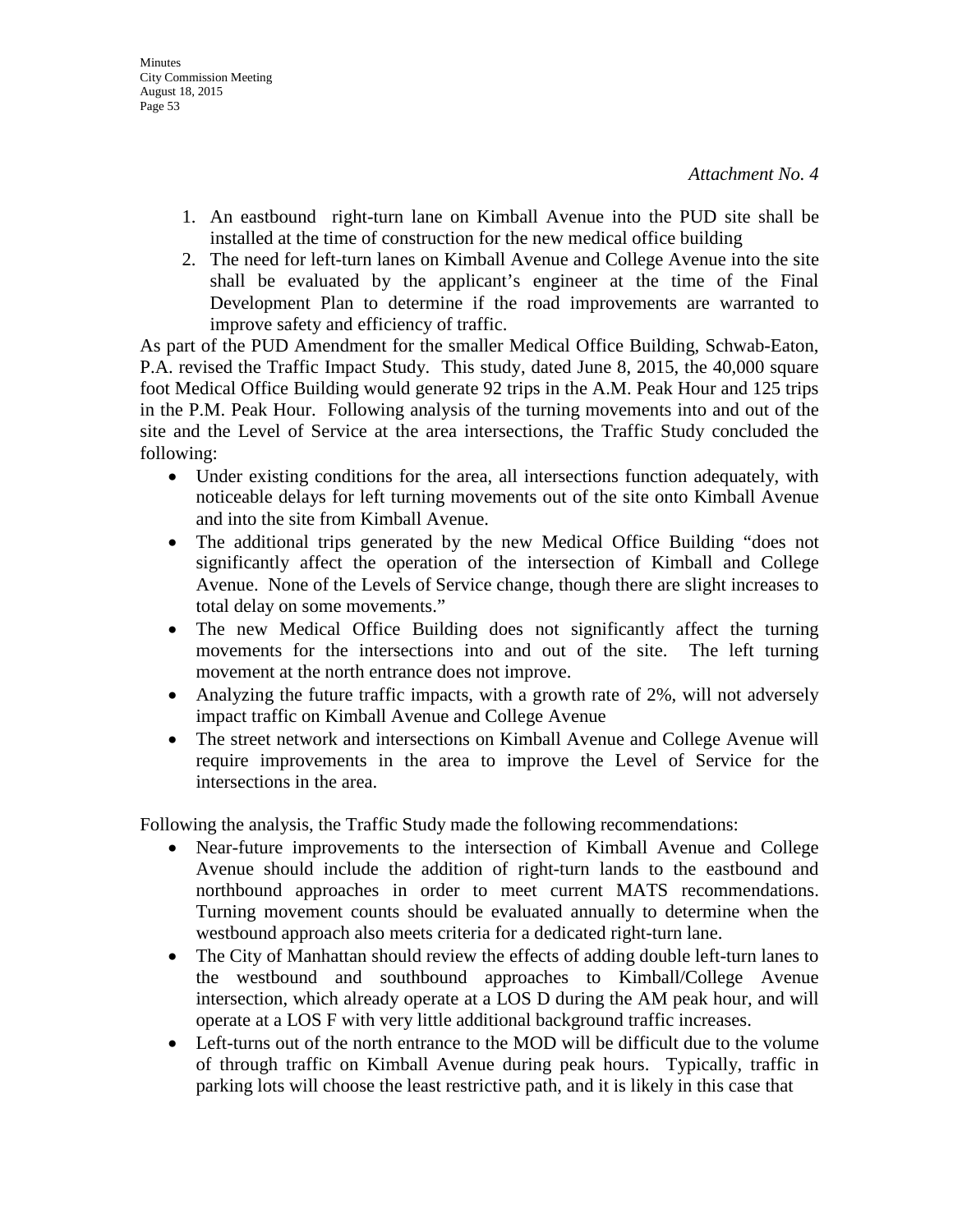drivers will choose to use the east entrance and turn left onto northbound College Avenue and then left at the Kimball/College intersection rather than wait excessively to turn left at the north entrance. An additional traffic study following completion and occupancy of the MOB should be performed to determine the validity of the directional distribution assumed in this study.

The City Engineer and City's Traffic Engineer have reviewed the revised Traffic Study and accept the findings for the new site plan (*see Staff Memo*). The Traffic Engineer notes "Though both the entrances of the development onto Kimball and College Avenue perform adequately into the future, the exiting left turn movement, especially at the north entrance onto Kimball Avenue, will perform with a poor level of service with the addition of this development and also in the future. The bottom line is that there will not be sufficient gaps in the thru traffic to allow this movement to operate well. This poor level of service impacts the development site primarily, with queues backing up into the development site, and not on a public roadway. At this time, there is no mechanism in place to force mitigation of this issue within the criteria being used to evaluate this study, though it is acknowledged that it is undesirable."

Furthermore City Administration acknowledges the existing and future need for roadway and intersections in the area and that they should be planned with future Capital Improvement Projects.

City Administration agrees that the proposed entering left-turn volume of vehicles will not trigger the need at this time for an auxiliary left-turn lane on Kimball Avenue at the north entrance. However, the addition of an auxiliary left-turn lane on Kimball Avenue will be required for any further development that should occur on the Mercy Regional development site, and any further revisions to the PUD will fall under the new 2015 MATS criteria for traffic impact studies. A condition of approval related to the future growth has been recommended.

### Pedestrian and Bicycle Access

Sidewalks are found along Kimball Avenue and College Avenue and internal to the PUD site to provide pedestrian access to the existing and medical office buildings.

Bike racks are shown on the Preliminary Development Plans on the west side of the proposed medical office building.

### Off-Street Parking

The PUD was approved with 845 off-street parking spaces. In February, 2015, the PUD was amended to add 80 new parking stalls in an off-street parking lot south of the hospital building along College Avenue. The total number of approved parking spaces is 925. A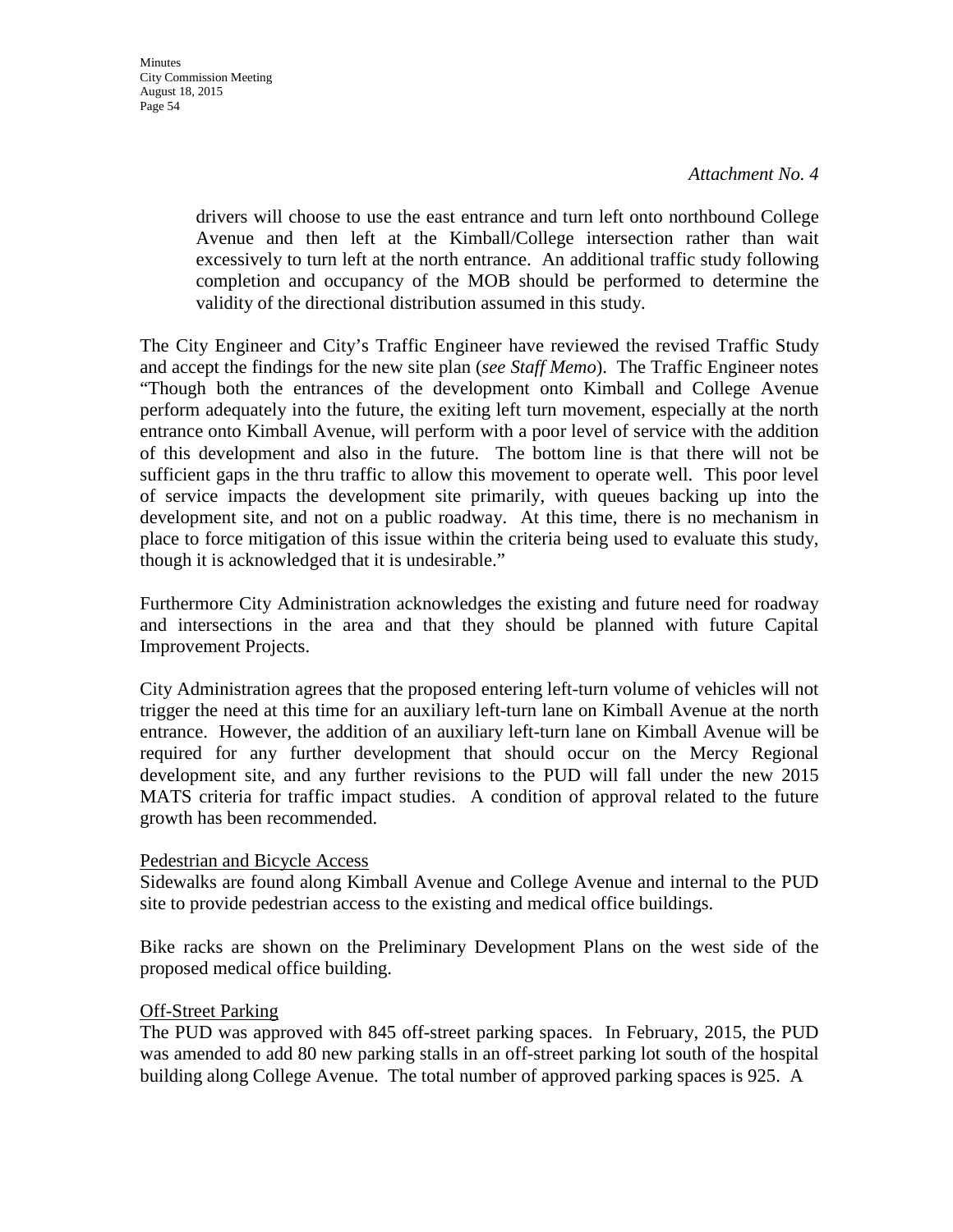*Attachment No. 4* 

note on the PUD site plan states that the PUD site has an existing agreement with Kansas State University to share 250 parking stalls in the football stadium parking lot to the east of the PUD site during non-game days. These parking spaces are not included in the site parking calculation.

Specifically for the Medical Office Building, 298 parking stalls were to be created with the proposed medical office building. The applicant used an off-street parking ratio of 4.5 spaces per 1,000 square feet of office building. According to the application documents, remaining spaces would be shared in the existing off-street parking lot.

Using the same parking ratio for the revised building, a total of 177 spaces would be required. The Final Development Plan shows that 184 spaces will be provided on the site. The total number of parking spaces the hospital campus will be 810 spaces, not counting the 250 spaces is the KSU football stadium parking lot. Adequate parking should be available to the entire hospital campus.

**5. OPEN SPACE AND COMMON AREA:** Open space on the site is limited to manicured grass lawn areas around the buildings, along the roadways and in the parking lot islands. There are outdoor opens areas adjacent to the existing and proposed buildings for patients, visitors and staff, but the space is generally limited.

**6. CHARACTER OF THE NEIGHBORHOOD:** The proposed PUD Amendment will be a gain to the health safety and general welfare. The revised building and site plans appear to reduce the impact on adjacent property owners and the general public. The proposed PUD Amendment is not special benefit to the applicant.

## **MATTERS TO BE CONSIDERED WHEN REZONING**

**1. EXISTING USE:** Existing Mercy Regional Hospital with air ambulance helicopter landing pad and off-street parking lots, existing Manhattan Surgical Center and off-street parking lots and a vacant lot that was the former location of the St. Joseph Retirement Center and Nursing Home.

**2. PHYSICAL AND ENVIRONMENTAL CHARACTERISTICS:** The PUD site gradually slopes from the west to the east. The majority of stormwater runoff is directed to the northeast corner of the site to an existing retention/detention pond. The site is bounded by Kimball Avenue to the north and College Avenue to the east and singlefamily homes to the west and south. Both streets are four-lane minor arterial roadways.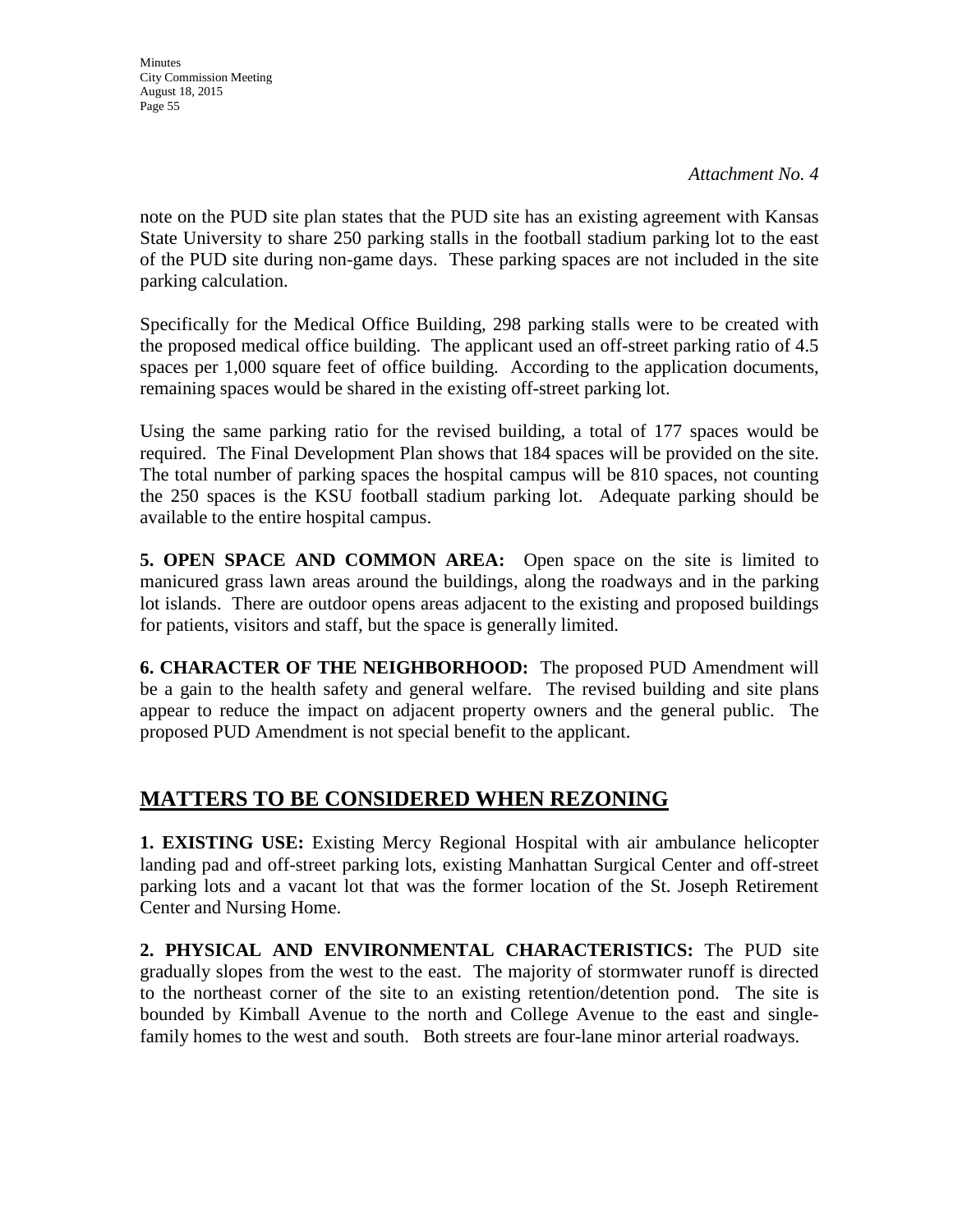### **3. SURROUNDING LAND USE AND ZONING:**

**NORTH:** Kimball Avenue, a four-lane, minor arterial street, multiple-family apartment complexes, Peace Lutheran Church and single-family homes; Manhattan Apartments (Woodway Apartments) Residential PUD, University Commons Residential PUD and R, Single-Family Residential District.

**SOUTH:** Single-Family Homes and vacant lot owned by Mercy Regional Health Center; R, Single-Family Residential District and Commercial PUD.

**EAST:** College Avenue, a four-lane minor arterial roadway and the Kansas State Sports Complex; R-1, Single-Family Residential District, R District and U, University District.

**WEST:** Single-Family Homes; R District

### **4. GENERAL NEIGHBORHOOD CHARACTER:** See above under **6, CHARACTER OF THE NEIGHBORHOOD.**

**5. SUITABILITY OF SITE FOR USES UNDER CURRENT ZONING:** The PUD was approved in October, 2014 to include the existing hospital and in/out-patient surgical center and a new Medical Office Building. The proposed PUD Amendment maintains the building design of the Medical Office Building, but decreases the building floor area by approximately over 40%. The site is suitable under its current PUD.

**6. COMPATIBILITY OF PROPOSED DISTRICT WITH NEARBY PROPERTIES AND EXTENT TO WHICH IT MAY HAVE DETRIMENTAL AFFECTS:** The area to the south and west is zoned R, Single-Family Residential District and consists of singlefamily homes, most of which are rental units. The hospital was originally built as the Saint Mary's Hospital in 1958. In 1996, the Mercy Regional Health Center was established. A Conditional Use was approved in 2000 to allow for an expansion that generally created today's building footprint. The Manhattan Surgical Center was approved through a Conditional Use by the Board of Zoning Appeals in 1999 to construct the building. Until recently, the generally area where the new medical office building will be located was the former St. Joseph Retirement Center and Nursing Home. The building had been vacant for a number of years. It is apparent that the existing medical uses of the PUD site have not adversely impacted adjacent properties, particularly the residential properties to the south and west.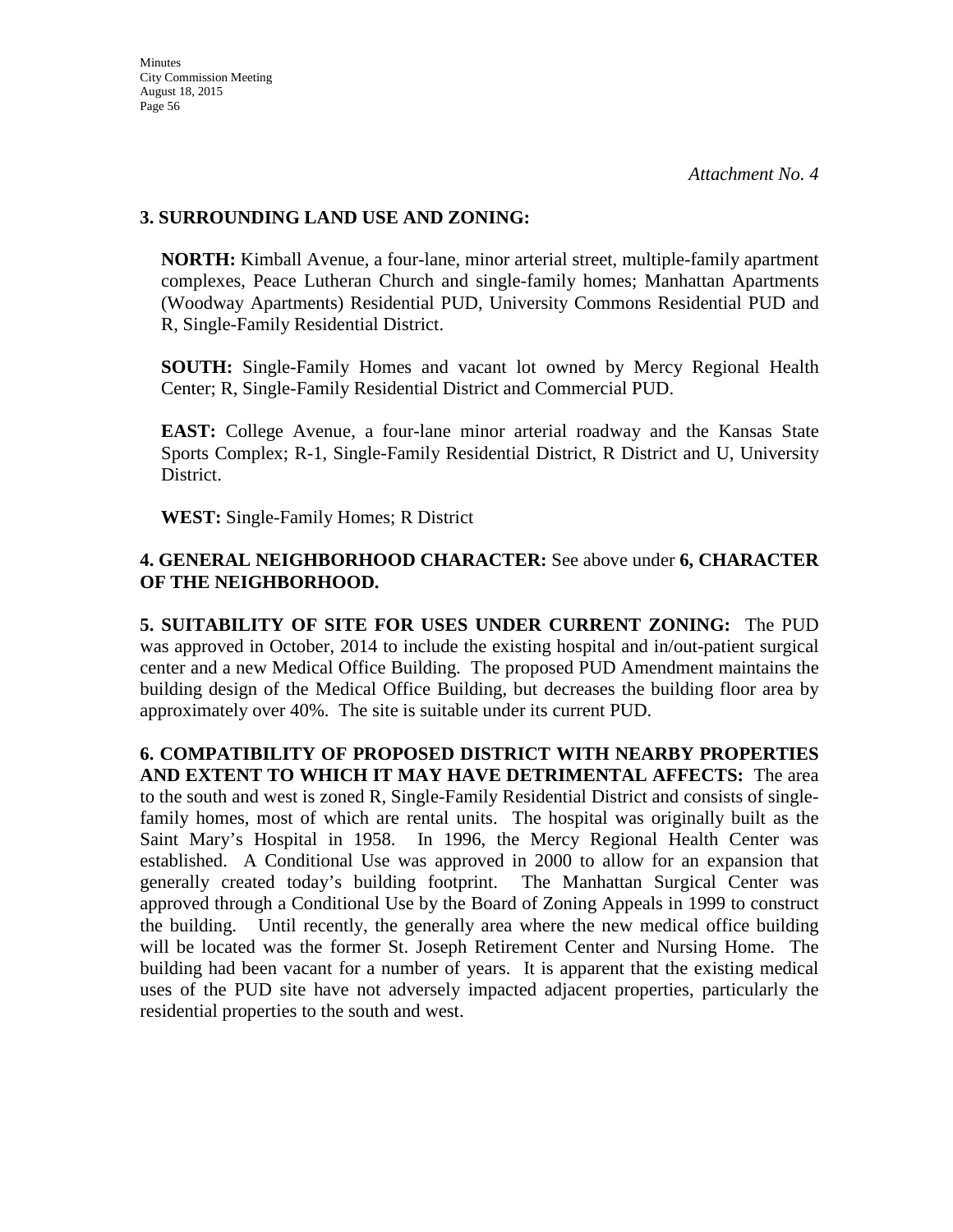*Attachment No. 4* 

The proposed rezoning to PUD and the Preliminary Development Plan to construct a medical office building will increase the amount of noise, light and traffic to the area, compared to the existing vacant land. The proposed building has been reduced to a twostory tall building (34 feet tall at the roof line). The building is setback approximately 25 feet from the Kimball Avenue property line and 107 feet from the west property line. The distance between the building and the adjacent residential properties to the west should be adequate to mitigate any issue with the building height.

The original Preliminary Development Plans for the site showed the off-street parking lot approximately 12 feet from the west property abutting homes. Because of the proximity of the parking lot to the homes, The PUD was approved with a condition of approval that required a sight obscuring screening fence to reduce the adverse impacts from the new Medical Office Building onto the neighboring homes. The Final Development Plan shows the parking lot associated with the Medical Office Building to be reduced in size and subsequently moved to the east. The new location is roughly 103 feet from the west property line. The revised site shown on the Final Development Plan adequately mitigates any adverse impacts created by the approved Preliminary Development Plan.

The new site lighting plans shows light poles to illuminate the off-street parking lot. These lights are required to be fully shielded to cutoff the light at least the property line.

As part of the process to request a rezoning, the applicant held a neighborhood meeting on July 18, 2015. According to the meeting minutes, 2 adjacent property owners were present, along with the applicant and support staff. The meeting summary stated that all comments made at the meeting were supportive of the proposed Medical Office Building (*see attached meeting summary*).

As previously stated, the existing and proposed uses should not adversely impact the surrounding neighbors. It appears that the applicant have taken appropriate measures to address any negatively impacts the neighborhood. The site is generally compatible with nearby properties.

**7. CONFORMANCE WITH COMPREHENSIVE PLAN:** The rezoning site is shown on the Northwest Future Land Use Map as a Public/Semi-Public designation. The list of primary uses for this designation is: schools, government offices, community centers, fire stations, airport, libraries, hospitals, cemeteries, churches and other places of workshop. The proposed rezoning to PUD, Commercial Planned Unit Development meets the intent of the Comprehensive Plan. The existing and proposed uses are hospitals or uses that are customarily found at a hospital or on a campus-like hospital setting.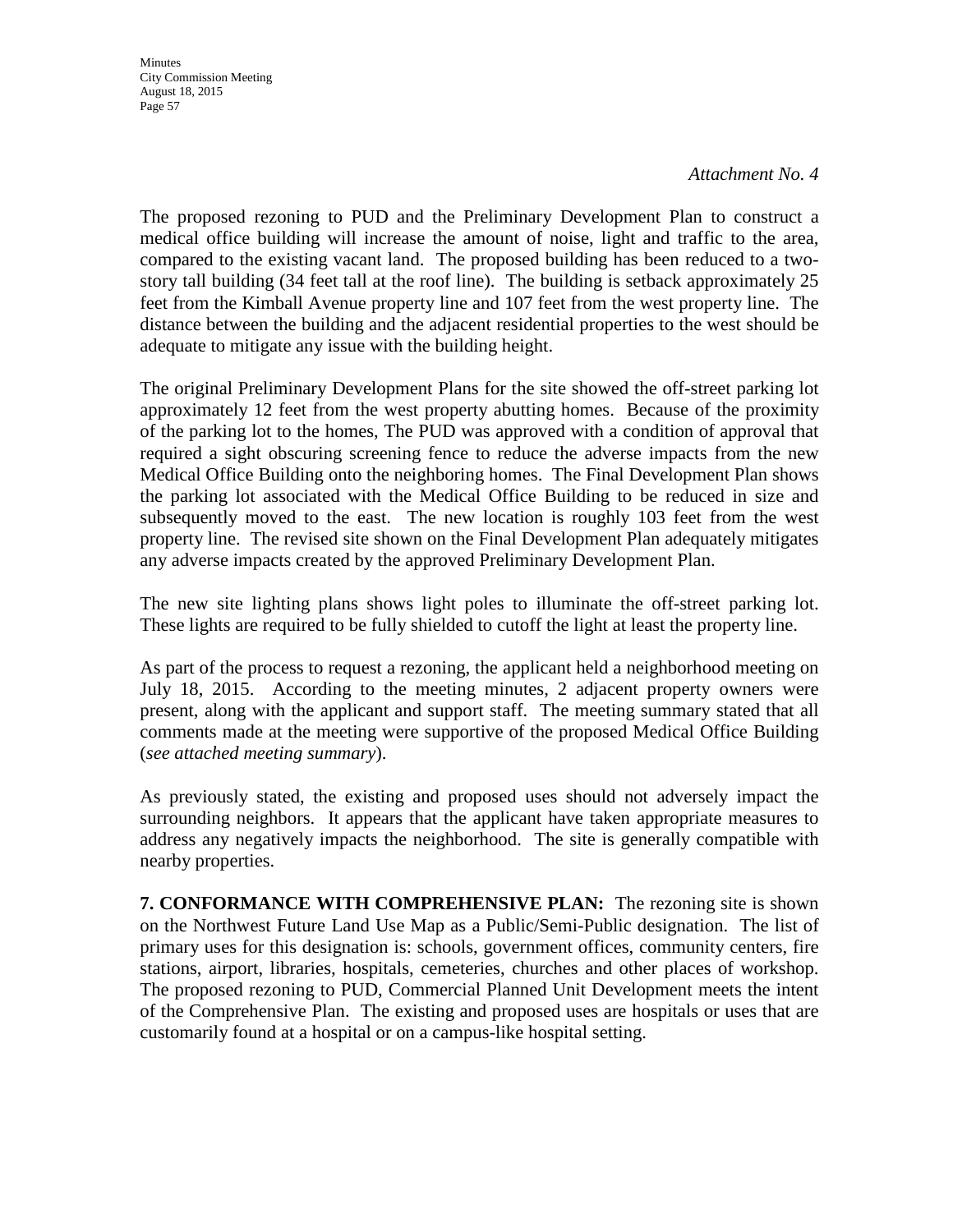*Attachment No. 4* 

## **8. ZONING HISTORY AND LENGTH OF TIME VACANT AS ZONED:** July 18, 1961 Annexed into the City (Ordinance No. 2216) and zoned "A-A," Single-Family Residential District. 1970 - 1986 Rezoned to R, Single-Family Residential District

- 
- 1987 Present Rezoned to R-1, Single-Family Residential District
- 1999 Board of Zoning Appeals approves the Conditional Use to allow for the construction of the Manhattan Surgical Center.
- May, 2000 Board of Zoning Appeals approves the Conditional Use to allow for the expansion of Mercy Regional Hospital buildings.
- 2007 Board of Zoning Appeals approves the Conditional Use to allow for the expansion of the Manhattan Surgical Center.
- July, 2009 Board of Zoning Appeals approves the Conditional Use to allow for the expansion of Manhattan Surgical Center.
- 2012 Former St. Joseph Retirement Center and Nursing Home was demolished.
- September 15, 2014 Manhattan Urban Area Planning Board conducts public hearing and recommends approval (7-0) of the rezoning of Mercy Regional Health Center from R-1, Single-Family Residential District, to PUD, Commercial Planned Unit District, based on the findings in the Staff Report with the twelve (12) conditions of approval recommended by City Administration.
- October 7, 2014 City Commission approves first reading of an ordinance rezoning Mercy Regional Health Center from R-1, Single-Family Residential District, to PUD, Commercial Planned Unit District.
- October 21, 2014 City Commission approves Ordinance No. 7097 rezoning Mercy Regional Health Center from R-1, Single-Family Residential District, to PUD, Commercial Planned Unit District.
- January 5, 2015 Manhattan Urban Area Planning Board conducts public hearing and recommends approval (6-0) of the proposed rezoning of the vacant tract northwest of Vaughn Drive and College Avenue from College Avenue Medical Center PUD, to Mercy Regional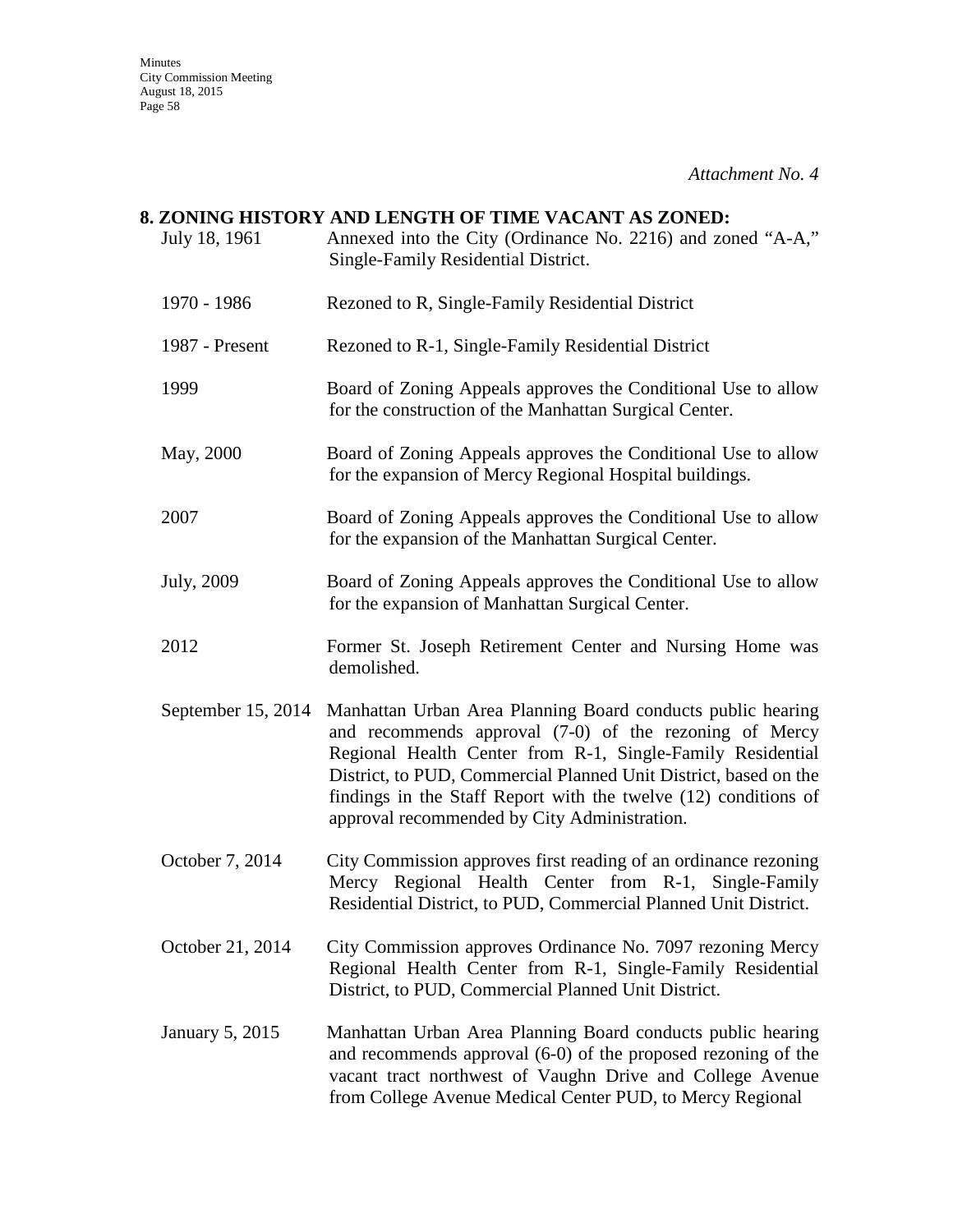*Attachment No. 4* 

Health Center PUD; and, to amend Ordinance No. 7097 and the Preliminary Development Plan of Mercy Regional Health Center PUD.

- January 20, 2015 City Commission approves first reading of an rezoning the vacant tract, generally located northwest of the intersection of College Avenue and Vaughn Drive from College Avenue Medical Center PUD, to Mercy Regional Health Center PUD; and, amending Ordinance No. 7097 and the Preliminary Development Plan of the Mercy Regional Health Center PUD.
- February 3, 2015 City Commission approves Ordinance No. 7124 rezoning the vacant 0.95 acre tract of land, generally located northwest of the intersection of College Avenue and Vaughn Drive, from College Avenue Medical Center PUD to Mercy Regional Health Center PUD; and, amending Ordinance No. 7097 and the Preliminary Development Plan of the Mercy Regional Health Center PUD, based on the findings in the Staff Report, subject to the five (5) conditions of approval recommended by the Planning Board.
- April 6, 2015 Manhattan Urban Area Planning Board approves the Final Development Plan and the Final Plat of Mercy Regional Health Center, a Commercial Planned Unit Development**,** based on conformance with the Manhattan Urban Area Subdivision Regulations.
- April 21, 2015 City Commission accepts easements and rights-of-way as shown on the Final Plat of the Mercy Regional Health Center, a Commercial Planned Unit Development.

**9. CONSISTENCY WITH INTENT AND PURPOSE OF THE ZONING ORDINANCE:** The intent and purpose of the Zoning Regulations is to protect the public health, safety, and general welfare; regulate the use of land and buildings within zoning districts to assure compatibility; and to protect property values.

The PUD Regulations are intended to provide a maximum choice of living environments by allowing a variety of housing and building types; a more efficient land use than is generally achieved through conventional development; a development pattern that is in harmony with land use density, transportation facilities and community facilities; and a development plan which addresses specific needs and unique conditions of the site which may require changes in bulk regulations or layout. The proposed PUD is consistent with the intent and purposes of the Zoning Regulations, and the intent of the PUD Regulations, subject to the conditions of approval.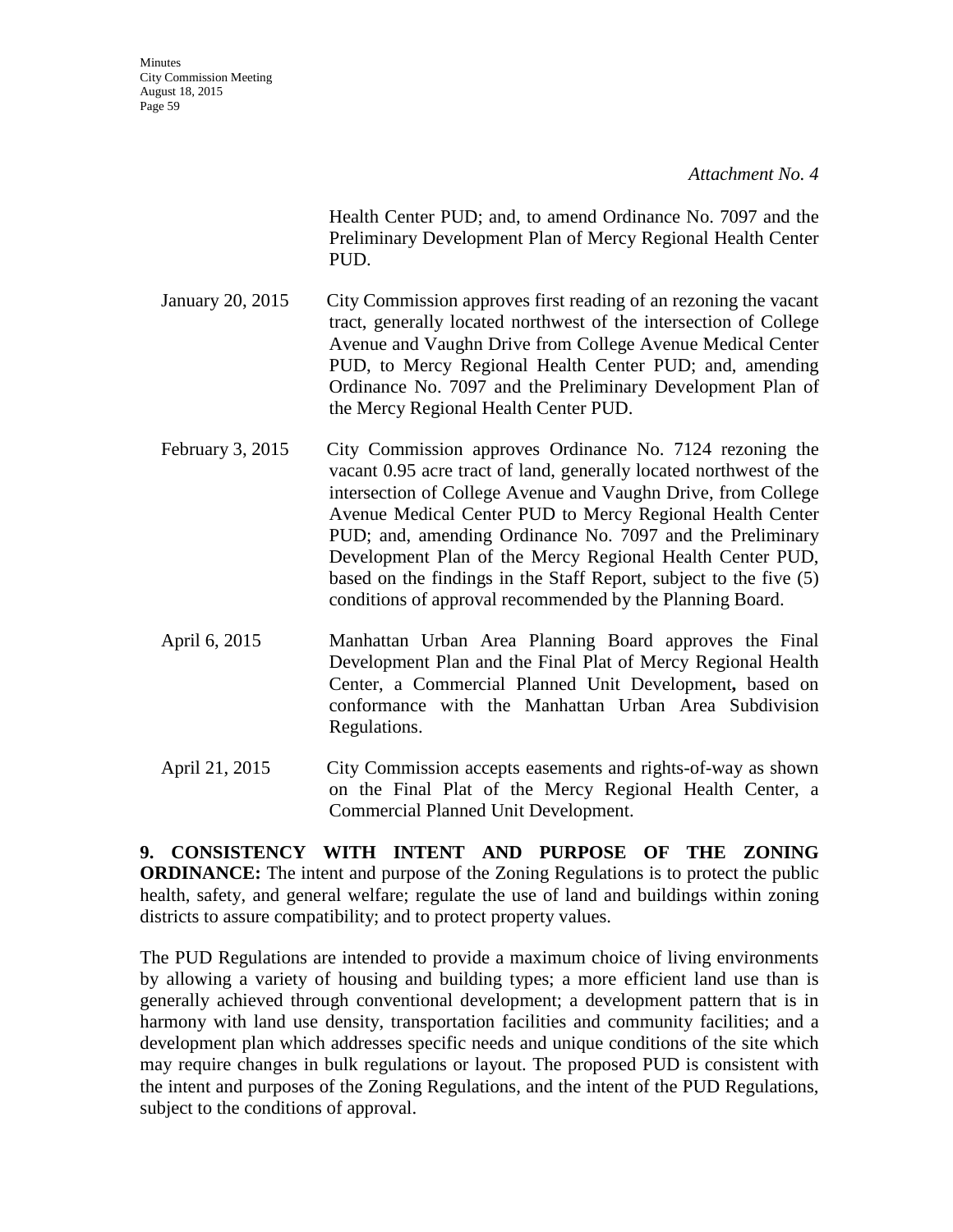Subject to the conditions of approval, the proposed amendment is consistent with the Zoning Regulations.

**10. RELATIVE GAIN TO THE PUBLIC HEALTH, SAFETY AND WELFARE THAT DENIAL OF THE REQUEST WOULD ACCOMPLISH, COMPARED WITH THE HARDSHIP IMPOSED UPON THE APPLICANT:** There appears to be no gain to the public that denial would accomplish. Public utilities and facilities can be extended to adequately serve the subdivision, and most importantly, fire and emergency service protection. Denial of the request may be a hardship to the owner.

**11. ADEQUACY OF PUBLIC FACILITIES AND SERVICES:** Adequate public water, sanitary sewer, streets and pedestrian sidewalks are currently available to serve the development.

## **12. OTHER APPLICABLE FACTORS:** None.

**13. STAFF COMMENTS:** City Administration recommends approval of the proposed Amendment to 7097 and 7124 and the approved Preliminary Development Plan of Lot 2, Mercy Regional Health Center PUD, to be known as the Final Development Plan of Lot 2, Via Christi Health Center, subject to the following conditions:

- 1. Signs shall be provided as proposed in the application documents, and shall allow for exempt signage described in Article VI, Section 6-102  $(A)(2)(a),(b),(c),(e),(g),(h),(i),(j),(k),(l),(m))$ , of the Manhattan Zoning Regulations of the Manhattan Zoning Regulations.
- 2. Any future amendments to the Via Christi Health Center PUD shall evaluate the need for an auxiliary left-turn lane on Kimball Avenue under the most recent MATS criteria for traffic impact studies.

## **ALTERNATIVES:**

- 1. Recommend approval of the proposed amendment of Ordinance No. 7097 and 7124 and the approved Preliminary Development Plan of Lot 2, Mercy Regional Health Center PUD, to be known as the Final Development Plan of Lot 2, Via Christi Health Center stating the basis for such recommendation.
- 2. Recommend denial of the proposed amendment of Ordinance No7097 and 7124 and the approved Preliminary Development Plan of Lot 2, Mercy Regional Health Center PUD, to be known as the Final Development Plan of Lot 2, Via Christi Health Center, stating the specific reasons for denial.
- 3. Table the proposed Amendment to a specific date, for specifically stated reasons.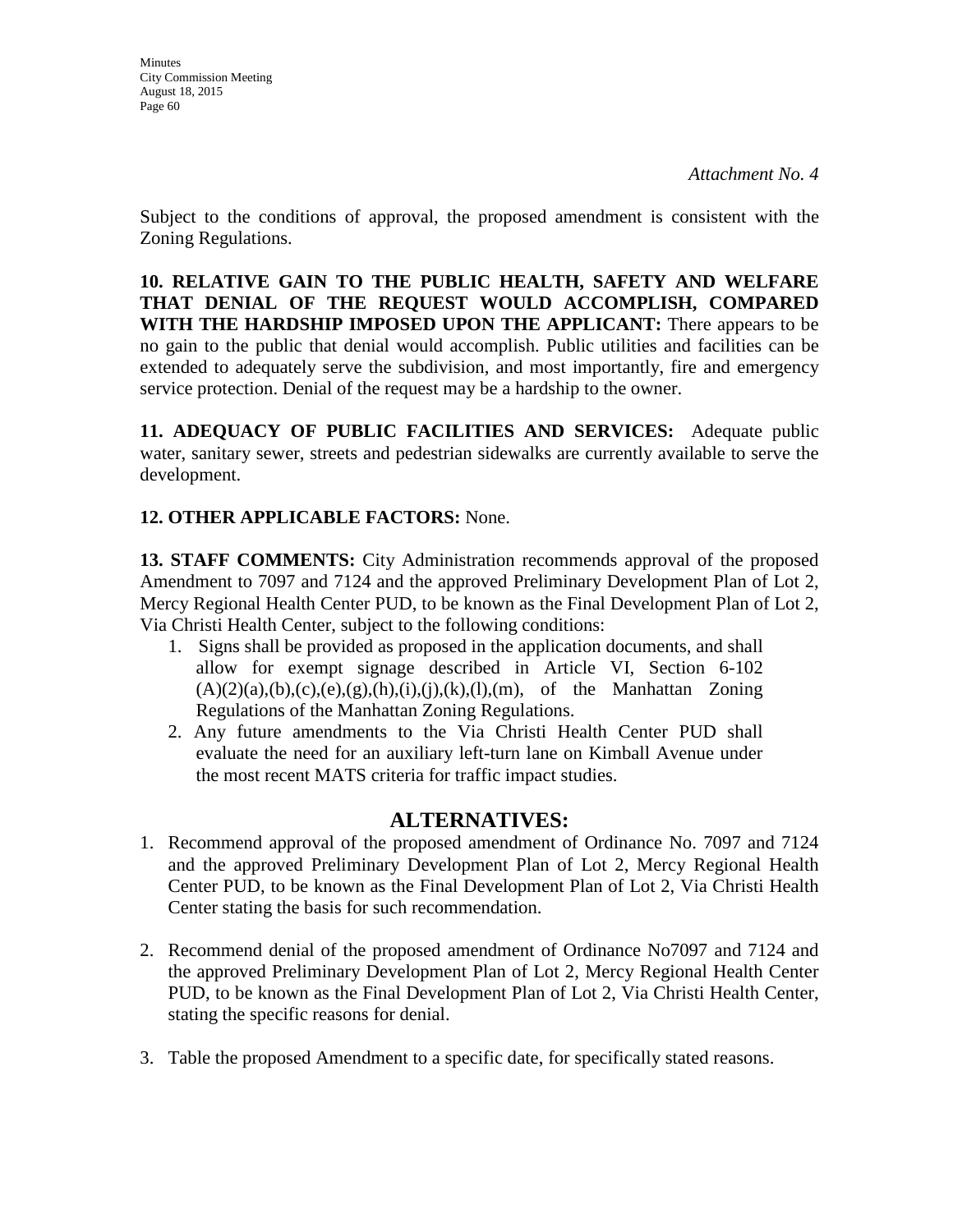*Attachment No. 4* 

## **POSSIBLE MOTION:**

The Manhattan Urban Area Planning Board recommends approval of the proposed amendment of Ordinance No. 7097 and 7124 and the approved Preliminary Development Plan of Lot 2, Mercy Regional Health Center PUD, to be known as the Final Development Plan of Lot 2, Via Christi Health Center, based on the findings in the Staff Report, subject to the 2 conditions of approval recommended by City Administration.

**PREPARED BY:** Chad Bunger, AICP, CFM, Senior Planner

**DATE:** July 13, 2015

15015}SR}MercyHealthCenterPUD}PUDAmendment\_FinalPlat.docx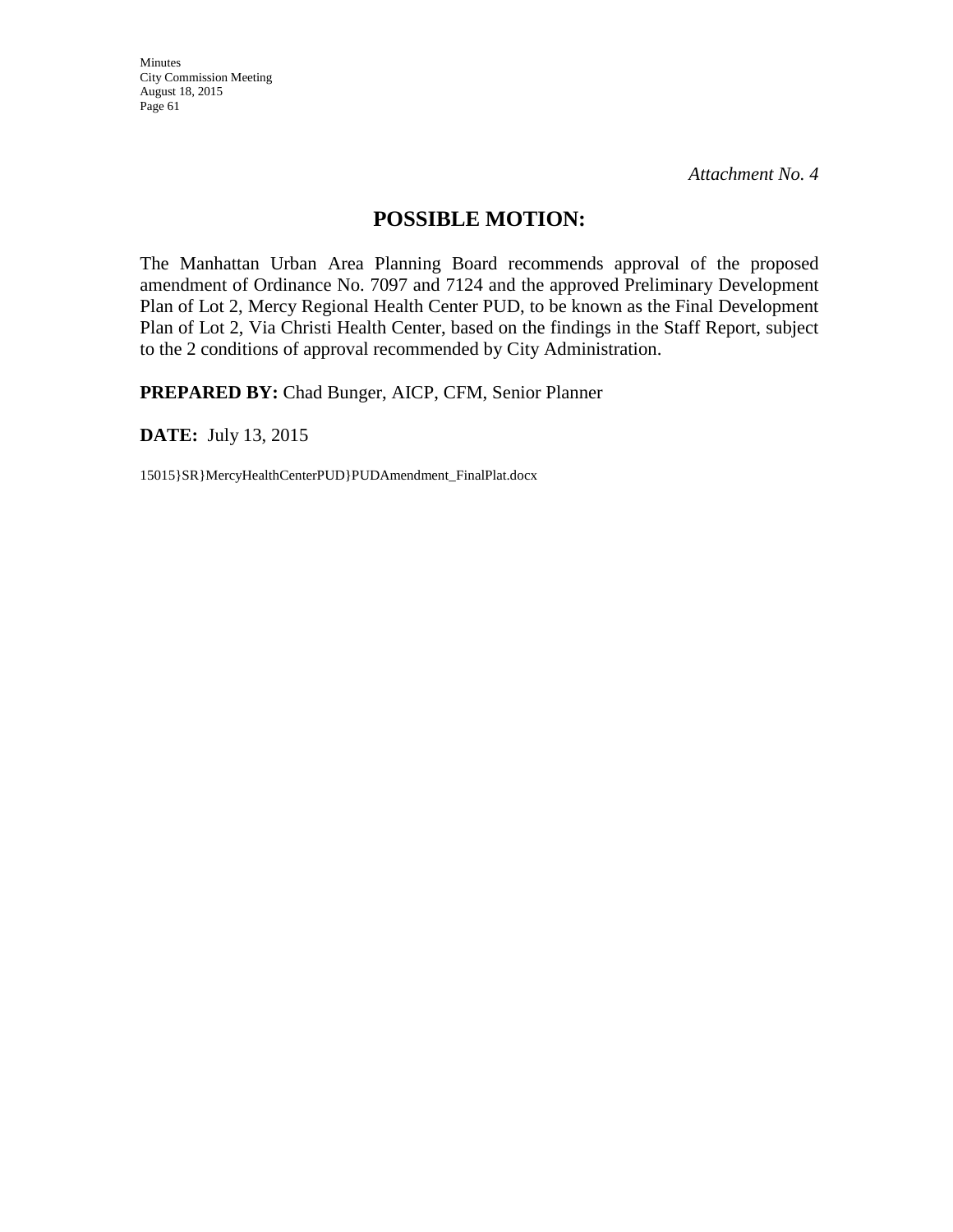### **STAFF REPORT**

**AN AMENDMENT OF ORDINANCE NO. 6693 AND 7049 AND A PORTION OF THE APPROVED FINAL DEVELOPMENT PLAN OF STONE POINTE TOWNHOMES, RESIDENTIAL PUD. A CONCURRENT FINAL PLAT IS ALSO PROPOSED (SEE SEPARATE STAFF MEMORANDUM REGARDING THE FINAL PLAT).**

**The amendment is necessary because the approved 24-townhome dwelling units on Lot 2, Birchwood Villas Addition will be replaced with three (3) multiple-family residential buildings consisting of 42-dwelling units. The amendment is a substantial modification of the approved PUD.**

# **BACKGROUND**

**APPLICANTS:** The applicants are:

• Stone Crest Land Co. LLC – Tim Schultz

**OWNER:** The owner is Stone Crest Land Co. LLC – Tim Schultz.

### **ADDRESSES:**

- Stone Crest land Co. LLC, 1213 Hylton Heights Rd., Manhattan, KS 66502
- Excel Development Group, 8551 Lexington Avenue, Lincoln, NE 68505

**LEGAL DESCRIPTION:** Lot 2, Birchwood Villas Addition and all of Tract E, Stone Pointe Townhomes, Unit Three, Residential Planned Unit Development Additions in the City of Manhattan, Riley County, Kansas.

**LOCATION:** The amendment site is generally east of N. Scenic Drive, and southeast of the intersection of Stone Crest Drive and Stone Crest Court.

**AREA:** The area of proposed Lot 1, Willow Ridge Apartments is to be 4.47 acres (194,713.2 square feet).

**DATE OF NEIGHBORHOOD MEETING:** Tuesday, June 16, 2015.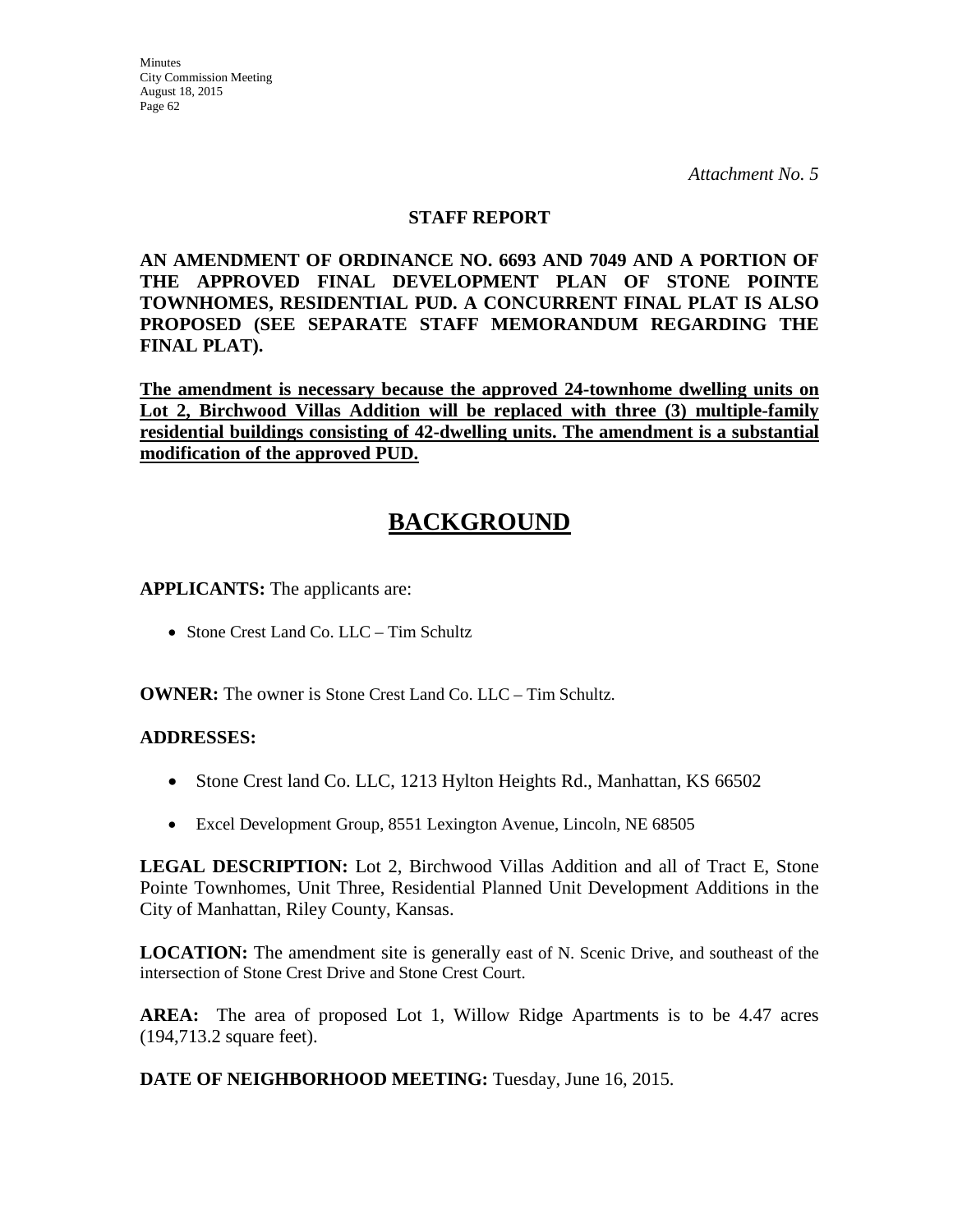### **DATE OF PUBLIC NOTICE PUBLICATION:** Monday, July 13, 2015.

### **DATE OF PUBLIC HEARING: PLANNING BOARD:** Monday, August 3, 2015. **CITY COMMISSION:** Tuesday, August 11, 2015.

## **EXISTING PUD**

### **Stone Pointe Townhomes PUD Original Ordinance**

Ordinance No. 6693 was approved by the City Commission on April 15, 2008, which created Stone Pointe Townhomes Residential Planned Unit Development. The project history is described below.

#### **Conditions of Approval**

The conditions of approval set out in Ordinance No. 6693 include:

- 1. Permitted uses shall include ninety six (96) residential townhome units.
- 2. Landscaping and irrigation shall be provided pursuant to a Landscaping Performance Agreement between the City and the owner, which shall be entered into prior to issuance of a building permit.
- 3. Two ground entry signs and exempt signage described in Article VI, Section 6-104  $(A)(1),(2),(4),(5),(7)$  and  $(8)$ ; and Section 6-104  $(B)(1)$ and (2), of the Manhattan Zoning Regulations shall be permitted. *See Article VI, Section 6 -102 (A)(2) under the amended sign regulations for exempt signage.*
- 4. All landscaping and irrigation shall be maintained in good condition.
- 5. No parking shall be allowed along the entire length of the east side of the Stone Crest Way right-of-way driving lane and shall be appropriately signed as No Parking.

### **Current Zoning**

The current zoning of Stone Pointe Townhomes is PUD, Residential Planned Unit Development District with AO, Airport Overlay District.

The Final Development Plan of the entire Stone Pointe Townhomes PUD was approved June 2, 2008. A total of 96-townhome units were approved with the Final Development Plan.

None of the 24 townhomes on existing Lot 2, Birchwood Villas Addition have been built.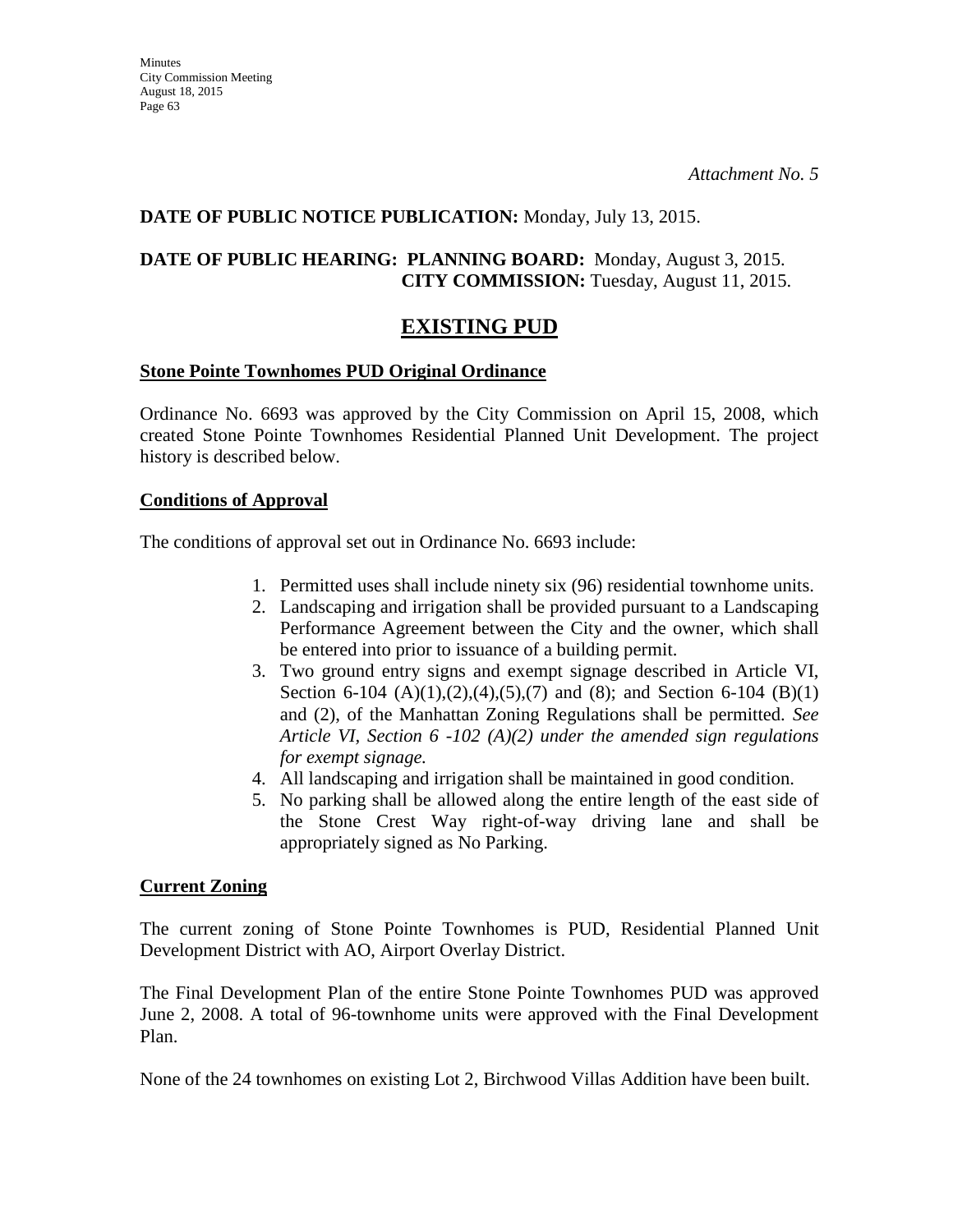## **PROPOSED AMENDMENT**

The proposed amendment will be known as Willow Ridge Apartments, Residential Planned Unit Development. The proposed amendment will delete 24 future approved townhomes on Lots 12A-16D from the approved PUD and replace the townhomes with three (3) multiple-family residential apartment buildings. Other changes include off-street parking, signage, lighting, landscaping, and other improvements. All of Lot 2, Birchwood Villas Addition and Tract E, Stone Pointe Townhomes, Unit Three are included in the amendment site. The proposed changes are in the form of a Final Development Plan. A Final Plat of the amended PUD is also proposed (*See separate staff memorandum*).

The proposed apartments are affordable rental housing. Application documents indicate, "Tenants will be required to meet either the Low Income Housing Tax Credit or HOME program income levels. Area Median Income at 60 percent or below will be required to qualify for housing." The Manhattan Area Housing Partnership Inc., the state certified non-profit CHDO (Community Housing Development Organization) will manage the apartment complex. (*For more details see the written application documents*.)

### **Proposed Buildings, Structures, and Phasing**

Proposed Lot 1: The proposed structures include three, 3-story apartment buildings:

The first 16-dwelling unit apartment building has four 1-bedroom dwelling units, six 2 bedroom dwelling units and six 3-bedroom dwelling units. The second building is a 12 dwelling unit apartment building with six 2-bedroom and six 3-bedroom units. The third building is a 14-unit apartment building with six 2-bedroom, six 3-bedroom and two 4 bedroom dwelling units, and 1 maintenance shop area affiliated with the apartment grounds.

All three (3) buildings are sited towards an interior parking lot located at the end of the cul-de-sac along Stone Crest Court. Exterior materials include brick veneer, stone accents, textured fiber-cement siding, decorative cedar wall features, and asphalt roof shingles. (*See sheets A5.1 and A5.2 for elevations*)

Other structures include a six (6) foot tall trash enclosure constructed with brick veneer walls and metal gates to match the apartment buildings, proposed to be located on the north side of the parking lot. Playground space is noted as mulch ground cover with wood playground equipment. A bike rack is adjacent to the 16-unit apartment building.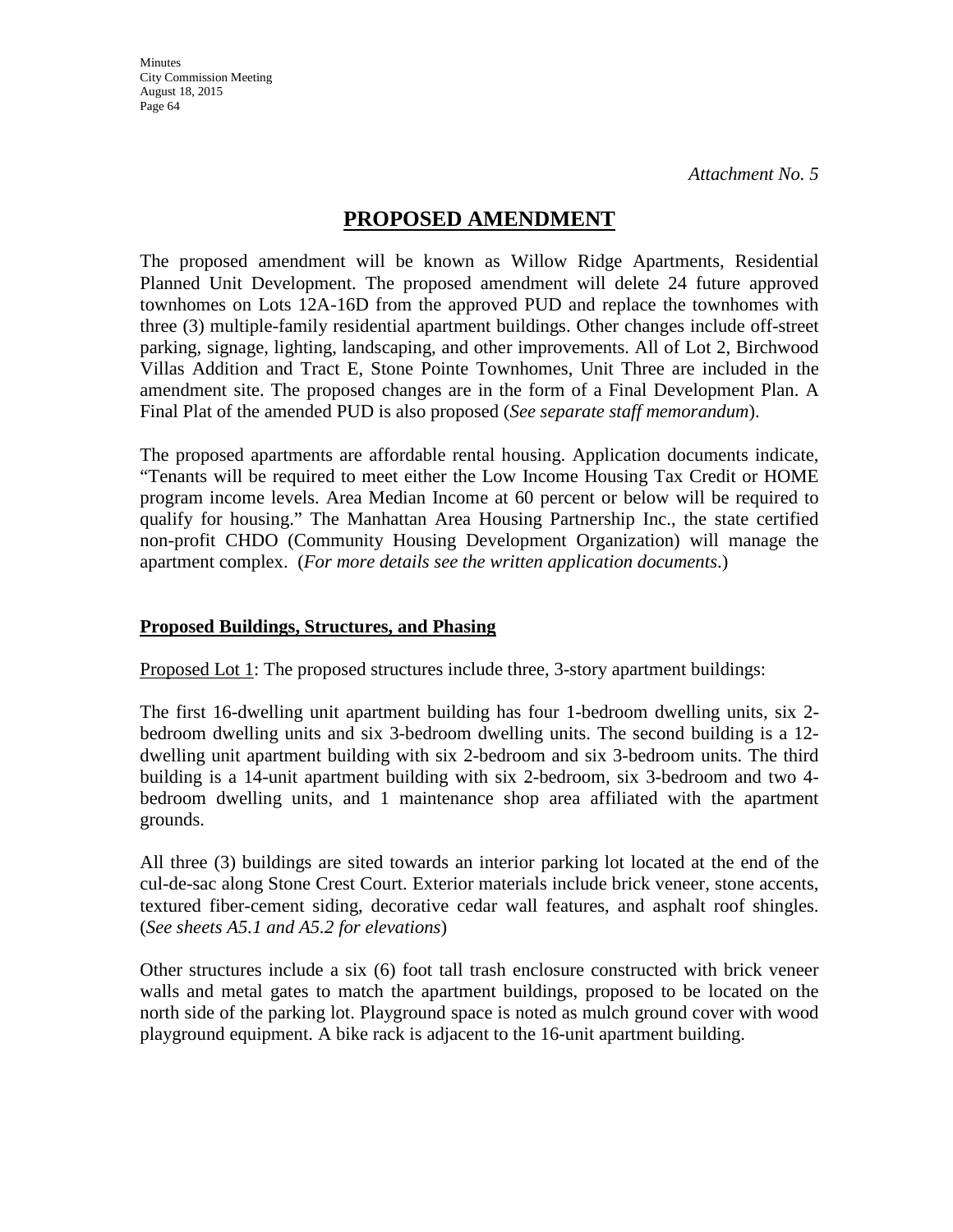*Attachment No. 5* 

### **Phasing**

Overall construction is scheduled to begin in September 2015. The 16-unit apartment building will be constructed first with anticipated lease-up in May of 2016. The 12-unit building will be constructed next and is scheduled to be completed in May of 2016. The 14-unit building with maintenance shop will be constructed last, scheduled for completion in June of 2016. Drives, sidewalks and parking will be complete by April, 2016, prior to the start of leasing. The playground area and equipment is scheduled to be completed with the first 16-unit apartment building in May of 2016.

**PROPOSED SIGN:** One ground sign is proposed at the off-street parking lot's entrance at the end of Stone Crest Court. The sign is constructed of cast stone supported by stone and brick piers four feet and four inches (4'- 4") tall. The sign face consists of cast stone on which the name of the apartments "Willow Ridge Apartments" will be routed and painted.

**PROPOSED LIGHTING:** Full cut-off parking lot light poles are 20-feet in height. Building lights are also full-cut off to shield light from spilling onto adjacent properties and the public street.

# **MATTERS TO BE CONSIDERED WHEN AMENDING A PLANNED UNIT DEVELOPMENT**

**1. WHETHER THE PROPOSED AMENDMENT IS CONSISTENT WITH THE INTENT AND PURPOSE OF THE APPROVED PUD, AND WILL PROMOTE THE EFFICIENT DEVELOPMENT AND PRESERVATION OF THE ENTIRE PUD:** The amendment is consistent with the intent and purpose of the original PUD. The intent of the approved PUD is a multiple-family townhome development. The amendment preserves its multi-family character. The application documents indicate the amendment is consistent with the intent and purpose of the approved PUD, which "is a mix of owner occupied and rental units in four-plex townhomes. The amendment continues to provide a choice of housing for those not wishing to purchase or rent a single family home. The three story buildings are similar in heights to the existing Scenic Point Apartments."

**2. WHETHER THE PROPOSED AMENDMENT IS MADE NECESSARY BECAUSE OF CHANGED OR CHANGING CONDITIONS IN OR AROUND THE PUD, AND THE NATURE OF SUCH CONDITIONS:** The amendment is necessary due to changing housing market conditions. The application documents indicate, "Existing sales have been very slow for the townhomes. The steep terrain on the proposed site will drive the cost of townhomes even higher, hurting sales even more. The amendment will allow us to keep the density needed on the site and stay clear of the steep slopes on the east side of the site."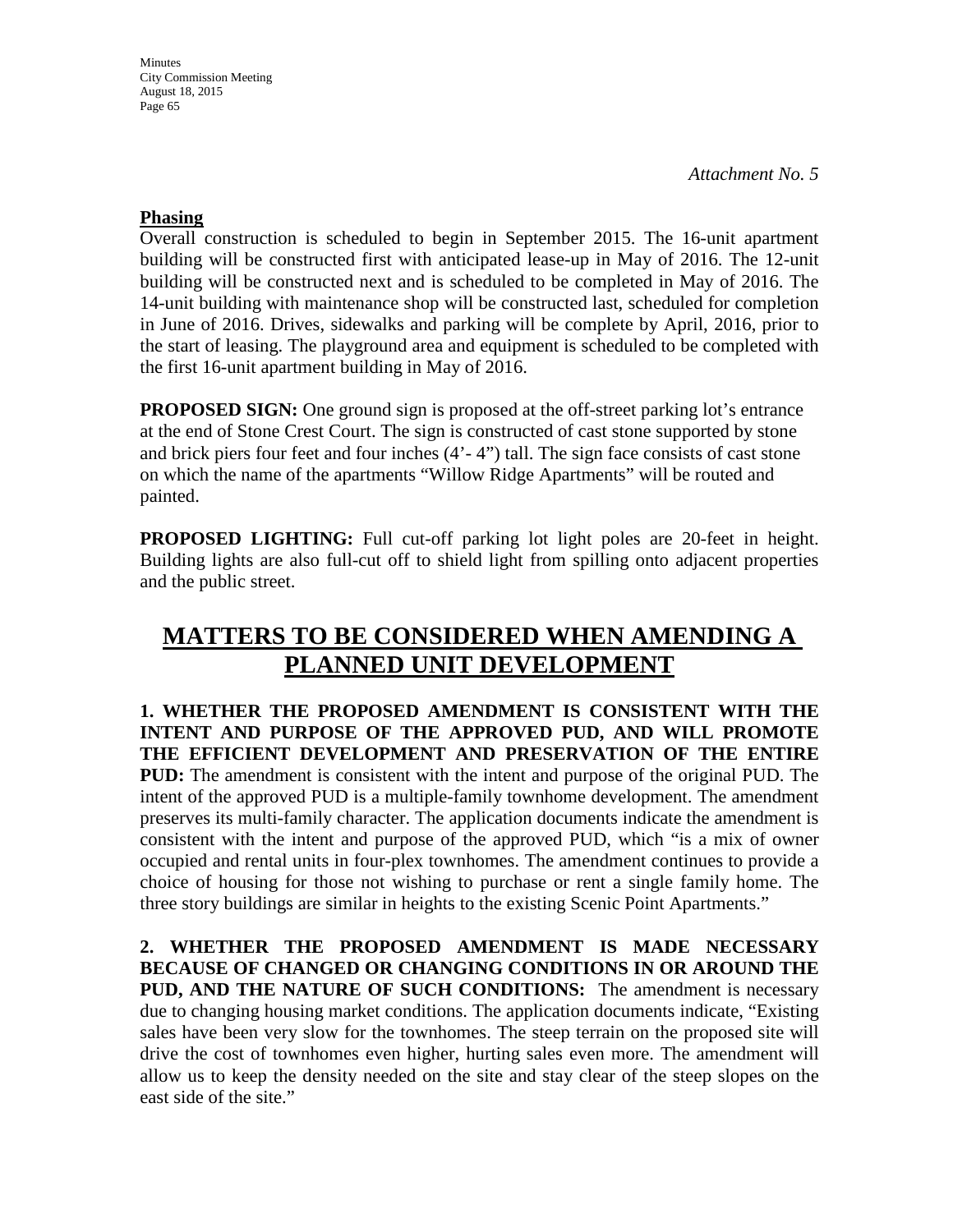**3. WHETHER THE PROPOSED AMENDMENT WILL RESULT IN A RELATIVE GAIN TO THE PUBLIC HEALTH, SAFETY, CONVENIENCE OR GENERAL WELFARE, AND IS NOT GRANTED SOLELY TO CONFER A SPECIAL BENEFIT UPON ANY PERSON:** The application documents indicate, "The City of Manhattan would benefit from increased affordable housing. The proposed project would integrate nicely into the housing that is already established in the area." No special benefit is conferred upon an individual. The amendment creates an opportunity for affordable housing to serve a market demand which benefits the public.

# **ADDITIONAL MATTERS TO BE CONSIDERED WHEN AMENDING A PLANNED UNIT DEVELOPMENT**

**1. LANDSCAPING:** Landscaping consists of shade, ornamental and evergreen trees, and irrigated turf around the building to be maintained by underground irrigation. Areas outside the lawn will remain native grass, generally the slopes on the northern and eastern side of Lot 1**.** 

**2. SCREENING:** Trash enclosures will be constructed of brick veneer walls and metal gates to match the proposed apartment buildings.

**3. DRAINAGE:** The site will drain to the east into an existing detention basin constructed as a part of Stone Pointe Townhomes. The applicant's consultant, Schwab Eaton, submitted a drainage summary (attached), dated June 18, 2015, based on a previous drainage study for the original Stone Point Townhomes concept. The amendment site will drain to an existing detention basin constructed as a part of Independence Place PUD. The consultant's analysis indicates an improvement to the impervious area resulting in lower excepted runoff rates. No additional drainage analysis is required by the City.

## **4. CIRCULATION:**

Public Access. Access to the site's off-street parking lot is off Stone Crest Court. Internal sidewalks connect the apartment entrances and parking lot to the public sidewalk on the east side of Stone Crest Court.

Traffic. The applicant's consultant, Schwab Eaton, submitted a letter dated June 17, 2015, which compares the original traffic report for the 24-townhome units to the proposed three (3) multi-family apartment buildings. The findings conclude the apartment buildings in the amendment site will generate four (4) additional trips over the number calculated with the original PUD. The City Engineer has reviewed and accepts the study, and concurs that the proposed change in traffic has an insignificant affect on the surrounding streets.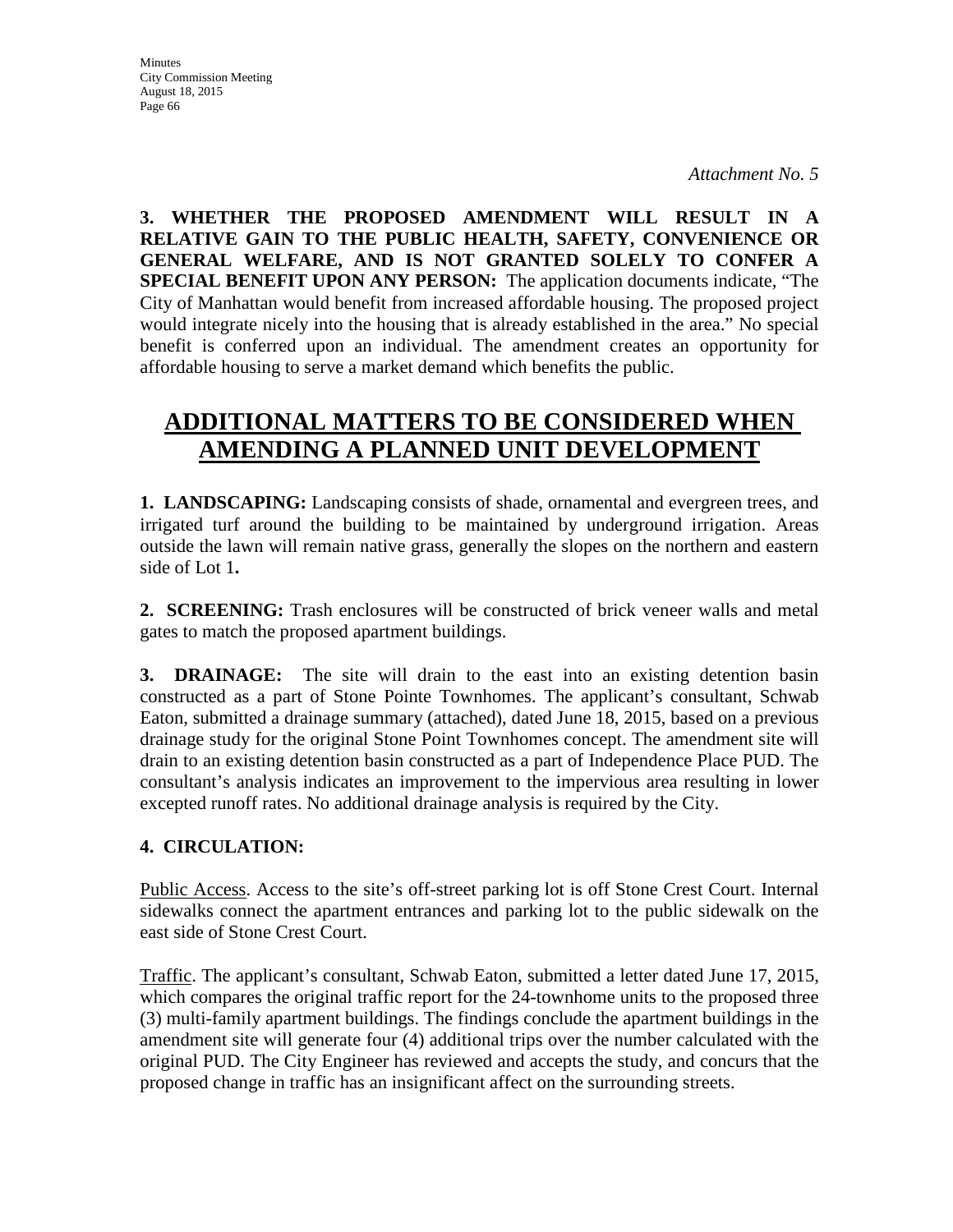**Minutes** City Commission Meeting August 18, 2015 Page 67

Off-Street Parking. Using the Manhattan Zoning Regulations parking ratios for 1 bedroom units (2 parking spaces per unit), 2-bedroom units (3 parking spaces per unit), 3 bedroom units (3.5 parking spaces per unit) and 4-bedroom units (4 parking spaces per unit), the 42-unit apartment building would be required to provide a minimum of 133 parking spaces. Eighty-six (86) off-street parking spaces are proposed.

The ratios for apartment units are generally oriented for occupancy of unrelated tenants. Residential PUDs and other apartment buildings approved by the Board of Zoning Appeals have used parking ratios based on bedroom count and dwelling-unit count rather than the Zoning Regulation's ratios. The proposed Willow Ridge Apartments has a combined bedroom count of 102-bedrooms. The proposed complex is family oriented, and requires occupancy approval as described above, and would be managed by the local CHDO. The demand for individual parking spaces may be less for occupancy than family oriented or market rate occupancy.

Based on 86-parking spaces, approximately 2-parking spaces will be provided per dwelling-unit with three (3) parking spaces allocated for full-time employees. According to the applicant, "Manhattan Area Housing Partnership (MAHP) will conduct day-to-day operations on site to include property management of all properties and social service programs the agency currently provides. Proposed employees will include 3 FTE. Potential hours of operation will be Tuesday-Friday 10-3pm and by appointment to meet the needs of residents." The proposed 86-parking spaces are reasonable to serve the proposed affordable housing market. The proposed number of parking spaces should also accommodate management personnel and tenants.

A bike rack is proposed off the parking lot and near the 16-unit apartment building.

**5. OPEN SPACE/LANDSCAPED AND COMMON AREA:** Proposed Lot 1 has 100,084 square feet of open/native seeded space and 39,450 square feet of landscaped space. Landscaping will be maintained by the owner.

**6. CHARACTER OF THE NEIGHBORHOOD:** The general neighborhood is characterized as a developing growth corridor of the City with single-family, two-family and multiple-family residential development to the north. Highland Meadows Additions are to the far northwest and include single-family, two-family, and multiple-family residential development. Birchwood Villa's affordable seniors' residential apartment is located to the west. Development occurring in the Lee Mill Heights and Miller Ranch areas to the southeast will continue to grow towards the PUD. The Miller Parkway street connection to N. Scenic Drive from Lee Mill Heights and Miller Ranch will accommodate future access to other parts of the City for development occurring in the Scenic Drive corridor.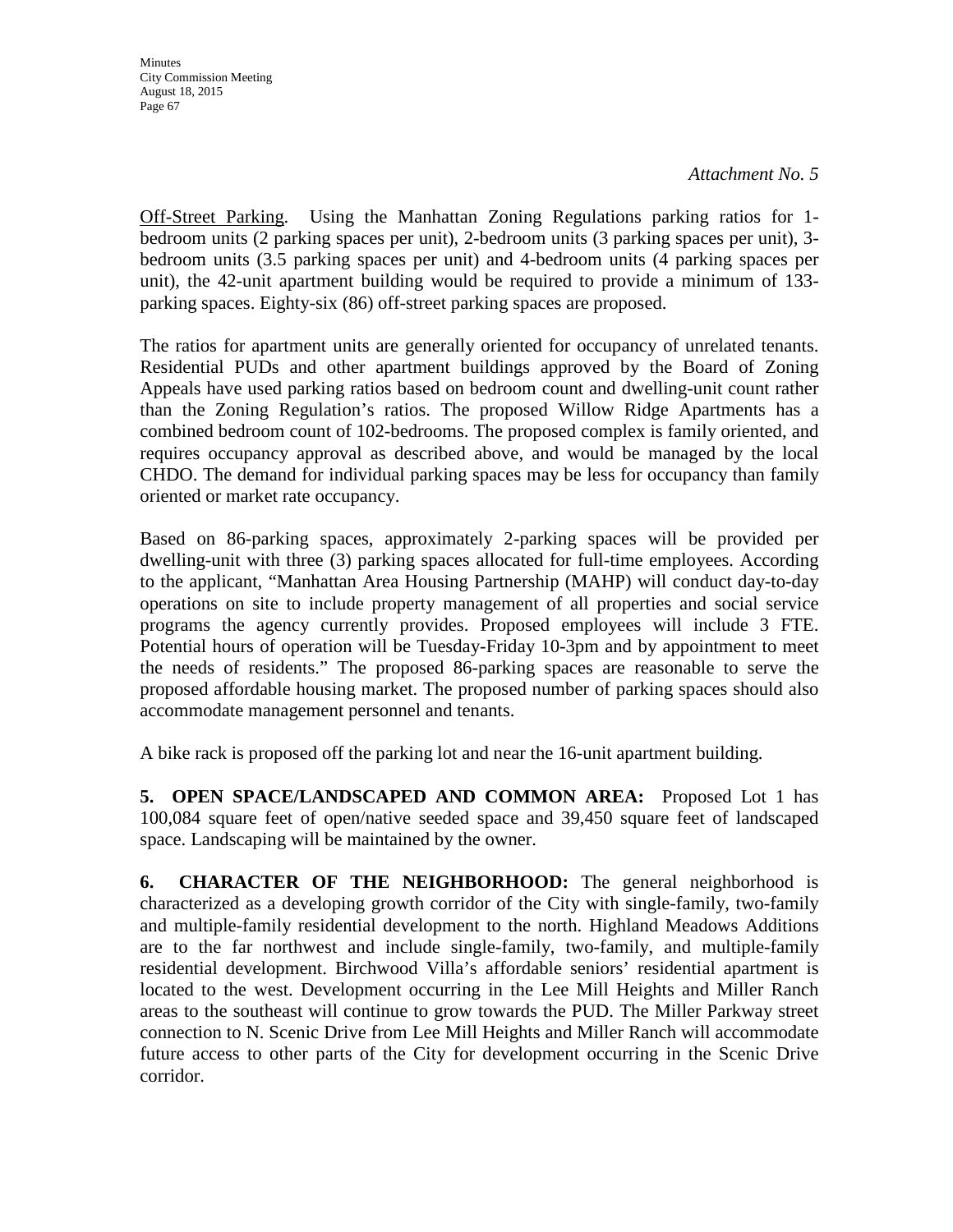## **MATTERS TO BE CONSIDERED WHEN REZONING**

**1. EXISTING USE:** The use of the amendment site is a vacant tract of land approved for 24 townhome dwelling units, a public street, and common area.

**2. PHYSICAL AND ENVIRONMENTAL CHARACTERISTICS:** The graded site slopes and drains to the northeast.

### **3. SURROUNDING LAND USE AND ZONING:**

**(a.) NORTH:** Stone Pointe townhomes and apartments; Residential PUD.

**(b.) SOUTH:** Future neighborhood shopping; C-2, Neighborhood Shopping District.

**(c.) EAST:** Future Independence Place apartments; PUD.

**(d.) WEST:** Birchwood Villas, N. Scenic Drive, and open range land; Residential PUD and G-1 General Agriculture District.

### **4. GENERAL NEIGHBORHOOD CHARACTER:** See above under **6, CHARACTER OF THE NEIGHBORHOOD.**

**5. SUITABILITY OF SITE FOR USES UNDER CURRENT ZONING:** The amendment site is suitable for the approved 24 townhomes and common area.

**6. COMPATIBILITY OF PROPOSED DISTRICT WITH NEARBY PROPERTIES AND EXTENT TO WHICH IT MAY HAVE DETRIMENTAL AFFECTS:** The proposed amendment is within a multiple-family townhome setting and south of an approved multiple-family apartment development within the Stone Point Townhomes PUD. To the north of Stone Pointe townhomes are Scenic Woods apartments, Stone Pointe apartments are further to the north. Highland Ridge apartments, which have an affordable housing component, are to the northwest of the subject site and west of Scenic Drive. A future commercial neighborhood shopping area is located to south. The proposed development is close to and easily accessed from N. Scenic Drive, a minor north/south arterial. Any expected changes in light, noise, and traffic are not unlike what would exist with the approved 24 townhomes.

**7. CONFORMANCE WITH COMPREHENSIVE PLAN: THE PROPOSED SITE IS SHOWN ON THE FUTURE LAND USE MAP IN THE SOUTHWEST PLANNING AREA AS A COMBINATION OF RESIDENTIAL MEDIUM HIGH DENSITY (RMH), AND PRESERVED OPEN SPACE. THE SITE IS ALSO LOCATED IN THE** Miller Parkway Corridor Special Planning Area **AND IS IN THE**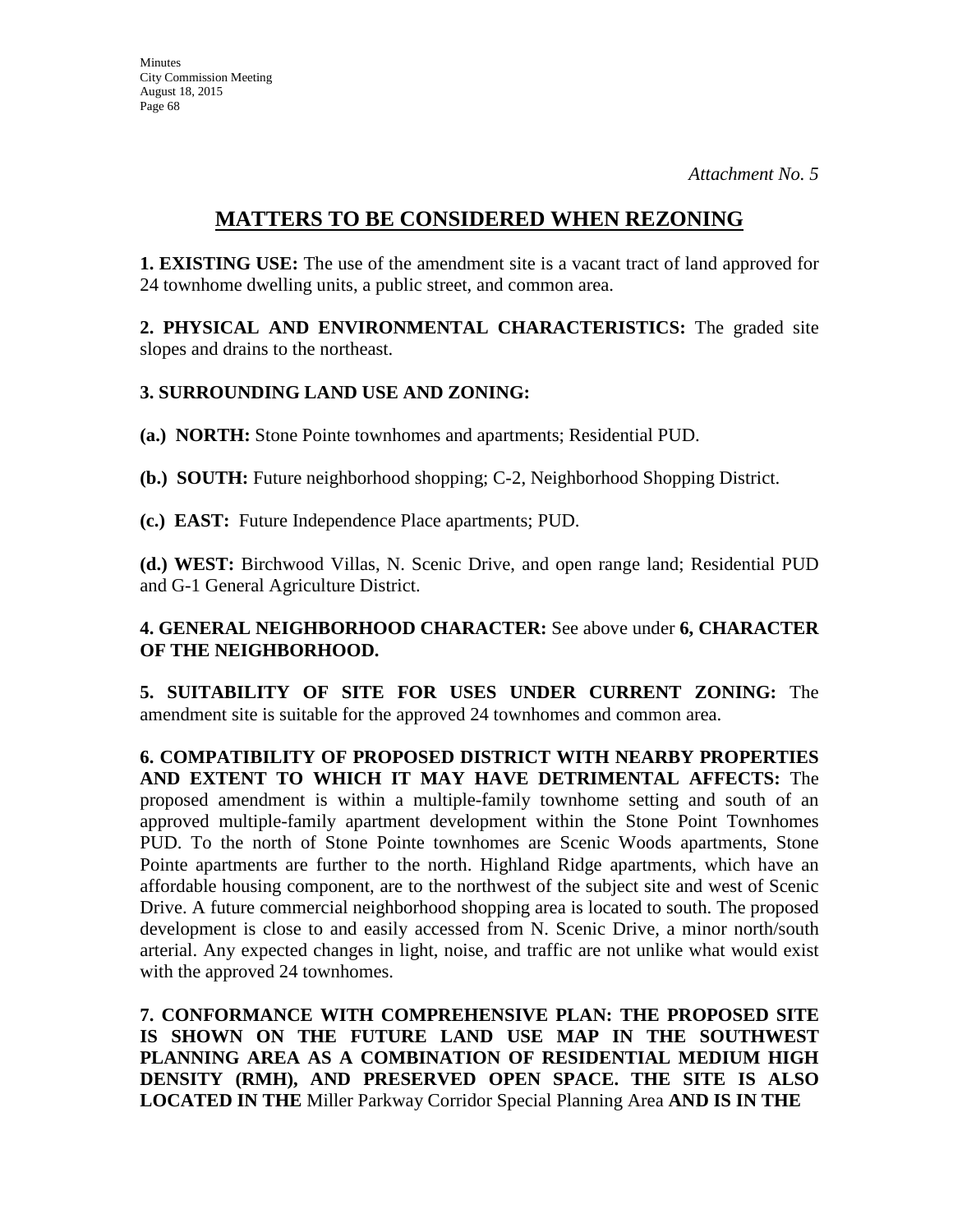### **CONICAL ZONE OF THE MANHATTAN REGIONAL AIRPORT. THE AO, AIRPORT OVERLAY DISTRICT IS ADDED AS AN OVERLAY DISTRICT TO THE SPECIFIC PORTIONS OF STONE POINTE ADDITION THAT ARE AFFECTED BY THE CONICAL ZONE.**

Residential designations: Densities within a Residential Medium/High neighborhood range from 11 to 19 dwelling units per net acre. Appropriate housing types may include a combination of small lot single-family, duplexes, townhomes, or four-plexes on individual lots. However, under a planned unit development concept, or when subject to design and site plan standards (design review process), larger apartment or condominium buildings may be permissible as well, provided the density range is complied with.

Other applicable policies to The Miller Parkway Corridor Special Planning Area include:

MPC-2: Preservation of Drainage Areas Incorporate drainage ways, wetlands, and other sensitive natural features into the overall design of neighborhoods as buffers and open space amenities.

MPC-5: Airport Airspace Regulations Ensure development is consistent with established airspace regulations for the Manhattan Regional Airport and the Airport Master Plan.

**THE APPLICANT FILED A RESTRICTIVE COVENANT WITH STONE POINTE ADDITION, UNIT TWO, IN 2006, WHICH LIMITS NET DENSITY TO NO MORE THAN 19 DWELLING UNITS PER NET ACRE, WHICH IS THE UPPER LIMIT OF THE RMH CATEGORY. THE NET DENSITY OF THE APPROVED STONE POINTE TOWNHOMES IS 7.66 DWELLING UNITS PER NET ACRE, WHICH IS BELOW THE RMH DENSITY AND MORE CONSISTENT WITH A LOW DENSITY DEVELOPMENT. THE PROPOSED OVERALL NET DENSITY, AS A RESULT OF THE 42 DWELLING UNITS IS SLIGHTLY MORE THAN APPROVED IN 2008, OR APPROXIMATELY 9.21 DWELLING UNITS PER NET ACRE. THE PROPOSED AMENDMENT CONFORMS TO THE COMPREHENSIVE PLAN.**

### **8. ZONING HISTORY AND LENGTH OF TIME VACANT AS ZONED:**

July 17, 2006 Manhattan Urban Area Planning Board recommends approval of annexation and rezoning of the Stone Pointe Addition, Unit Two, from G-1, General Agricultural District, to R, Single-Family Residential District with AO, Airport Overlay District; and R-3, Multiple-Family Residential District with AO, Airport Overlay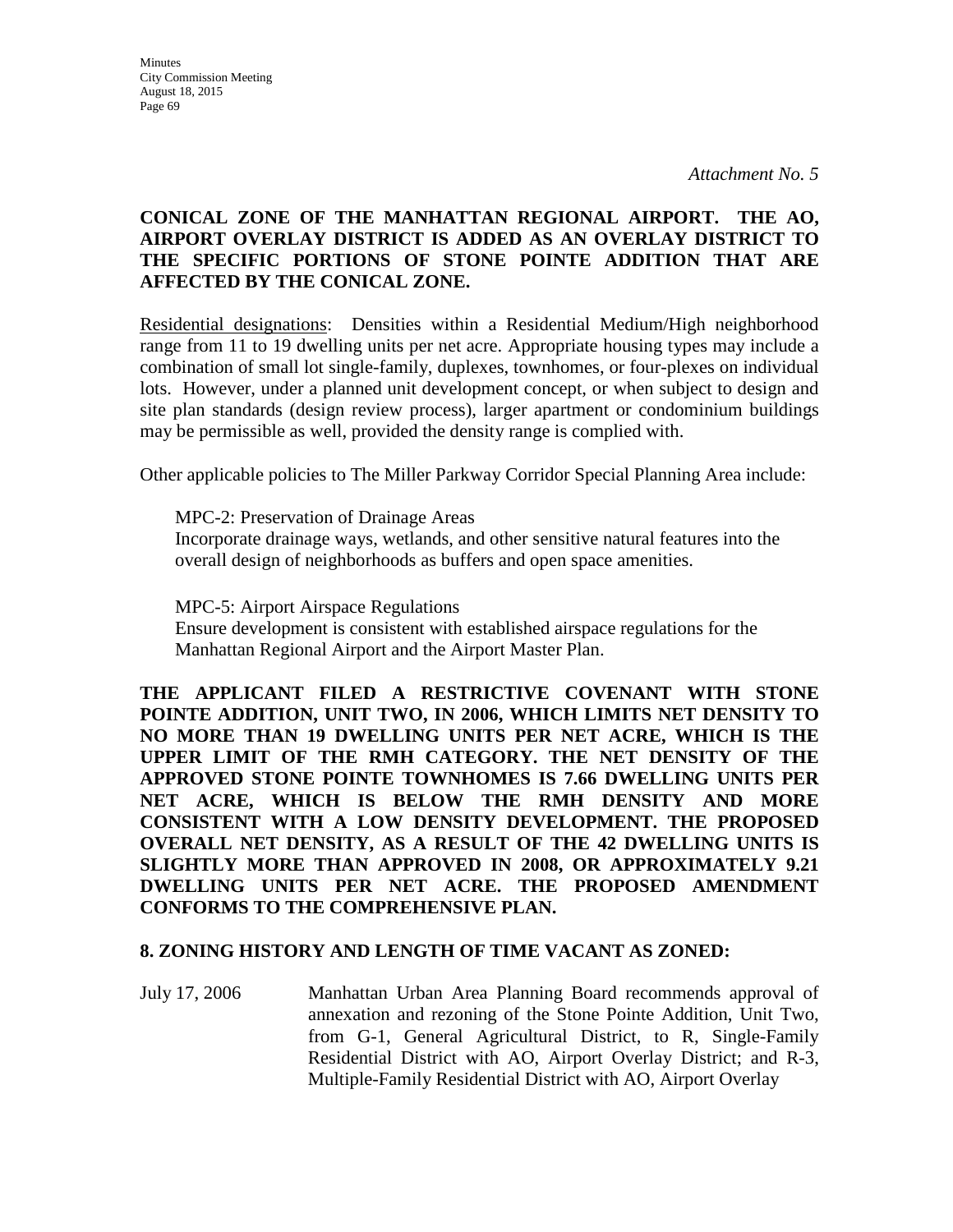|                   | District; and C-2, Neighborhood Shopping District with AO,        |
|-------------------|-------------------------------------------------------------------|
|                   | Airport Overlay District.                                         |
| August 15, 2006   | City Commission approves first reading of annexation and rezoning |
|                   | to R, Single-Family Residential District with AO, Airport Overlay |
|                   | District; and R-3, Multiple-Family Residential District with AO,  |
|                   | Airport Overlay District; and C-2, Neighborhood Shopping District |
|                   | with AO, Airport Overlay District.                                |
| September 5, 2006 | City Commission approves Ordinance Nos. 6564 and 6564             |
|                   | annexing and rezoning Stone Pointe Unit Two, to R, Single-Family  |
|                   | Residential District with AO, Airport Overlay District; and R-3,  |
|                   | Multiple-Family Residential District with AO, Airport Overlay     |
|                   | District; and C-2, Neighborhood Shopping District with AO,        |
|                   | Airport Overlay District.                                         |
| November 6, 2006  | Manhattan Urban Area Planning Board approves Preliminary Plat     |
|                   | of Stone Pointe Addition, Unit Two.                               |
| December 19, 2006 | Manhattan Urban Area Planning Board approves Final Plat of Stone  |
|                   | Pointe Addition, Unit Two.                                        |
| January 9, 2007   | City Commission accepts easements and right-of-way as shown on    |
|                   | the Final Plat of Stone Pointe Addition, Unit Two.                |
| March 17, 2008    | Manhattan Urban Area Planning Board recommends approval of        |
|                   | the rezoning of the Stone Pointe Townhomes PUD, from R-3,         |
|                   | Multiple-Family Residential District with AO, Airport Overlay     |
|                   | District, to PUD, Residential Planned Unit Development District   |
|                   | with AO, Airport Overlay District.                                |
| April 1, 2008     | City Commission approves first reading of the rezoning of the     |
|                   | Stone Pointe Townhomes PUD, from R-3, Multiple-Family             |
|                   | Residential District with AO, Airport Overlay District, to PUD,   |
|                   | Residential Planned Unit Development District with AO, Airport    |
|                   | Overlay District.                                                 |
| April 15, 2008    | City Commission approves Ordinance No. 6693 rezoning Stone        |
|                   | Pointe Townhomes PUD, from R-3, Multiple-Family Residential       |
|                   | District with AO, Airport Overlay District, to PUD, Residential   |
|                   | Planned Unit Development District with AO, Airport Overlay        |
|                   | District.                                                         |
| June 2, 2008      | Manhattan Urban Area Planning Board approves the Final Plat and   |
|                   | the Final Development Plan of the Stone Pointe Townhomes          |
|                   | Residential Planned Unit Development.                             |
| June 17, 2008     | City Commission accepts easements and right-of-way as shown on    |
|                   | the Final Plat of Stone Pointe Residential Townhomes Planned Unit |
|                   | Development.                                                      |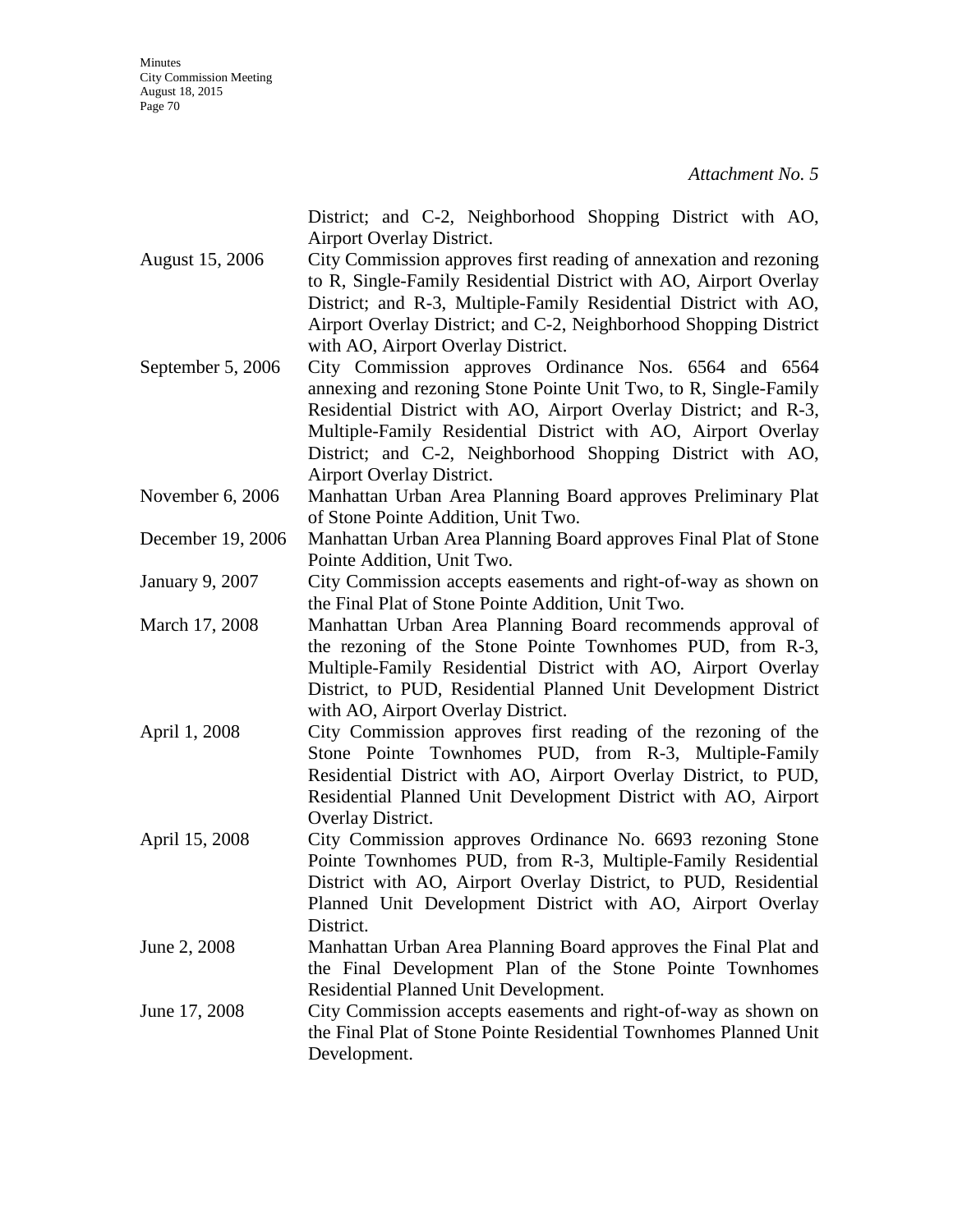- September 6, 2012 Manhattan Urban Area Planning Board recommends approval of an amendment of Ordinance No. 6693 and the Final Development Plan of Lot 1 and Tract E, Stone Pointe Townhomes, Unit Three, Residential PUD, and approves the Final Plat of Stone Pointe Townhomes, Unit Three, Residential Planned Unit Development.
- October 2, 2012 City Commission approves first reading of an ordinance amending Ordinance No. 6693 and the Final Development Plan of Stone Pointe Townhomes Residential PUD.
- October 16, 2012 City Commission approves Ordinance No. 6971 amending Ordinance No. 6693 and the Final Development Plan of Stone Pointe Townhomes Residential PUD as proposed; and, accepts the easements and rights-of-way as shown on the Final Plat of Stone Pointe Townhomes, Unit Three, Residential Planned Unit Development.
- October 6, 2013 Manhattan urban Area Planning Board tables the Public Hearing to amend Tract Z, Stone Pointe Townhomes PUD for proposed Birchwood Villas.
- October 21, 2013 Manhattan Urban Area Planning Board recommends approval of an amendment of Ordinance No. 6693 and the Final Development Plan of Birchwood Villas Residential PUD, and the Final Plat of the Birchwood Villas Addition.
- November 5, 2013 City Commission approves first reading of an ordinance amending Ordinance No. 6693 and the Final Development Plan of Birchwood Villas Residential PUD.
- November 19, 2013 City Commission approves Ordinance No. 7049 amending a portion of the Final Development Plan of Tract Z, Stone Pointe Townhomes, Unit One, Residential PUD, and Ordinance No. 6693, as proposed, to be known as Birchwood Villas, Residential PUD, based on the findings in the Staff Report, with the five conditions recommended by the Manhattan Urban Area Planning Board.
- November 19, 2013 City Commission Accept the easements and rights-of-way, as shown on the Final Plat of Birchwood Villas Addition, Residential Planned Unit Development, based on conformance with the Manhattan Urban Area Subdivision Regulations.
- April 20, 2015 Manhattan Urban Area Planning Board approves the Final Plat of Birchwood Villas Addition, Unit No. 2, Residential Planned Unit Development.
- May 5, 2015 City Commission accepts easements and right-of-way as shown on the Final Plat of Birchwood Villas Addition, Unit No. 2, Residential Planned Unit Development.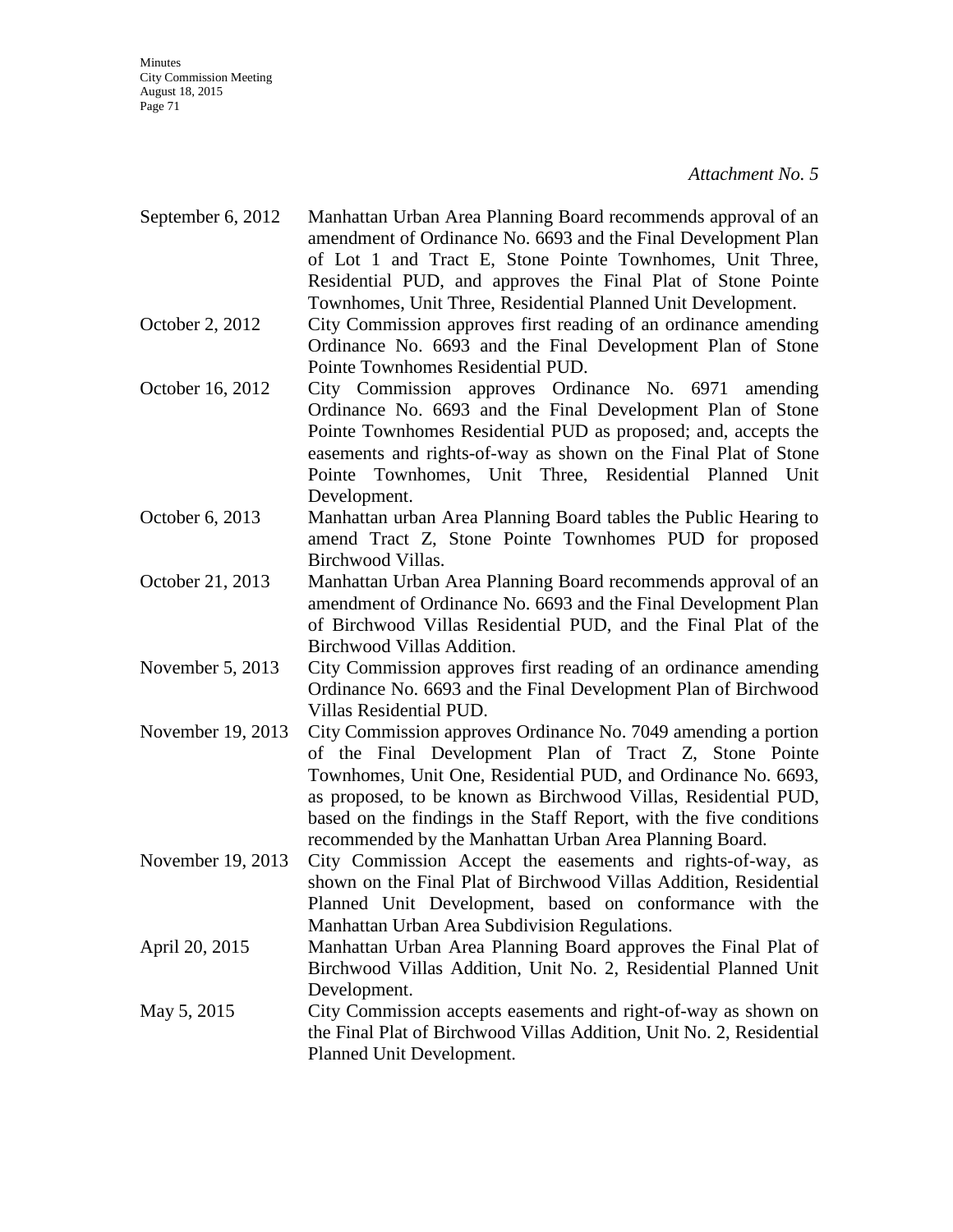**9. CONSISTENCY WITH INTENT AND PURPOSE OF THE ZONING ORDINANCE:** The intent and purpose of the Zoning Regulations is to protect the public health, safety, and general welfare; regulate the use of land and buildings within zoning districts to assure compatibility; and to protect property values.

The PUD Regulations are intended to provide a maximum choice of living environments by allowing a variety of housing and building types; a more efficient land use than is generally achieved through conventional development; a development pattern that is in harmony with land use density, transportation facilities and community facilities; and a development plan which addresses specific needs and unique conditions of the site which may require changes in bulk regulations or layout. The proposed PUD is consistent with the intent and purposes of the Zoning Regulations, and the intent of the PUD Regulations, subject to the conditions of approval.

Subject to the conditions of approval, the proposed amendment is consistent with the Zoning Regulations.

The existing AO District "is intended to promote the use and development of land in a manner that is compatible with the continued operation and utility of the Manhattan Municipal Airport so as to protect the public investment in, and benefit provided by the facility to the region. The district also protects the public health, safety, convenience, and general welfare of citizens who utilize the facility or live and work in the vicinity by preventing the creation or establishment of obstructions or incompatible land uses that are hazardous to the airport's operation or the public welfare."

The site is within the Conical Zone, which is, in general terms, established as an airspace that extends outward and upward in relationship to the Airport and is an approach zone height limitation on the underlying land. Future uses (structures and trees, existing and proposed) in the AO District may be required to obtain an Airport Compatible Use Permit, unless circumstances indicate that the structure or tree has less than 75 vertical feet of height above the ground and does not extend above the height limits prescribed for the Conical Zone.

**10. RELATIVE GAIN TO THE PUBLIC HEALTH, SAFETY AND WELFARE THAT DENIAL OF THE REQUEST WOULD ACCOMPLISH, COMPARED WITH THE HARDSHIP IMPOSED UPON THE APPLICANT:** There appears to be no relative gain to the public, which denial would accomplish. The AO District requires that future uses be reviewed in order to protect airspace. No adverse impacts to the public are expected. There may be a hardship to the applicant if the amendment is denied.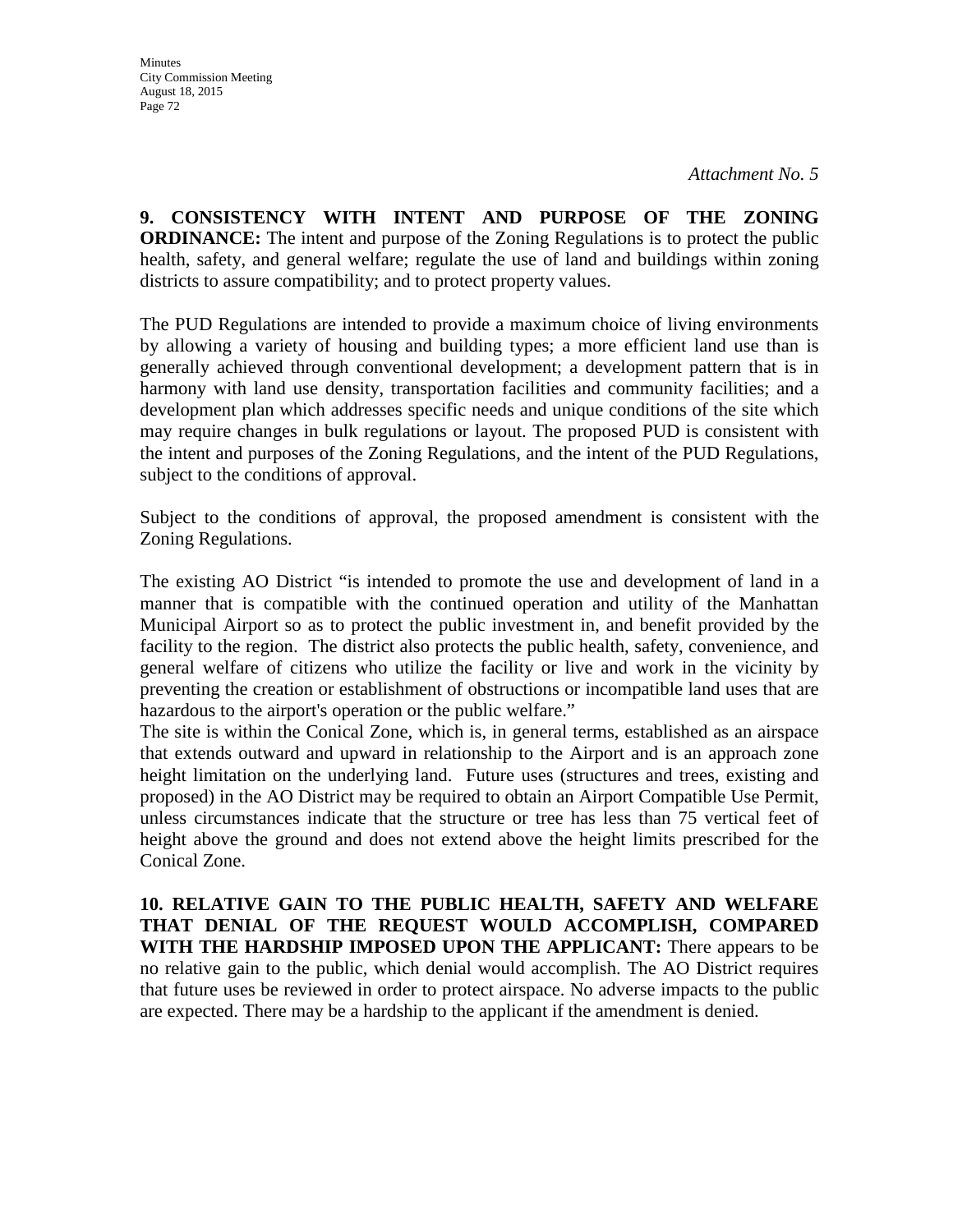*Attachment No. 5* 

#### **11. ADEQUACY OF PUBLIC FACILITIES AND SERVICES: THE PROPOSED AMENDMENT CAN BE SERVED BY EXISTING PUBLIC IMPROVEMENTS, INCLUDING STREET, WATER, FIRE SERVICE AND SANITARY SEWER.**

### **12. OTHER APPLICABLE FACTORS:** None.

**13. STAFF COMMENTS:** City Administration recommends approval of the proposed amendment of Ordinance No. 6693 and 7049 and a portion of the approved Final Development Plan of Stone Pointe Townhomes Residential Townhomes PUD, to be known as the Final Development Plan of Willow Ridge Apartments Residential Planned Unit Development, subject to the following conditions:

- 1. Permitted uses shall include 42 multiple-family residential dwelling units.
- 2. Signs shall be provided as proposed in the application documents, and shall allow for exempt signage described in Article VI, Section 6-102  $(A)(2)(a),(b),(c),(e),(g),(h),(i),(k),(l),(m))$ , of the Manhattan Zoning Regulations of the Manhattan Zoning Regulations.

# **ALTERNATIVES:**

- 1. Recommend approval of the proposed amendment of Ordinance No. 6693 and 7049 and a portion of the approved Final Development Plan of Stone Pointe Townhomes Residential Townhomes PUD, to be known as the Final Development Plan of Willow Ridge Apartments Residential Planned Unit Development, stating the basis for such recommendation.
- 2. Recommend denial of the proposed amendment of Ordinance No. 6693 and 7049 and a portion of the approved Final Development Plan of Stone Pointe Townhomes Residential Townhomes PUD, to be known as the Final Development Plan of Willow Ridge Apartments Residential Planned Unit Development, stating the specific reasons for denial.
- 3. Table the proposed Amendment to a specific date, for specifically stated reasons.

# **POSSIBLE MOTION:**

The Manhattan Urban Area Planning Board recommends approval of the proposed amendment of Ordinance No. 6693 and 7049 and a portion of the approved Final Development Plan of Stone Pointe Townhomes, Residential PUD, to be known as the Final Development Plan of Willow Ridge Apartments Residential Planned Unit Development, based on the findings in the Staff Report, subject to the two (2) conditions of approval recommended by City Administration.